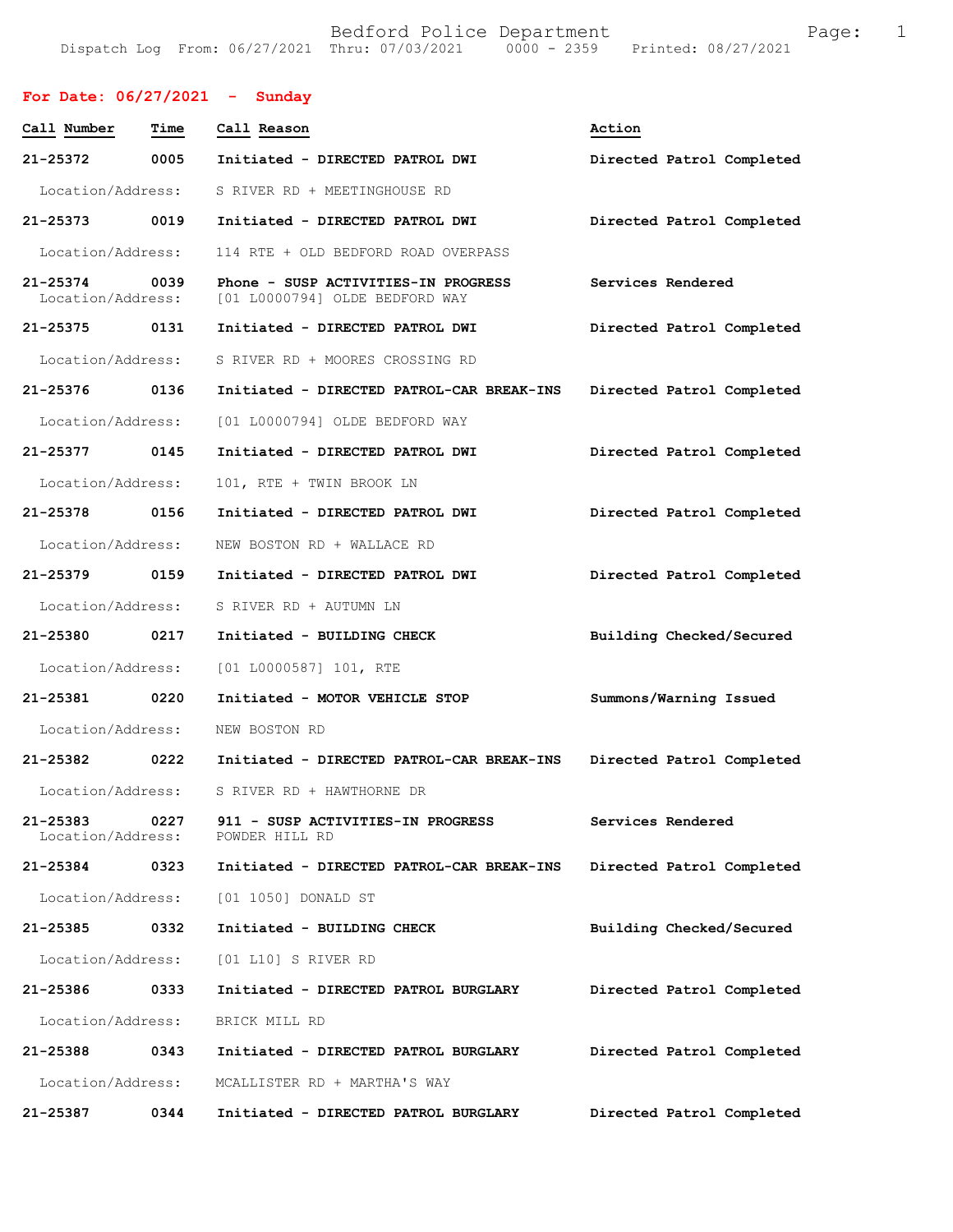|                                    |      | Bedford Police Department<br>Dispatch Log From: 06/27/2021 Thru: 07/03/2021 0000 - 2359 Printed: 08/27/2021 | 2<br>Page:                  |
|------------------------------------|------|-------------------------------------------------------------------------------------------------------------|-----------------------------|
| Location/Address:                  |      | PALOMINO LN + PLUMMER RD                                                                                    |                             |
| 21-25389                           | 0407 | Initiated - BUILDING CHECK                                                                                  | Directed Patrol Completed   |
| Location/Address:                  |      | [01 192] NEW BOSTON RD                                                                                      |                             |
| 21-25390 0407                      |      | Initiated - DIRECTED PATROL-CAR BREAK-INS                                                                   | Directed Patrol Completed   |
| Location/Address:                  |      | MCQUADE BROOK RD                                                                                            |                             |
| 21-25391 0408                      |      | Initiated - DIRECTED PATROL BURGLARY                                                                        | Directed Patrol Completed   |
| Location/Address:                  |      | S RIVER RD + IRON HORSE DR                                                                                  |                             |
| 21-25392 0513                      |      | Initiated - DIRECTED PATROL TRAFFIC ENF                                                                     | Directed Patrol Completed   |
| Location/Address:                  |      | S RIVER RD + SOMERVILLE DR                                                                                  |                             |
| 21-25393 0515                      |      | Initiated - DIRECTED PATROL TRAFFIC ENF                                                                     | Directed Patrol Completed   |
| Location/Address:                  |      | 101, RTE + HITCHING POST LN                                                                                 |                             |
| 21-25394 0517                      |      | Initiated - DIRECTED PATROL TRAFFIC ENF                                                                     | Directed Patrol Completed   |
| Location/Address:                  |      | 114 RTE + OLD BEDFORD ROAD OVERPASS                                                                         |                             |
| 21-25396<br>Location/Address:      | 0536 | Initiated - SERVE PAPERWORK<br>[01 521] HAWTHORNE DR                                                        | Could Not Locate            |
| 21-25395 0544                      |      | Initiated - DIRECTED PATROL TRAFFIC ENF                                                                     | Directed Patrol Completed   |
| Location/Address:                  |      | 101, RTE + JENKINS RD                                                                                       |                             |
| 21-25397 0547                      |      | Radio - MOTOR VEHICLE STOP                                                                                  | Summons/Warning Issued      |
| Location/Address:                  |      | 101, RTE + 114 RTE                                                                                          |                             |
| 21-25398                           | 0556 | Initiated - DIRECTED PATROL TRAFFIC ENF                                                                     | Directed Patrol Completed   |
|                                    |      | Location/Address: S RIVER RD + UPJOHN ST                                                                    |                             |
|                                    |      | 21-25399     0557   Initiated - DIRECTED PATROL TRAFFIC ENF    Directed Patrol Completed                    |                             |
|                                    |      | Location/Address: 101, RTE + CONSTITUTION DR                                                                |                             |
|                                    |      | 21-25400 0600 Initiated - MOTOR VEHICLE STOP                                                                | Summons/Warning Issued      |
| Location/Address:                  |      | 101, RTE + GREY ROCK RD                                                                                     |                             |
| 21-25401 0758<br>Location/Address: |      | Phone - MOTOR VEHICLE COMP-IN PROGRESS<br>114 RTE + WHITE AVE                                               | Could Not Locate            |
|                                    |      | 21-25402 0809 Phone - ANIMAL COMPLAINT                                                                      | No Action Required          |
|                                    |      | Location/Address: [01 28] MINISTERIAL RD                                                                    |                             |
| 21-25403 0809<br>Location/Address: |      | Initiated - MOTOR VEHICLE ACCIDENT<br>114 RTE + 101, RTE                                                    | Services Rendered           |
| 21-25404 0828                      |      | Initiated - DIRECTED PATROL TRAFFIC ENF                                                                     | Directed Patrol Completed   |
| Location/Address:                  |      | 101, RTE + PINECREST DR                                                                                     |                             |
|                                    |      |                                                                                                             | Directed Patrol Completed   |
|                                    |      | Location/Address: S RIVER RD + MEETINGHOUSE RD                                                              |                             |
| 21-25406                           |      | 0848 911 - S-EMERGENCY MEDICAL CALL-ALPHA                                                                   | TRANSPORTED TO CMC HOSPITAL |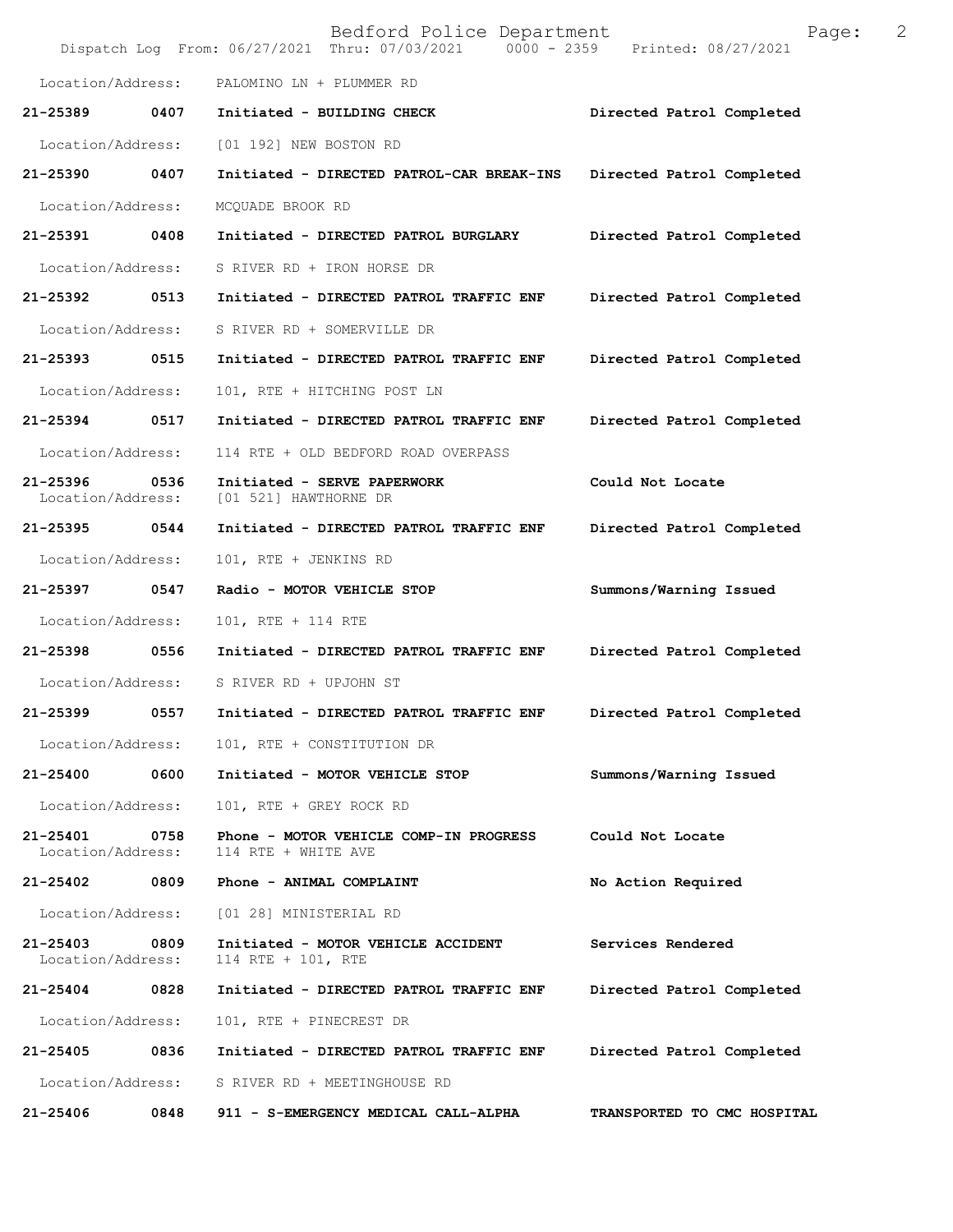|                                                         |      | Bedford Police Department<br>Dispatch Log From: 06/27/2021 Thru: 07/03/2021 0000 - 2359 Printed: 08/27/2021 | 3<br>Page:                  |
|---------------------------------------------------------|------|-------------------------------------------------------------------------------------------------------------|-----------------------------|
| Location/Address:                                       |      | [01 1387] TECHNOLOGY DR                                                                                     |                             |
| 21-25407                                                | 0850 | Initiated - DIRECTED PATROL TRAFFIC ENF                                                                     | Directed Patrol Completed   |
| Location/Address:                                       |      | 114 RTE + NEW BOSTON RD                                                                                     |                             |
| 21-25408                                                | 0915 | Initiated - DIRECTED PATROL TRAFFIC ENF                                                                     | Directed Patrol Completed   |
| Location/Address:                                       |      | S RIVER RD + HAWTHORNE DR                                                                                   |                             |
| 21-25409 0916                                           |      | Initiated - DIRECTED PATROL TRAFFIC ENF                                                                     | Directed Patrol Completed   |
| Location/Address:                                       |      | 101, RTE + KAHLIKO LN                                                                                       |                             |
| 21-25410                                                | 0927 | Initiated - DIRECTED PATROL TRAFFIC ENF                                                                     | Directed Patrol Completed   |
| Location/Address:                                       |      | MOORES CROSSING RD                                                                                          |                             |
| 21-25411 0948<br>Location/Address:                      |      | Phone - ANIMAL COMPLAINT<br>[01 232] LIBERTY HILL RD                                                        | Could Not Locate            |
| 21-25412 1001                                           |      | 911 - S-EMERGENCY MEDICAL CALL-CHARL                                                                        | TRANSPORTED TO CMC HOSPITAL |
| Location/Address:                                       |      | [01 L2098] HAWTHORNE DR                                                                                     |                             |
| $21 - 25413$<br>Location/Address:<br>Refer To Incident: | 1002 | Phone - THEFT<br>[01 L2014] SUMMIT RD<br>$21 - 610 - OF$                                                    | Investigated                |
| 21-25414<br>Location/Address:                           | 1120 | Phone - S-MUTUAL AID-MEDICAL<br>[03] MAST RD                                                                | <b>NO TRANSPORT</b>         |
| $21 - 25415$<br>Location/Address:                       | 1127 | Phone - G-MUTUAL AID - FIRE DEPT<br>[07 M8] AMORY ST                                                        | Services Rendered           |
| 21-25416                                                | 1135 | Phone - BOLO                                                                                                | No Action Required          |
| Location/Address:                                       |      | [02] 101A                                                                                                   |                             |
| 21-25417                                                | 1200 | Initiated - DIRECTED PATROL TRAFFIC ENF                                                                     | Directed Patrol Completed   |
| Location/Address:                                       |      | 101, RTE + MEETINGHOUSE RD                                                                                  |                             |
| 21-25418                                                | 1207 | Initiated - MOTOR VEHICLE STOP                                                                              | Summons/Warning Issued      |
| Location/Address:                                       |      | 101, RTE + KAHLIKO LN                                                                                       |                             |
| 21-25420                                                | 1215 | Initiated - MOTOR VEHICLE STOP                                                                              | Summons/Warning Issued      |
| Location/Address:                                       |      | S RIVER RD                                                                                                  |                             |
| 21-25421                                                | 1239 | Phone - BOLO                                                                                                | No Action Required          |
| Location/Address:                                       |      | $[06]$ 101, RTE                                                                                             |                             |
| 21-25419                                                | 1303 | Initiated - MOTOR VEHICLE STOP                                                                              | Summons/Warning Issued      |
| Location/Address:                                       |      | WOODBURY LN + PALOMINO LN                                                                                   |                             |
| 21-25422                                                | 1324 | Initiated - MOTOR VEHICLE STOP                                                                              | Summons/Warning Issued      |
| Location/Address:                                       |      | S RIVER RD                                                                                                  |                             |
| 21-25423<br>Location/Address:                           | 1327 | Phone - HIGHWAY CONDITIONS<br>114 RTE + 101, RTE                                                            | Services Rendered           |
| $21 - 25424$<br>Location/Address:                       | 1327 | Radio - MOTOR VEHICLE COMPLAINT<br>S RIVER RD                                                               | Could Not Locate            |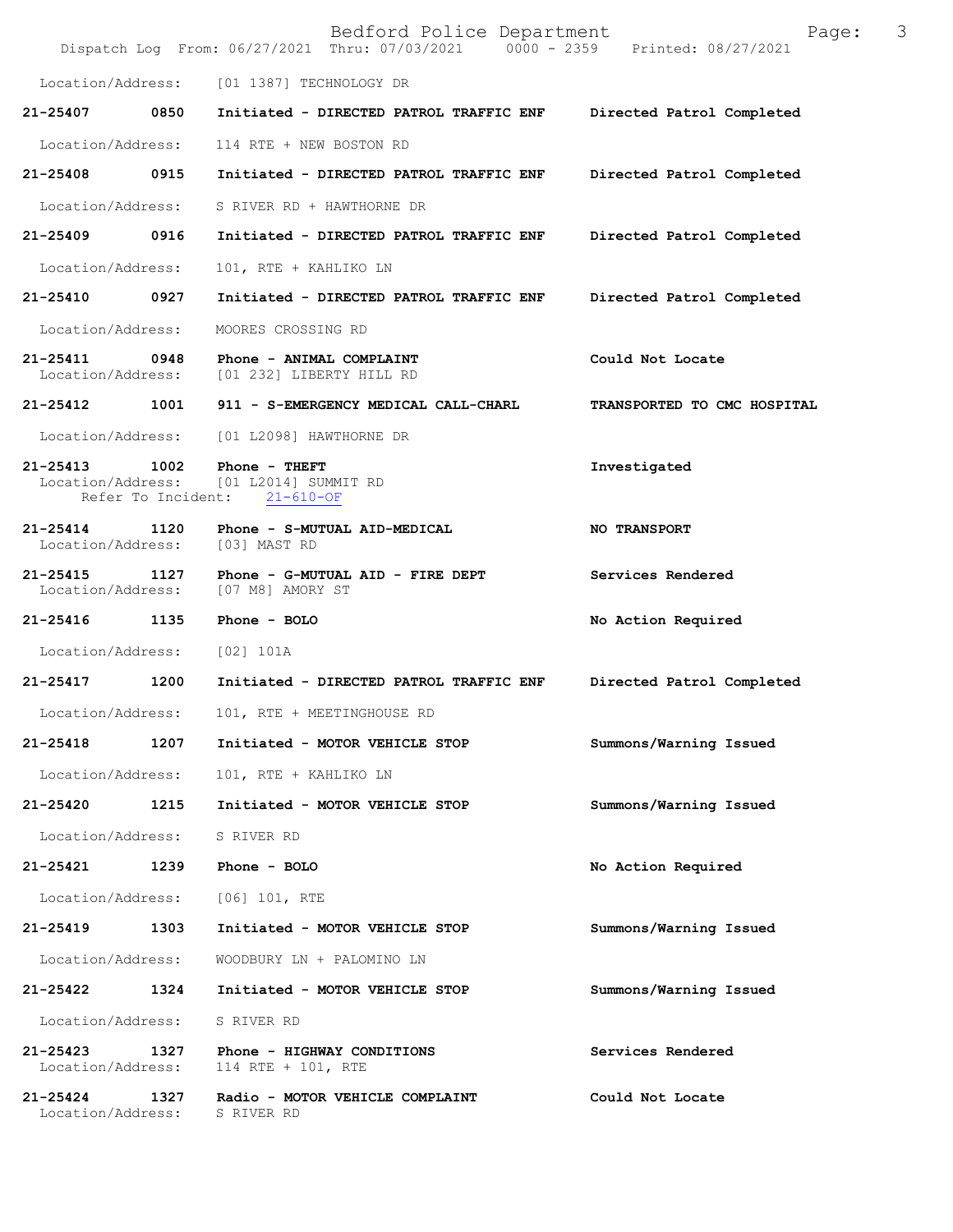|                                    |              | Dispatch Log From: 06/27/2021 Thru: 07/03/2021 0000 - 2359 Printed: 08/27/2021 |                             |
|------------------------------------|--------------|--------------------------------------------------------------------------------|-----------------------------|
| 21-25425                           | 1340         | Phone - ANIMAL COMPLAINT                                                       | No Action Required          |
|                                    |              | Location/Address: JOPPA HILL RD                                                |                             |
|                                    |              | 21-25426 1344 Initiated - MOTOR VEHICLE STOP                                   | Summons/Warning Issued      |
| Location/Address:                  |              | S RIVER RD + BACK RIVER RD                                                     |                             |
| 21-25427 1353                      |              | Initiated - MOTOR VEHICLE STOP                                                 | Summons/Warning Issued      |
| Location/Address:                  |              | 101, RTE + BELL HILL RD                                                        |                             |
| 21-25428 1402                      |              | Initiated - DIRECTED PATROL-CAR BREAK-INS Directed Patrol Completed            |                             |
| Location/Address:                  |              | [01 L562] WALLACE RD                                                           |                             |
| 21-25429 1402<br>Location/Address: |              | Initiated - SERVE PAPERWORK<br>HAWTHORNE DR                                    | Could Not Locate            |
| 21-25430                           | 1416         | 911 - DOG COMPLAINT<br>Location/Address: [01 1603] MARKET ST                   | Could Not Locate            |
| 21-25431 1417                      |              | Initiated - MOTOR VEHICLE STOP                                                 | Summons/Warning Issued      |
| Location/Address:                  |              | S RIVER RD + BACK RIVER RD                                                     |                             |
| 21-25432 1432<br>Location/Address: |              | Phone - HIGHWAY CONDITIONS<br>CAMP RD                                          | Services Rendered           |
| 21-25433 1439<br>Location/Address: |              | Phone - POLICE INFORMATION<br>[48] MONROE RD                                   | Services Rendered           |
| 21-25434 1533<br>Location/Address: |              | Phone - ALARM, BURGLAR<br>[01 L1351] MEETINGHOUSE RD                           | Alarm - False               |
| 21-25435 1541                      |              | Initiated - DIRECTED PATROL TRAFFIC ENF Directed Patrol Completed              |                             |
| Location/Address:                  |              | 101, RTE + COVENANT WAY                                                        |                             |
| 21-25436 1542                      |              | Initiated - DIRECTED PATROL TRAFFIC ENF                                        | Directed Patrol Completed   |
|                                    | Vicinity of: | 101, RTE + CONSTITUTION DR                                                     |                             |
|                                    |              | 21-25437 1547 Initiated - MOTOR VEHICLE STOP                                   | Summons/Warning Issued      |
| Location/Address:                  |              | JENKINS RD + CHRISTMAS TREE CIR                                                |                             |
| 21-25438<br>Location/Address:      | 1551         | Initiated - DOG COMPLAINT<br>[01 1603] MARKET ST                               | Services Rendered           |
| 21-25439                           | 1601         | Initiated - MOTOR VEHICLE STOP                                                 | Summons/Warning Issued      |
| Location/Address:                  |              | 101, RTE + COVENANT WAY                                                        |                             |
| 21-25440                           | 1609         | Initiated - MOTOR VEHICLE STOP                                                 | Summons/Warning Issued      |
| Location/Address:                  |              | 114 RTE + OLD BEDFORD ROAD OVERPASS                                            |                             |
| 21-25441                           | 1610         | Phone - S-MUTUAL AID-MEDICAL                                                   | TRANSPORTED TO CMC HOSPITAL |
| Location/Address:                  |              | [07] MERRIMACK ST                                                              |                             |
| 21-25442 1620                      |              | Initiated - MOTOR VEHICLE STOP                                                 | Summons/Warning Issued      |
| Location/Address:                  |              | 101, RTE                                                                       |                             |
| 21-25443                           | 1621         | Initiated - DIRECTED PATROL TRAFFIC ENF                                        | Directed Patrol Completed   |
| Location/Address:                  |              | S RIVER RD + TECHNOLOGY DR                                                     |                             |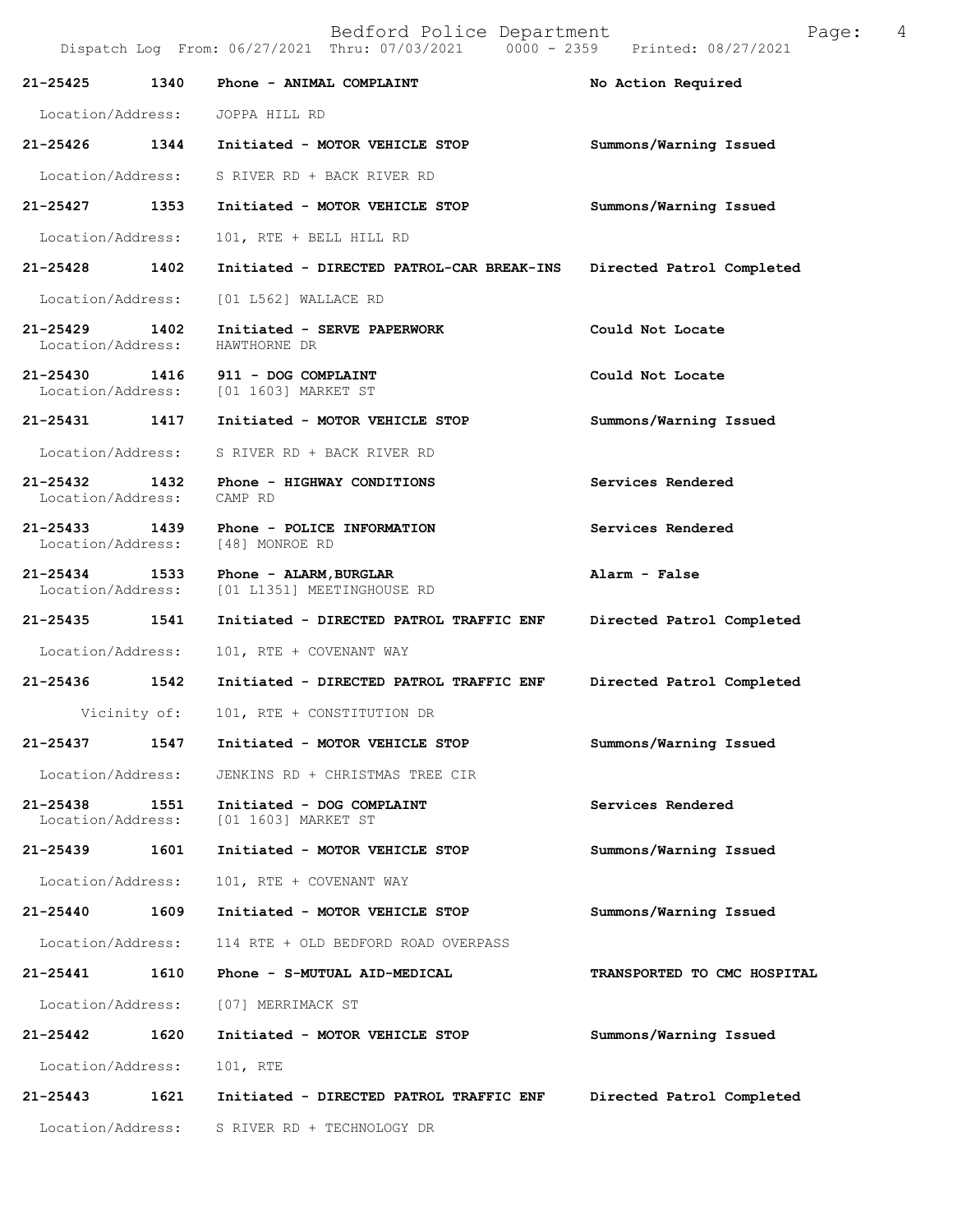| $21 - 25444$                  | 1629         | Initiated - DIRECTED PATROL TRAFFIC ENF        | Directed Patrol Completed   |
|-------------------------------|--------------|------------------------------------------------|-----------------------------|
|                               | Vicinity of: | 114 RTE + WHITE AVE                            |                             |
| $21 - 25445$                  | 1635         | Initiated - DIRECTED PATROL TRAFFIC ENF        | Directed Patrol Completed   |
| Location/Address:             |              | 101, RTE + HITCHING POST LN                    |                             |
| 21-25446                      | 1648         | Initiated - MOTOR VEHICLE STOP                 | Summons/Warning Issued      |
| Location/Address:             |              | 114 RTE + OLD BEDFORD ROAD OVERPASS            |                             |
| 21-25447 1657                 |              | Initiated - MOTOR VEHICLE STOP                 | Summons/Warning Issued      |
| Location/Address:             |              | 101, RTE                                       |                             |
| 21-25448 1707                 |              | Initiated - DIRECTED PATROL TRAFFIC ENF        | Directed Patrol Completed   |
| Location/Address:             |              | S RIVER RD + BACK RIVER RD                     |                             |
| 21-25449 1710                 |              | Initiated - DIRECTED PATROL TRAFFIC ENF        | Directed Patrol Completed   |
|                               | Vicinity of: | NEW BOSTON RD + WALLACE RD                     |                             |
| 21-25450                      | 1711         | Initiated - DIRECTED PATROL TRAFFIC ENF        | Directed Patrol Completed   |
| Location/Address:             |              | [01 L1607] 101, RTE                            |                             |
| 21-25451                      | 1713         | Initiated - MOTOR VEHICLE STOP                 | Summons/Warning Issued      |
| Location/Address:             |              | NEW BOSTON RD                                  |                             |
| 21-25452 1716                 |              | Initiated - MOTOR VEHICLE STOP                 | Summons/Warning Issued      |
| Location/Address:             |              | 101, RTE                                       |                             |
| 21-25453                      | 1737         | Initiated - DIRECTED PATROL-CAR BREAK-INS      | Directed Patrol Completed   |
| Location/Address:             |              | 101, RTE + WALLACE RD                          |                             |
| $21 - 25454$                  | 1742         | Phone - S-MUTUAL AID-MEDICAL                   | TRANSPORTED TO CMC HOSPITAL |
| Location/Address:             |              | [03] MAST RD                                   |                             |
| 21-25455                      | 1755         | Initiated - DIRECTED PATROL-CAR BREAK-INS      | Directed Patrol Completed   |
| Location/Address:             |              | [01 L562] WALLACE RD                           |                             |
| 21-25456                      | 1758         | Initiated - DIRECTED PATROL-CAR BREAK-INS      | Directed Patrol Completed   |
| Location/Address:             |              | [01 1312] S RIVER RD                           |                             |
| 21-25457                      | 1822         | Initiated - DIRECTED PATROL TRAFFIC ENF        | Directed Patrol Completed   |
| Location/Address:             |              | 101, RTE + 114 RTE                             |                             |
| 21-25458<br>Location/Address: | 1822         | 911 - S-EMERGENCY MEDICAL CALL-ALPHA<br>OAK DR | <b>NO TRANSPORT</b>         |
| 21-25459                      | 1824         | Initiated - MOTOR VEHICLE STOP                 | Summons/Warning Issued      |
| Location/Address:             |              | OLD BEDFORD RD + 101, RTE                      |                             |
| 21-25460                      | 1837         | Initiated - MOTOR VEHICLE STOP                 | Summons/Warning Issued      |
| Location/Address:             |              | 101, RTE + SHAW DR                             |                             |
| 21-25461                      | 1837         | 911 - S-EMERGENCY MEDICAL CALL-CHARL           | TRANSPORTED TO CMC HOSPITAL |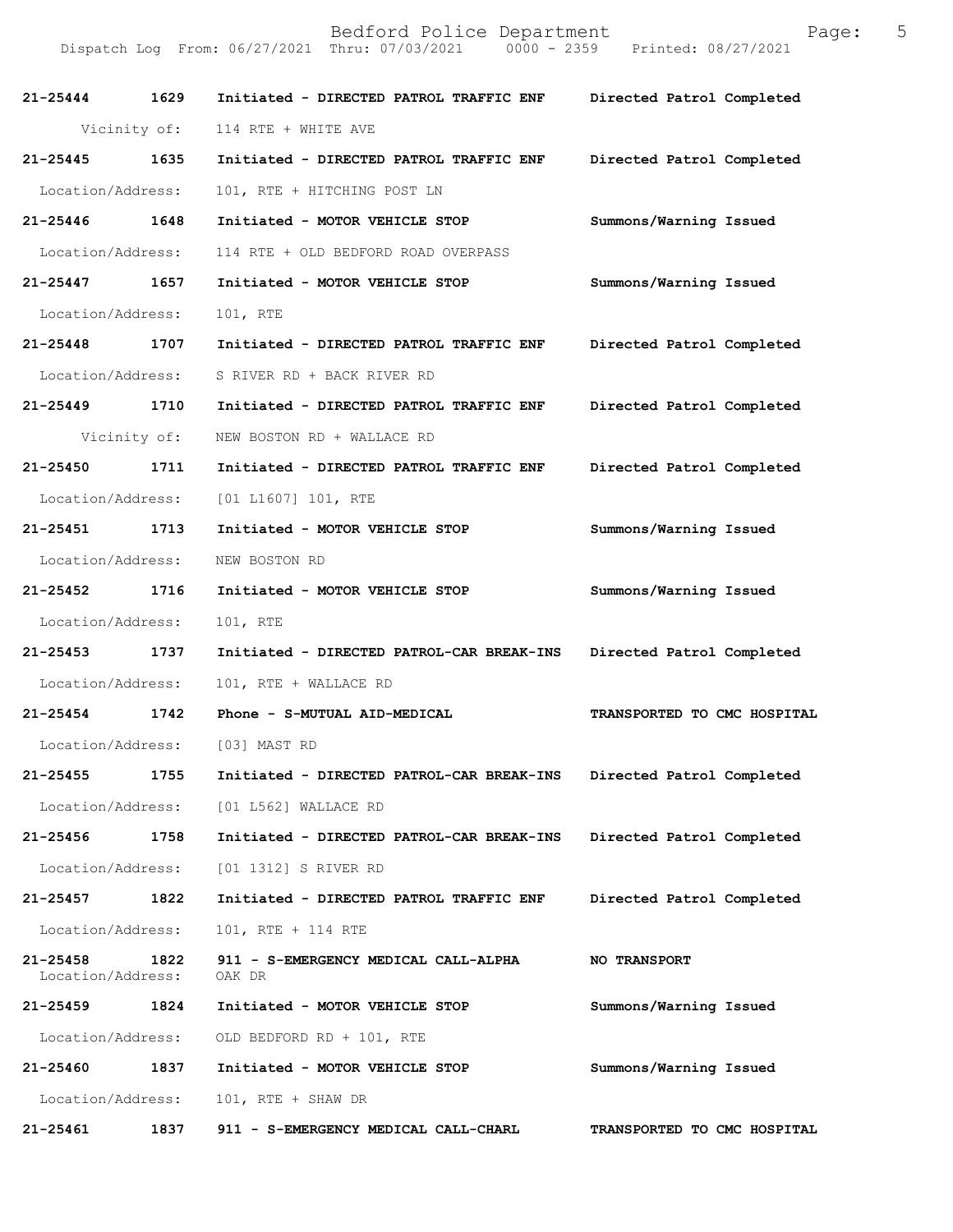|                                   |              | Location/Address: [01 919] CORPORATE DR                 |                           |
|-----------------------------------|--------------|---------------------------------------------------------|---------------------------|
| 21-25462 1847                     |              | Initiated - DIRECTED PATROL-CAR BREAK-INS               | Directed Patrol Completed |
| Location/Address:                 |              | [01 1050] DONALD ST                                     |                           |
| 21-25463 1851                     |              | Initiated - COMMUNITY POLICING                          | Directed Patrol Completed |
|                                   | Location:    | MURPHYS CAR SHOW                                        |                           |
| 21-25464 1854                     |              | Initiated - DIRECTED PATROL-CAR BREAK-INS               | Directed Patrol Completed |
| Location/Address:                 |              | [01 L1804] S RIVER RD                                   |                           |
| 21-25465 1922                     |              | Initiated - MOTOR VEHICLE STOP                          | Summons/Warning Issued    |
| Location/Address:                 |              | 101, RTE                                                |                           |
| 21-25466 1935                     |              | Initiated - DIRECTED PATROL-CAR BREAK-INS               | Directed Patrol Completed |
| Location/Address:                 |              | 101, RTE + NASHUA RD                                    |                           |
| 21-25467 1935                     |              | Initiated - DIRECTED PATROL MOUNTAIN BIKE               | Directed Patrol Completed |
|                                   | Vicinity of: | OLD BEDFORD RD + RUNDLETT HILL RD                       |                           |
| $21 - 25468$<br>Location/Address: | 1938         | Phone - ANIMAL COMPLAINT<br>I-293 SOUTH                 | Services Rendered         |
| 21-25469 1940                     |              | Initiated - DIRECTED PATROL BURGLARY                    | Directed Patrol Completed |
| Location/Address:                 |              | SOMERVILLE DR                                           |                           |
| 21-25470 1957                     |              | Initiated - DIRECTED PATROL-CAR BREAK-INS               | Directed Patrol Completed |
| Location/Address:                 |              | [01 L2252] JENKINS RD                                   |                           |
| 21-25471 2010                     |              | Initiated - DIRECTED PATROL-CAR BREAK-INS               | Directed Patrol Completed |
| Location/Address:                 |              | [01 L1562] KILTON RD                                    |                           |
| 21-25472 2026                     |              | Initiated - DIRECTED PATROL-CAR BREAK-INS               | Directed Patrol Completed |
| Location/Address:                 |              | [01 1263] JENKINS RD                                    |                           |
| 21-25473                          | 2046         | Initiated - DIRECTED PATROL BURGLARY                    | Directed Patrol Completed |
| Location/Address:                 |              | RIDGEWOOD RD                                            |                           |
| 21-25474 2054                     |              | Initiated - DIRECTED PATROL DWI                         | Directed Patrol Completed |
|                                   | Vicinity of: | 101, RTE + CONSTITUTION DR                              |                           |
| 21-25475                          | 2054         | Initiated - DIRECTED PATROL DWI                         | Directed Patrol Completed |
| Location/Address:                 |              | 101, RTE + NASHUA RD                                    |                           |
| 21-25476<br>Location/Address:     | 2058         | Initiated - MOTOR VEHICLE STOP<br>101, RTE + WALLACE RD | <b>NO PAPERWORK</b>       |
| 21-25477                          | 2110         | Initiated - DIRECTED PATROL-CAR BREAK-INS               | Directed Patrol Completed |
|                                   |              | Location/Address: [01 L1094] S RIVER RD                 |                           |
| 21-25478                          | 2115         | Initiated - DIRECTED PATROL DWI                         | Directed Patrol Completed |
| Location/Address:                 |              | 101, RTE                                                |                           |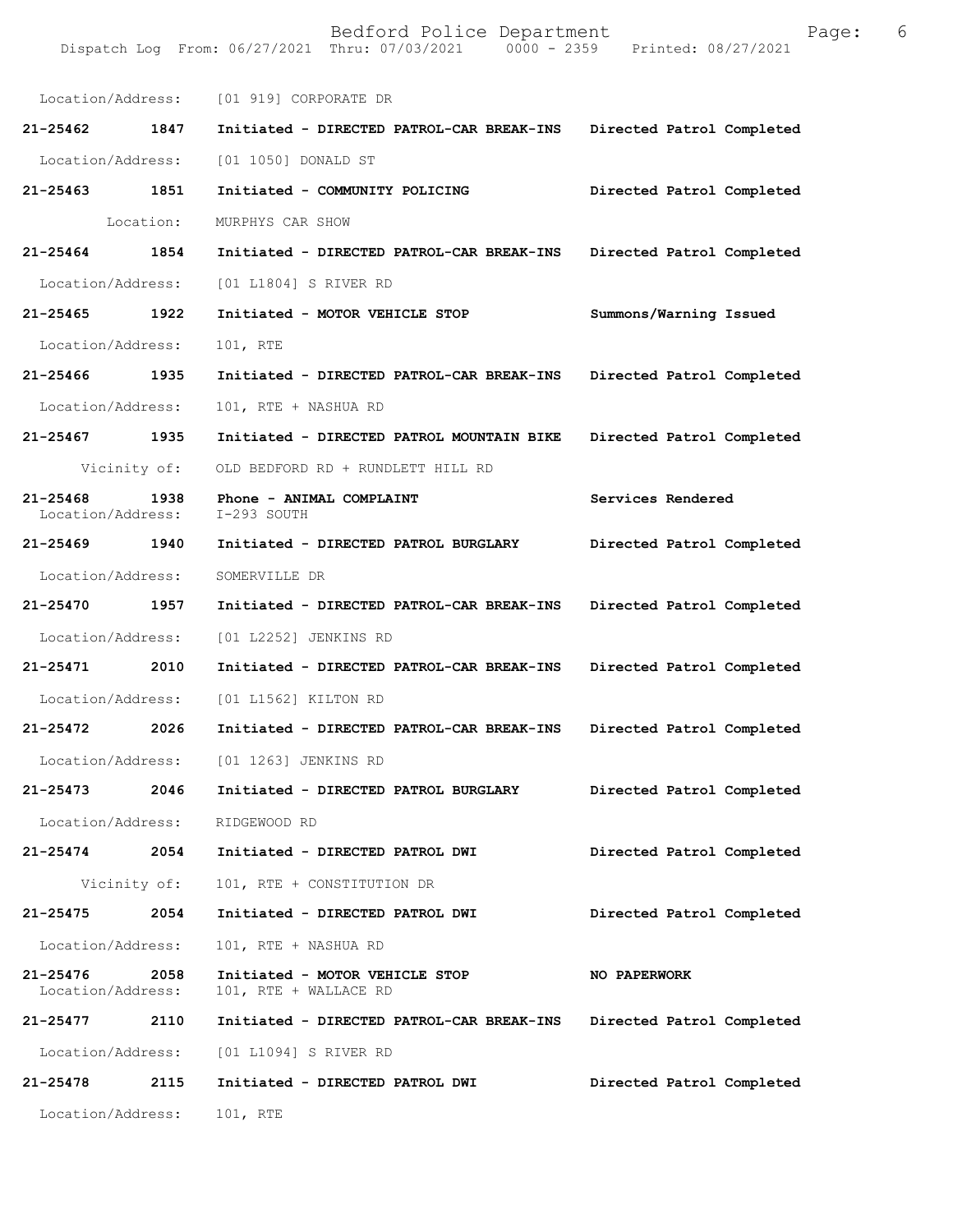|                               |              | Bedford Police Department<br>Dispatch Log From: 06/27/2021 Thru: 07/03/2021 0000 - 2359 Printed: 08/27/2021 | 7<br>Page:                  |
|-------------------------------|--------------|-------------------------------------------------------------------------------------------------------------|-----------------------------|
| 21-25479                      | 2117         | Initiated - DIRECTED PATROL DWI                                                                             | Directed Patrol Completed   |
|                               | Vicinity of: | NEW BOSTON RD + WALLACE RD                                                                                  |                             |
| 21-25480<br>Location/Address: | 2117         | Phone - ASSIST OTHER AGENCY<br>[01 L380] S RIVER RD                                                         | Could Not Locate            |
| 21-25481 2142                 |              | Initiated - BUILDING CHECK                                                                                  | Building Checked/Secured    |
| Location/Address:             |              | [01 L1607] 101, RTE                                                                                         |                             |
| 21-25482 2142                 |              | Initiated - DIRECTED PATROL DWI                                                                             | Directed Patrol Completed   |
|                               | Vicinity of: | 101, RTE + MEETINGHOUSE RD                                                                                  |                             |
| 21-25483                      | 2147         | Initiated - BUILDING CHECK                                                                                  | Directed Patrol Completed   |
| Location/Address:             |              | [01 L2133] 101, RTE                                                                                         |                             |
| 21-25484 2217                 |              | 911 - S-EMERGENCY MEDICAL CALL-CHARL                                                                        | TRANSPORTED TO CMC HOSPITAL |
| Location/Address:             |              | [01 L2098] HAWTHORNE DR                                                                                     |                             |
| 21-25485 2224                 |              | Initiated - MOTOR VEHICLE STOP                                                                              | Summons/Warning Issued      |
| Location/Address:             |              | [01 L896] CONSTITUTION DR                                                                                   |                             |
| 21-25486                      | 2335         | Initiated - DIRECTED PATROL DWI                                                                             | Directed Patrol Completed   |
| Location/Address:             |              | 114 RTE + WHITE AVE                                                                                         |                             |
| 21-25487                      | 2338         | Initiated - DIRECTED PATROL DWI                                                                             | Directed Patrol Completed   |
| Location/Address:             |              | S RIVER RD + MEETINGHOUSE RD                                                                                |                             |
| 21-25488 2340                 |              | Initiated - DIRECTED PATROL DWI                                                                             | Directed Patrol Completed   |
|                               | Vicinity of: | 101, RTE + COVENANT WAY                                                                                     |                             |
| 21-25489 2340                 |              | Initiated - DIRECTED PATROL DWI                                                                             | Directed Patrol Completed   |
|                               |              | Location/Address: S RIVER RD + KILTON RD                                                                    |                             |
| 21-25490                      | 2348         | Initiated - MOTOR VEHICLE STOP                                                                              | Summons/Warning Issued      |
| Location/Address:             |              | S RIVER RD + MEETINGHOUSE RD                                                                                |                             |
| 21-25491                      | 2350         | Initiated - MOTOR VEHICLE STOP                                                                              | Summons/Warning Issued      |
| Location/Address:             |              | 114 RTE + DONALD ST                                                                                         |                             |
| 21-25492                      | 2353         | Initiated - MOTOR VEHICLE STOP                                                                              | Summons/Warning Issued      |
| Location/Address:             |              | MEETINGHOUSE RD OFF RAMP + 101, RTE                                                                         |                             |

# **For Date: 06/28/2021 - Monday**

| $21 - 25493$      | 0009         | Initiated - DIRECTED PATROL DWI | Directed Patrol Completed |
|-------------------|--------------|---------------------------------|---------------------------|
| Location/Address: |              | S RIVER RD + EASTMAN AVE        |                           |
| $21 - 25494$      | 0009         | Initiated - DIRECTED PATROL DWI | Directed Patrol Completed |
|                   | Vicinity of: | 101, RTE + WALLACE RD           |                           |
| $21 - 25495$      | 0013         | Initiated - DIRECTED PATROL DWI | Directed Patrol Completed |
| Location/Address: |              | 101, RTE + CONSTITUTION DR      |                           |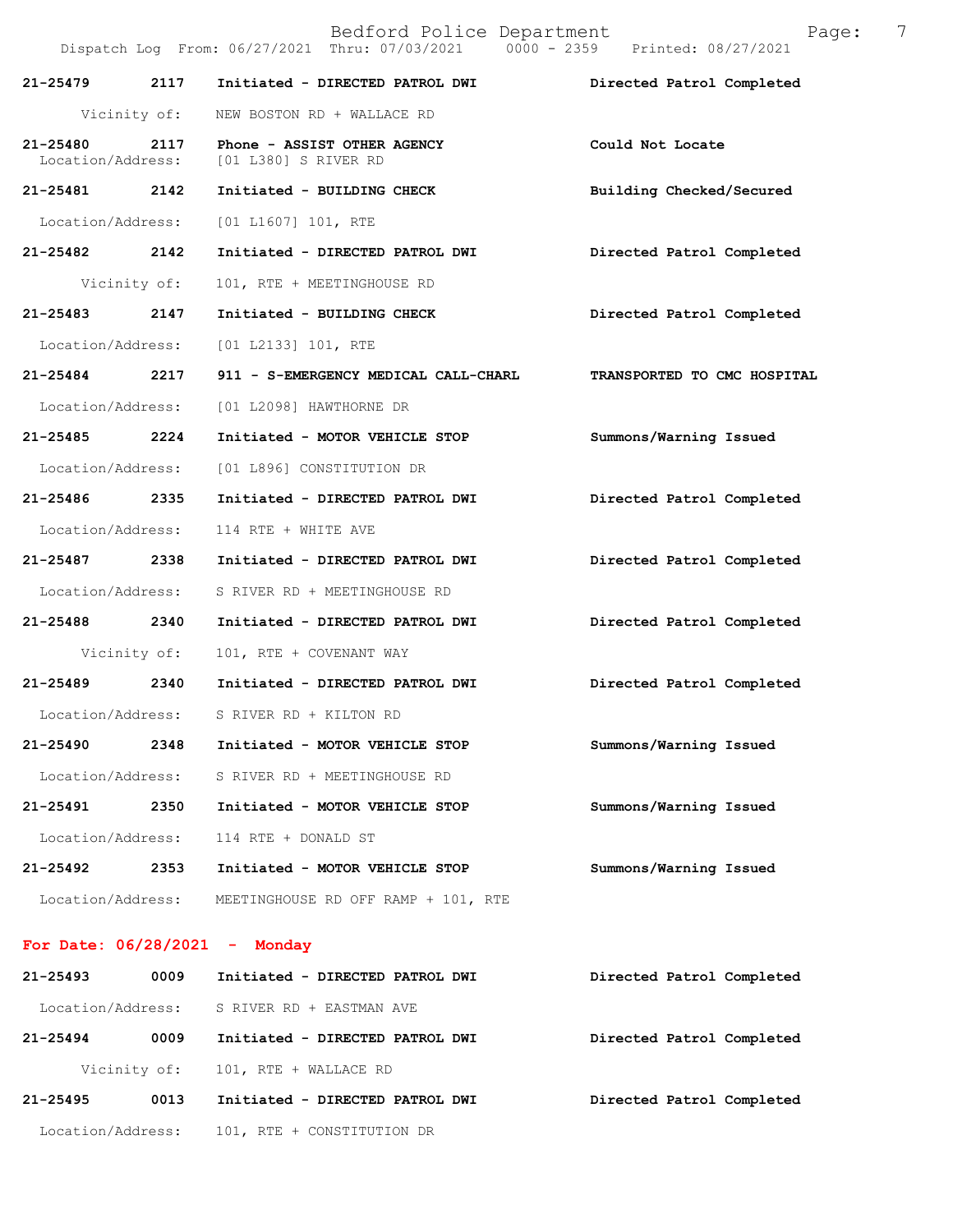| $21 - 25496$                      | 0014         | Initiated - MOTOR VEHICLE STOP                        | Summons/Warning Issued        |
|-----------------------------------|--------------|-------------------------------------------------------|-------------------------------|
| Location/Address:                 |              | 101, RTE + NASHUA RD                                  |                               |
| 21-25497 0019                     |              | Initiated - MOTOR VEHICLE STOP                        | Summons/Warning Issued        |
| Location/Address:                 |              | S RIVER RD + BACK RIVER RD                            |                               |
| 21-25498 0021                     |              | Phone - CHECK THE WELFARE                             | Taken/Refered to Other Agency |
| Location/Address:                 |              | N AMHERST RD                                          |                               |
| 21-25499 0023                     |              | Initiated - MOTOR VEHICLE STOP                        | Summons/Warning Issued        |
| Location/Address:                 |              | BOYNTON ST + PAULINE ST                               |                               |
| 21-25500 0038                     |              | Initiated - DIRECTED PATROL DWI                       | Directed Patrol Completed     |
| Location/Address:                 |              | BOYNTON ST + PLUMMER RD                               |                               |
| 21-25501 0048                     |              | Initiated - DIRECTED PATROL DWI                       | Directed Patrol Completed     |
| Location/Address:                 |              | S RIVER RD + BACK RIVER RD                            |                               |
| 21-25502 0052                     |              | Initiated - MOTOR VEHICLE STOP                        | Summons/Warning Issued        |
| Location/Address:                 |              | S RIVER RD                                            |                               |
| 21-25503 0116                     |              | Initiated - DIRECTED PATROL DWI                       | Directed Patrol Completed     |
| Location/Address:                 |              | BOYNTON ST + 114 RTE                                  |                               |
| 21-25504 0124                     |              | Initiated - DIRECTED PATROL DWI                       | Directed Patrol Completed     |
| Location/Address:                 |              | S RIVER RD + AUTUMN LN                                |                               |
| 21-25505 0141                     |              | Initiated - DIRECTED PATROL DWI                       | Directed Patrol Completed     |
| Location/Address:                 |              | NEW BOSTON RD + CHESTERFIELD PL                       |                               |
| 21-25506 0142                     |              | Initiated - DIRECTED PATROL DWI                       | Directed Patrol Completed     |
|                                   |              | Vicinity of: 101, RTE + JENKINS RD                    |                               |
| 21-25507                          | 0204         | $\texttt{Initiated - DIRECTED PATROL BURGLARY}$       | Directed Patrol Completed     |
| Location/Address:                 |              | PULPIT RD + JOPPA HILL RD                             |                               |
| 21-25508                          | 0210         | Initiated - DIRECTED PATROL BURGLARY                  | Directed Patrol Completed     |
| Location/Address:                 |              | [01 1235] S RIVER RD                                  |                               |
| 21-25509                          | 0212         | Initiated - DIRECTED PATROL BURGLARY                  | Directed Patrol Completed     |
| Location/Address:                 |              | TECHNOLOGY DR                                         |                               |
| 21-25510                          | 0216         | Initiated - DIRECTED PATROL-CAR BREAK-INS             | Directed Patrol Completed     |
|                                   | Vicinity of: | SUMMIT RD + GREENFIELD PKWY                           |                               |
| $21 - 25511$<br>Location/Address: | 0222         | Initiated - SUSP ACTIVITIES<br>[01 632] JOPPA HILL RD | Services Rendered             |
| 21-25512                          | 0235         | Initiated - DIRECTED PATROL BURGLARY                  | Directed Patrol Completed     |
| Location/Address:                 |              | [01 376] KILTON RD                                    |                               |
| 21-25513                          | 0239         | Initiated - DIRECTED PATROL BURGLARY                  | Directed Patrol Completed     |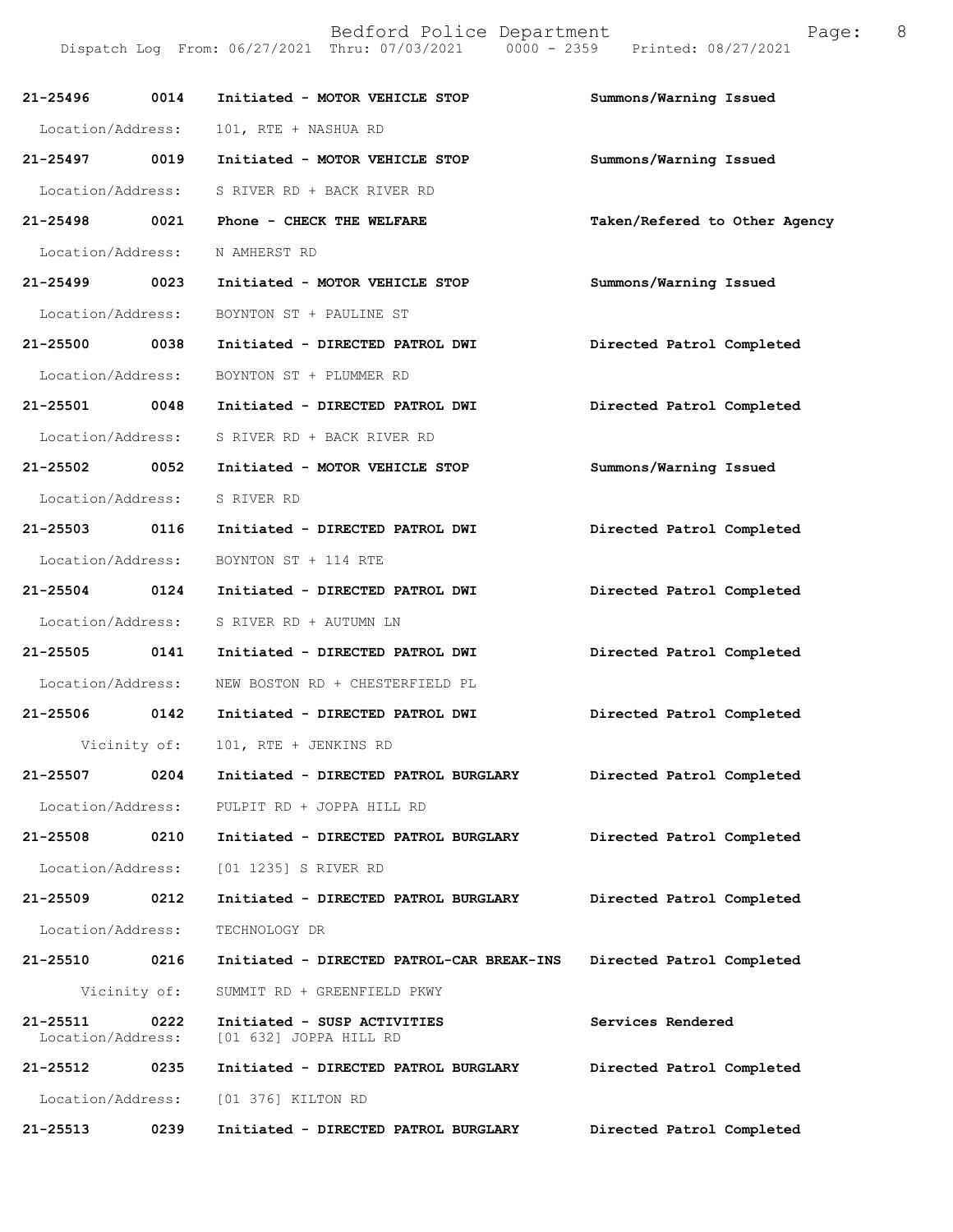|                   |              | Location/Address: OLD BEDFORD RD + RUNDLETT HILL RD |                           |
|-------------------|--------------|-----------------------------------------------------|---------------------------|
| 21-25514 0244     |              | Initiated - DIRECTED PATROL-CAR BREAK-INS           | Directed Patrol Completed |
| Vicinity of:      |              | JENKINS RD + QUINCY DR                              |                           |
| 21-25515 0302     |              | Initiated - DIRECTED PATROL BURGLARY                | Directed Patrol Completed |
| Location/Address: |              | BACK RIVER RD + SMITH RD                            |                           |
| 21-25516 0412     |              | Initiated - BUILDING CHECK                          | Building Checked/Secured  |
| Location/Address: |              | [01 L0000792] S RIVER RD                            |                           |
| 21-25517 0417     |              | Initiated - DIRECTED PATROL BURGLARY                | Directed Patrol Completed |
| Location/Address: |              | MARSTON DR + ESSEX RD                               |                           |
| 21-25518 0419     |              | Initiated - DIRECTED PATROL BURGLARY                | Directed Patrol Completed |
| Location/Address: |              | ATWOOD LN                                           |                           |
| 21-25519 0423     |              | Initiated - DIRECTED PATROL BURGLARY                | Directed Patrol Completed |
|                   | Vicinity of: | FEDERATION RD + COL DANIELS DR                      |                           |
| 21-25520 0447     |              | Initiated - DIRECTED PATROL-CAR BREAK-INS           | Directed Patrol Completed |
| Location/Address: |              | [01 1870] S RIVER RD                                |                           |
| 21-25521 0451     |              | Initiated - DIRECTED PATROL BURGLARY                | Directed Patrol Completed |
|                   | Vicinity of: | BRICK MILL RD + BARTLETT DR                         |                           |
| 21-25522 0500     |              | Initiated - DIRECTED PATROL TRAFFIC ENF             | Directed Patrol Completed |
| Location/Address: |              | NEW BOSTON RD + MCALLISTER RD                       |                           |
| 21-25523 0526     |              | Initiated - DIRECTED PATROL TRAFFIC ENF             | Directed Patrol Completed |
|                   |              | Vicinity of: 101, RTE + HITCHING POST LN            |                           |
| 21-25524 0534     |              | Initiated - DIRECTED PATROL TRAFFIC ENF             | Directed Patrol Completed |
| Location/Address: |              | 101, RTE + 114 RTE                                  |                           |
| 21-25525          | 0536         | Initiated - DIRECTED PATROL TRAFFIC ENF             | Directed Patrol Completed |
| Location/Address: |              | S RIVER RD + CLUB ACRE LN                           |                           |
| 21-25526          | 0550         | Initiated - DIRECTED PATROL TRAFFIC ENF             | Directed Patrol Completed |
| Location/Address: |              | BOYNTON ST + WOODBURY LN                            |                           |
| 21-25527          | 0553         | Initiated - MOTOR VEHICLE STOP                      | Summons/Warning Issued    |
| Location/Address: |              | 114 RTE + DONALD ST                                 |                           |
| 21-25528          | 0602         | Initiated - DIRECTED PATROL TRAFFIC ENF             | Directed Patrol Completed |
| Location/Address: |              | S RIVER RD + SOMERVILLE DR                          |                           |
| 21-25529          | 0631         | Initiated - MOTOR VEHICLE STOP                      | Summons/Warning Issued    |
| Location/Address: |              | 101, RTE + 114 RTE                                  |                           |
| 21-25530          | 0657         | Phone - BOLO                                        | No Action Required        |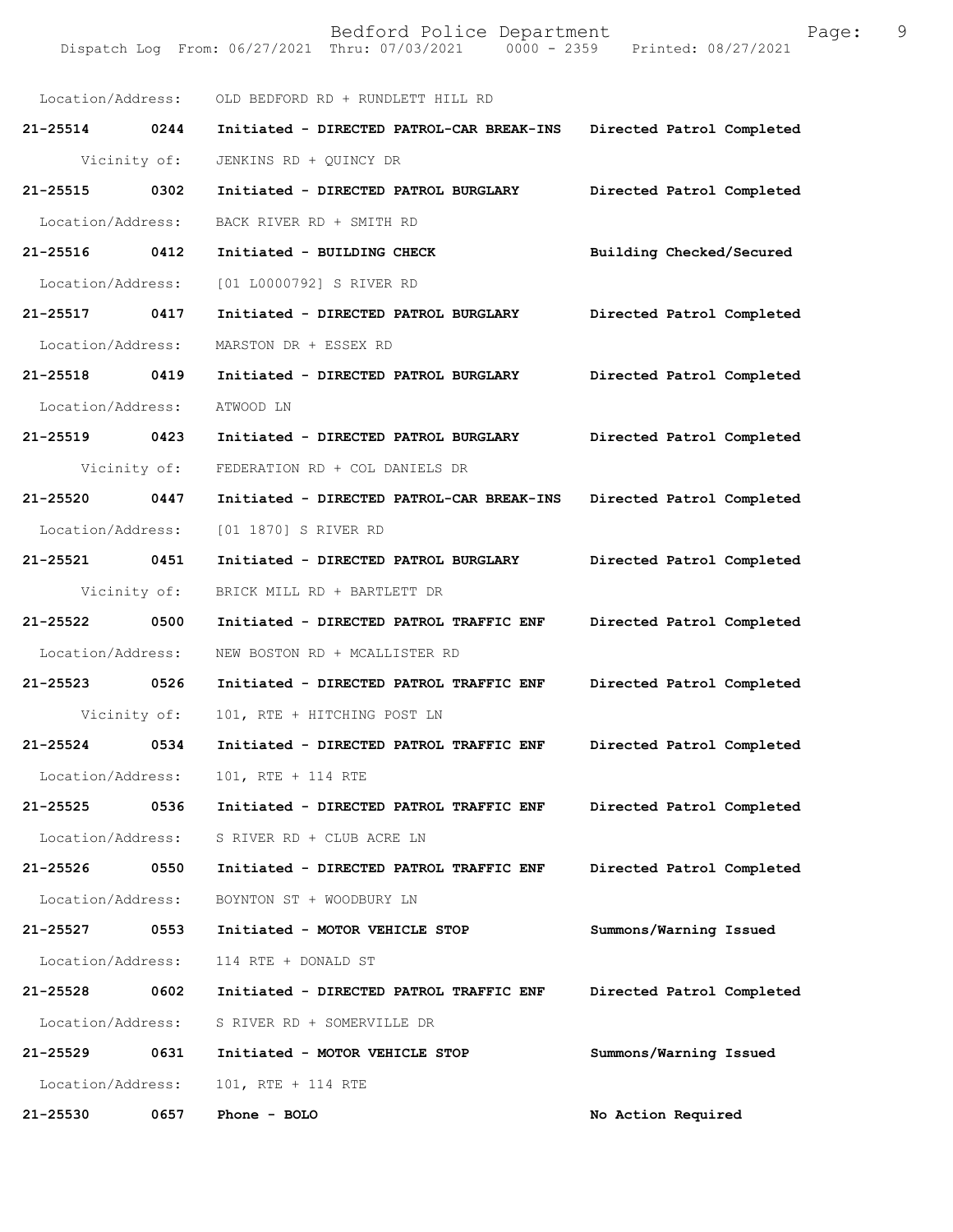|                                    |                            | Bedford Police Department<br>Dispatch Log From: 06/27/2021 Thru: 07/03/2021 0000 - 2359 Printed: 08/27/2021 |                           | Page: | 10 |
|------------------------------------|----------------------------|-------------------------------------------------------------------------------------------------------------|---------------------------|-------|----|
|                                    | Location:                  | [30] SPECIAL ATTENTION MANCHESTER/FRANKLIN                                                                  |                           |       |    |
| 21-25531<br>Location/Address:      | 0704                       | Phone - SUSP ACTIVITIES<br>[01 L0000537] TECHNOLOGY DR                                                      | Services Rendered         |       |    |
| 21-25532 0708<br>Location/Address: |                            | Phone - S-FIRE ALARM<br>[01 2297] IRON HORSE DR                                                             | Services Rendered         |       |    |
| 21-25533 0732                      |                            | Initiated - DIRECTED PATROL TRAFFIC ENF                                                                     | Directed Patrol Completed |       |    |
| Vicinity of:                       |                            | 101, RTE + MEETINGHOUSE RD                                                                                  |                           |       |    |
| 21-25534 0742                      |                            | Phone - MOTOR VEHICLE COMPLAINT                                                                             | No Action Required        |       |    |
| Location/Address:                  |                            | LIBERTY HILL RD                                                                                             |                           |       |    |
|                                    |                            | 21-25535 0749 Initiated - DIRECTED PATROL TRAFFIC ENF                                                       | Directed Patrol Completed |       |    |
| Vicinity of:                       |                            | NEW BOSTON RD                                                                                               |                           |       |    |
| 21-25536 0749                      |                            | Initiated - DIRECTED PATROL TRAFFIC ENF                                                                     | Directed Patrol Completed |       |    |
| Location/Address:                  |                            | MEETINGHOUSE RD + S RIVER RD                                                                                |                           |       |    |
| 21-25537 0750                      |                            | Initiated - DIRECTED PATROL TRAFFIC ENF                                                                     | Directed Patrol Completed |       |    |
| Vicinity of:                       |                            | 101, RTE + JENKINS RD                                                                                       |                           |       |    |
| 21-25538 0750                      |                            | Phone - THEFT                                                                                               | No Action Required        |       |    |
| Location/Address:                  |                            | SOUTH HILLS DR                                                                                              |                           |       |    |
| 21-25539 0803                      |                            | Initiated - DIRECTED PATROL TRAFFIC ENF                                                                     | Directed Patrol Completed |       |    |
| Location/Address:                  |                            | S RIVER RD + HAWTHORNE DR                                                                                   |                           |       |    |
| 21-25540 0816                      |                            | Initiated - DIRECTED PATROL TRAFFIC ENF                                                                     | Directed Patrol Completed |       |    |
| Location/Address:                  |                            | S RIVER RD + BACK RIVER RD                                                                                  |                           |       |    |
| 21-25542 0816<br>Location/Address: |                            | Phone - THEFT<br>CHECKERBERRY LN                                                                            | Services Rendered         |       |    |
| 21-25541                           | 0817                       | Initiated - DIRECTED PATROL TRAFFIC ENF                                                                     | Directed Patrol Completed |       |    |
| Location/Address:                  |                            | WALLACE RD + 101, RTE                                                                                       |                           |       |    |
| 21-25543                           | 0821                       | Initiated - DIRECTED PATROL TRAFFIC ENF                                                                     | Directed Patrol Completed |       |    |
| Location/Address:                  |                            | EASTMAN AVE + S RIVER RD                                                                                    |                           |       |    |
| 21-25544<br>Location/Address:      | 0821                       | Phone - LOST PROPERTY<br>MOORES CROSSING RD                                                                 | Investigated              |       |    |
| 21-25545<br>Location/Address:      | 0835                       | 911 - ASSIST CITIZEN<br>[01 1489] LEAVY DR                                                                  | Services Rendered         |       |    |
| 21-25546<br>Location/Address:      | 0836<br>Refer To Incident: | Phone - THEFT<br>[01 785] QUINCY DR<br>$21 - 611 - OF$                                                      | Services Rendered         |       |    |
| 21-25547                           | 0845                       | Phone - LOST PROPERTY                                                                                       | No Action Required        |       |    |
| Location/Address:                  |                            | 101, RTE                                                                                                    |                           |       |    |
| 21-25548                           | 0854                       | Initiated - DIRECTED PATROL TRAFFIC ENF                                                                     | Directed Patrol Completed |       |    |
| Location/Address:                  |                            | BOYNTON ST + PLUMMER RD                                                                                     |                           |       |    |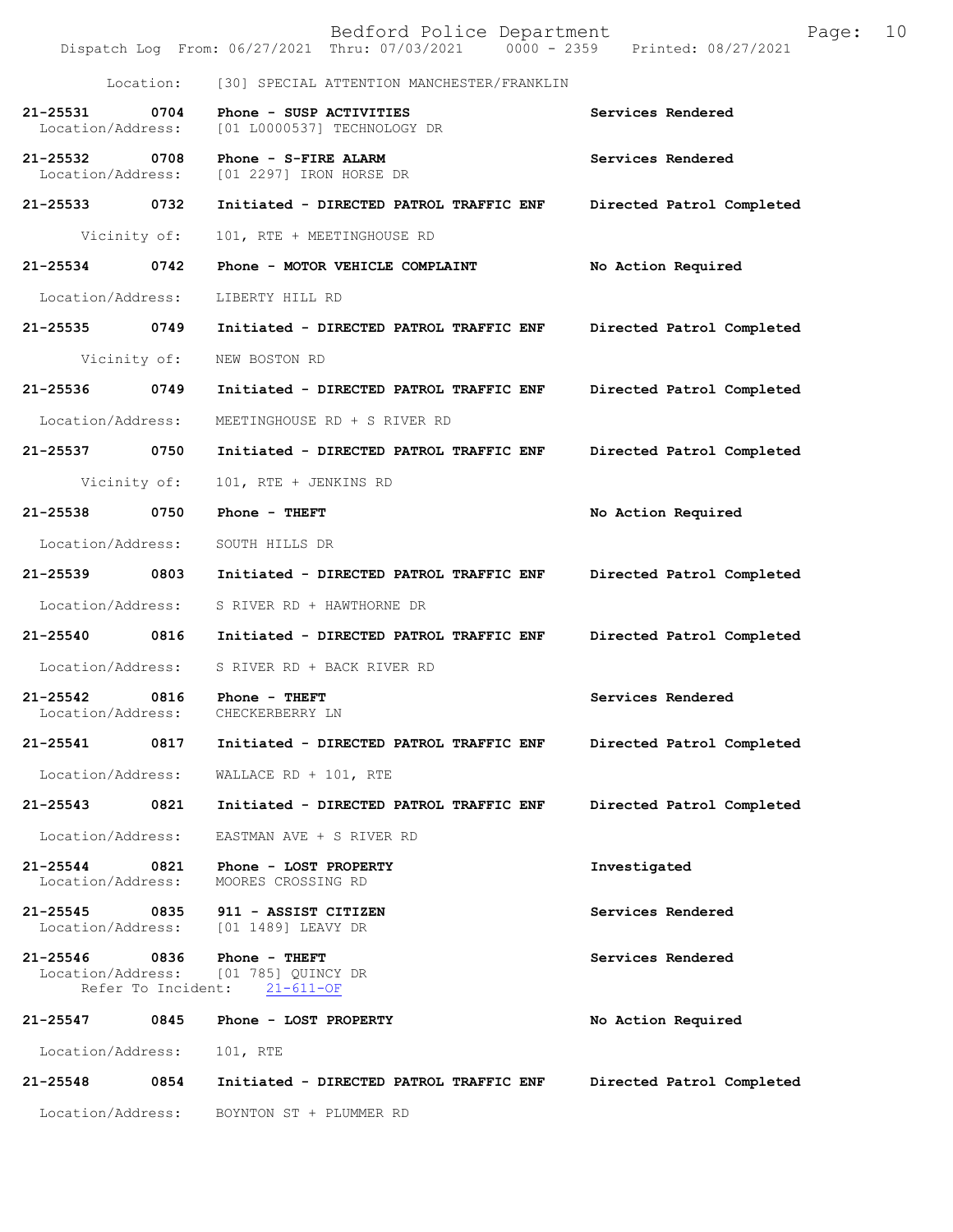|               | 21-25549 0900<br>Location/Address:<br>Refer To Summons: | 911 - MOTOR VEHICLE COMP-IN PROGRESS<br>101, RTE + COVENANT WAY<br>21-357-AR                    | Arrest(s) Made              |
|---------------|---------------------------------------------------------|-------------------------------------------------------------------------------------------------|-----------------------------|
|               | Age:                                                    | Summons: GARCIA, CRISTHIAN SAMUEL<br>Address: BRISTOL, CT<br>21                                 |                             |
|               | $Charges$ :                                             | License Reqd; Op w/o Valid License                                                              |                             |
|               | 21-25550 0955                                           | Initiated - DIRECTED PATROL TRAFFIC ENF                                                         | Directed Patrol Completed   |
|               | Location/Address:                                       | S RIVER RD + KILTON RD                                                                          |                             |
| 21-25551 1002 |                                                         | Initiated - DIRECTED PATROL TRAFFIC ENF                                                         | Directed Patrol Completed   |
|               | Location/Address:                                       | WALLACE RD + BEALS RD                                                                           |                             |
| 21-25552 1008 |                                                         | Initiated - VACANT PROPERTY CHECK                                                               | Building Checked/Secured    |
|               | Location/Address:                                       | HIGHLAND FARMS DR                                                                               |                             |
| $21 - 25553$  | 1021<br>Location/Address:                               | Radio - RADAR TRAILER<br>JENKINS RD + QUINCY DR                                                 | Services Rendered           |
|               | 21-25554 1022<br>Location/Address:                      | Radio - RADAR TRAILER<br>JOPPA HILL RD                                                          | Services Rendered           |
|               | 21-25555 1036                                           | Initiated - DIRECTED PATROL TRAFFIC ENF                                                         | Directed Patrol Completed   |
|               | Location/Address:                                       | S RIVER RD + HULL RD                                                                            |                             |
|               | 21-25556 1046                                           | Initiated - DIRECTED PATROL TRAFFIC ENF                                                         | Directed Patrol Completed   |
|               | Location/Address:                                       | S RIVER RD + MOORES CROSSING RD                                                                 |                             |
| 21-25557 1050 |                                                         | Phone - ASSIST CITIZEN                                                                          | Summons/Warning Issued      |
|               | Location/Address:                                       | STEPHEN DR                                                                                      |                             |
| 21-25558 1053 |                                                         | Initiated - DIRECTED PATROL-CAR BREAK-INS                                                       | Directed Patrol Completed   |
|               | Location/Address:                                       | [01 1235] S RIVER RD                                                                            |                             |
|               | 21-25559 1101                                           | Initiated - MOTOR VEHICLE STOP                                                                  | Summons/Warning Issued      |
|               | Location/Address:                                       | 101, RTE + KAHLIKO LN                                                                           |                             |
| 21-25560      |                                                         | 1103 911 - 911 Abandoned<br>Location/Address: [01 L2122] S RIVER RD                             | Alarm - False               |
|               |                                                         | 21-25561 1122 Phone - MOTOR VEHICLE ACCIDENT<br>Location/Address: [01 373] BELL HILL RD         | Services Rendered           |
|               |                                                         | 21-25562 1123 Phone - ASSIST CITIZEN<br>Location/Address: CEDARWOOD DR                          | Services Rendered           |
|               |                                                         | 21-25563 1133 911 - MOTOR VEHICLE COMP-IN PROGRESS<br>Location/Address: CAMPBELL RD + GOLDEN DR | Could Not Locate            |
|               |                                                         | 21-25564 1141 Initiated - MOTOR VEHICLE STOP                                                    | Summons/Warning Issued      |
|               |                                                         | Location/Address: S RIVER RD                                                                    |                             |
| 21-25565      |                                                         | 1142 911 - S-EMERGENCY MEDICAL CALL-CHARL                                                       | TRANSPORTED TO CMC HOSPITAL |
|               |                                                         | Location/Address: [01 L146] WASHINGTON PL                                                       |                             |
| 21-25566      |                                                         | 1147 Initiated - MOTOR VEHICLE STOP                                                             | Summons/Warning Issued      |
|               | Location/Address:                                       | S RIVER RD + MOORES CROSSING RD                                                                 |                             |
|               |                                                         |                                                                                                 |                             |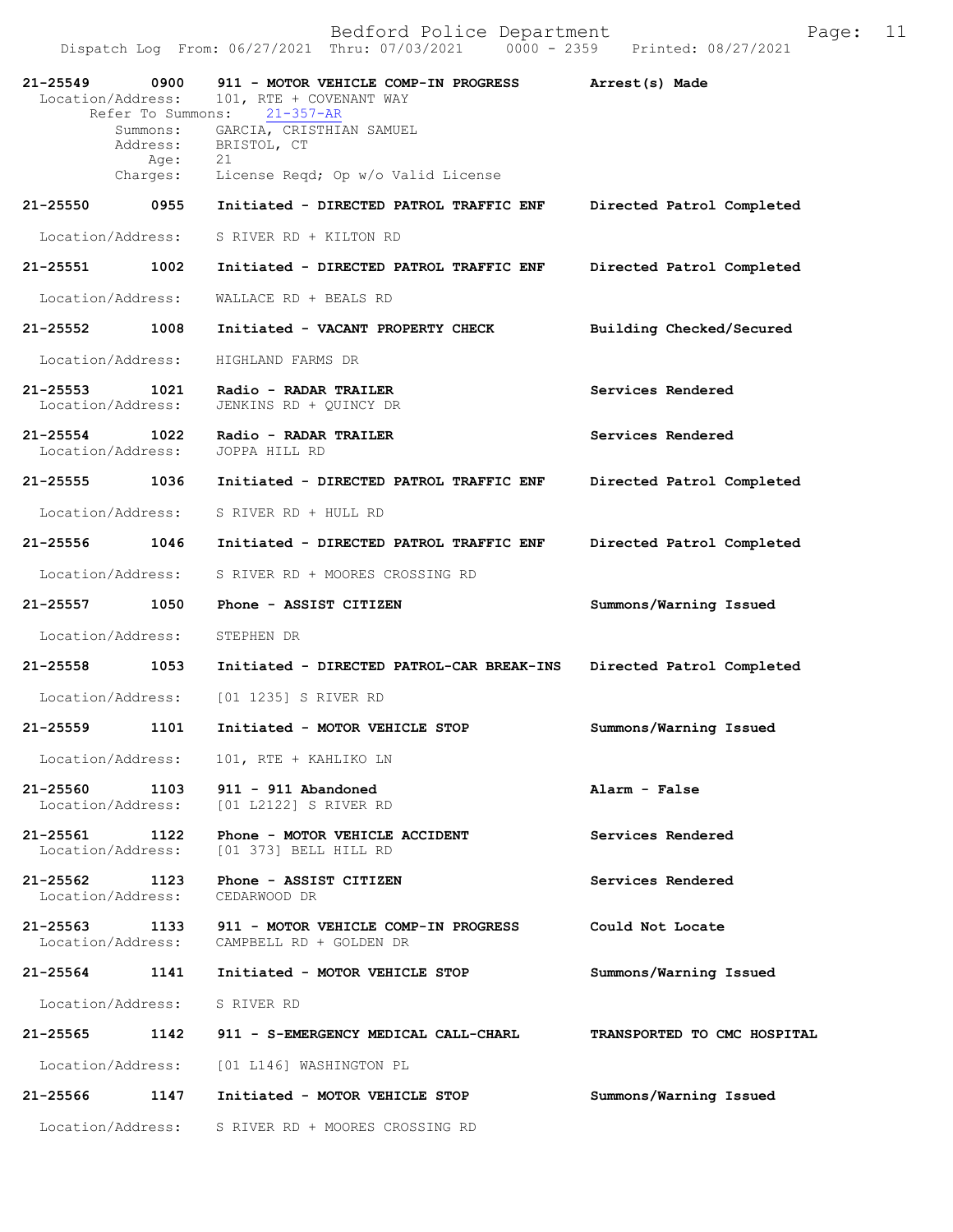| 21-25567                           | 1211         | Initiated - DIRECTED PATROL-CAR BREAK-INS                                                  | Directed Patrol Completed      |
|------------------------------------|--------------|--------------------------------------------------------------------------------------------|--------------------------------|
| Location/Address:                  |              | REGENCY DR + HARDY RD                                                                      |                                |
| 21-25568                           | 1211         | Initiated - DIRECTED PATROL TRAFFIC ENF                                                    | Directed Patrol Completed      |
| Location/Address:                  |              | COLBY CT + S RIVER RD                                                                      |                                |
| 21-25569 1213                      |              | Initiated - MOTOR VEHICLE STOP                                                             | Summons/Warning Issued         |
| Location/Address:                  |              | PALOMINO LN + ATWOOD LN                                                                    |                                |
| 21-25570                           | 1217         | Initiated - DIRECTED PATROL-CAR BREAK-INS                                                  | Directed Patrol Completed      |
|                                    |              | Vicinity of: [01 L1804] S RIVER RD                                                         |                                |
| 21-25571                           | 1221         | Walk-In - ASSIST CITIZEN                                                                   | No Action Required             |
| Location/Address:                  |              | RANDOM RD                                                                                  |                                |
| 21-25572 1228<br>Location/Address: |              | 911 - CHECK THE WELFARE<br>RUNDLETT HILL RD                                                | Could Not Locate               |
| $21 - 25573$                       |              | 1245 911 - S-EMERGENCY MEDICAL CALL-DELTA                                                  | Transported to Elliot Hospital |
| Location/Address:                  |              | [01 L540] CAMP RD                                                                          |                                |
| 21-25574 1300                      |              | Phone - S-FIRE ALARM<br>Location/Address: [01 2297] IRON HORSE DR                          | Alarm - False                  |
|                                    |              | 21-25575   1302   911 - 911   Abandoned<br>Location/Address: [01   L146]   WASHINGTON   PL | Services Rendered              |
| 21-25576                           | 1314         | Initiated - DIRECTED PATROL-CAR BREAK-INS                                                  | Directed Patrol Completed      |
| Location/Address:                  |              | STOWELL RD + WINCHESTER LN                                                                 |                                |
| 21-25577<br>Location/Address:      | 1337         | Initiated - INVESTIGATION-FOLLOW UP<br>ORCHARD HILL CIR<br>Refer To Incident: 21-449-OF    | Investigated                   |
| 21-25578 1344                      |              | Initiated - DIRECTED PATROL BURGLARY                                                       | Directed Patrol Completed      |
|                                    |              | Location/Address: MEETINGHOUSE RD + LIBERTY HILL RD                                        |                                |
| 21-25579<br>Location/Address:      | 1344         | Phone - CHECK THE WELFARE<br>[01 L2400] RIDGEWOOD RD                                       | Could Not Locate               |
| 21-25580<br>Location/Address:      | 1353         | 911 - G-FIRE, STRUCTURE<br>[01 L1600] SUZANNE DR                                           | Services Rendered              |
| 21-25581                           | 1449         | 911 - SUSP ACTIVITIES-IN PROGRESS                                                          | Summons/Warning Issued         |
| Location/Address:                  |              | [01 1747] FOREST DR                                                                        |                                |
| 21-25582                           | 1516         | Initiated - DIRECTED PATROL TRAFFIC ENF                                                    | Directed Patrol Completed      |
|                                    | Vicinity of: | 101, RTE + NASHUA RD                                                                       |                                |
| 21-25583                           | 1516         | Initiated - DIRECTED PATROL TRAFFIC ENF                                                    | Directed Patrol Completed      |
| Location/Address:                  |              | S RIVER RD + COLBY CT                                                                      |                                |
| 21-25584                           | 1517         | Initiated - DIRECTED PATROL TRAFFIC ENF                                                    | Directed Patrol Completed      |
| Location/Address:                  |              | S RIVER RD + CLUB ACRE LN                                                                  |                                |
| 21-25585                           | 1518         | Initiated - DIRECTED PATROL TRAFFIC ENF                                                    | Directed Patrol Completed      |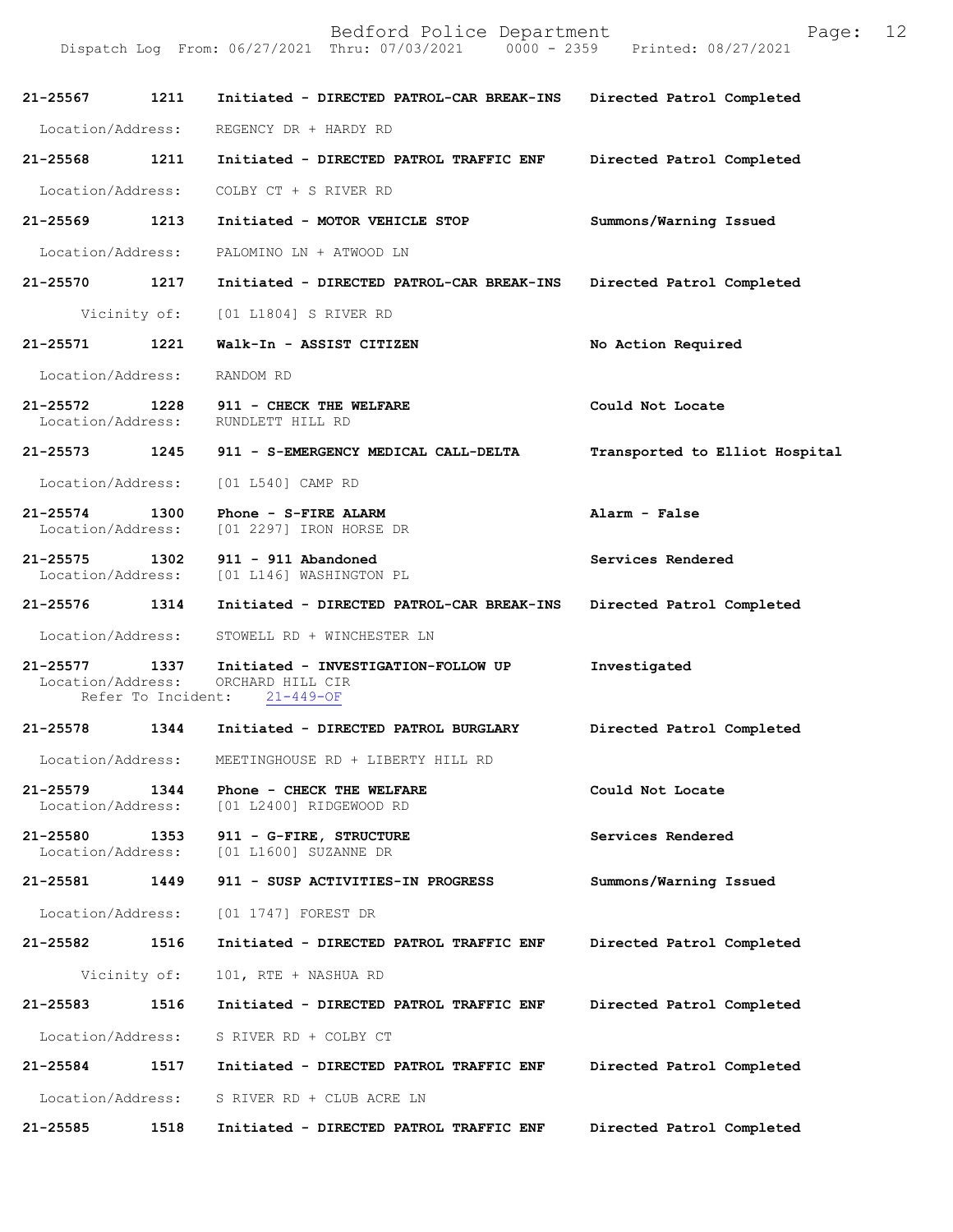Bedford Police Department Fage: 13 Dispatch Log From: 06/27/2021 Thru: 07/03/2021 0000 - 2359 Printed: 08/27/2021 Location/Address: 101, RTE + OLD BEDFORD RD **21-25586 1531 Initiated - MOTOR VEHICLE STOP Summons/Warning Issued**  Location/Address: S RIVER RD + IRON HORSE DR **21-25587 1538 Initiated - DIRECTED PATROL TRAFFIC ENF Directed Patrol Completed**  Vicinity of: WALLACE RD + BEALS RD **21-25588 1539 Initiated - MOTOR VEHICLE STOP Arrest(s) Made**  Location/Address: S RIVER RD + KILTON RD<br>Refer To Arrest: 21-358-AR Refer To Arrest: **Alarm - False Directed Patrol Completed Directed Patrol Completed Summons/Warning Issued Summons/Warning Issued 21-25594 1646 Phone - THEFT Investigated**  Location/Address: [01 335] COLBY CT Refer To Incident: 21-613-OF **21-25595 1652 Initiated - DIRECTED PATROL TRAFFIC ENF Directed Patrol Completed**  Vicinity of: 101, RTE + HARDY RD **21-25596 1723 Initiated - MOTOR VEHICLE STOP Summons/Warning Issued**  Location/Address: S RIVER RD + TECHNOLOGY DR **21-25597 1726 Initiated - DIRECTED PATROL-CAR BREAK-INS Directed Patrol Completed**  Location/Address: [01 629] NEW BOSTON RD **21-25598 1735 Initiated - MOTOR VEHICLE STOP Summons/Warning Issued**  Location/Address: 101, RTE + CONSTITUTION DR **21-25599 1735 Initiated - DIRECTED PATROL TRAFFIC ENF Directed Patrol Completed**  Location/Address: S RIVER RD + MOORES CROSSING RD **21-25600 1738 Phone - S-FIRE ALARM Services Rendered**  [01 1302] BEDFORD CENTER RD **21-25601 1740 Initiated - MOTOR VEHICLE STOP Summons/Warning Issued**  Arrest: BROWN, TRACEY A Address: MANCHESTER, NH Age: 46<br>Charges: ARP Charges: ARREST ON A WARRANT **21-25589 1552 Phone - ALARM,BURGLAR** Location/Address: [01 2298] TAVISTOCK DR **21-25590 1610 Initiated - DIRECTED PATROL TRAFFIC ENF** Location/Address: JOPPA HILL RD + N AMHERST RD **21-25591 1614 Initiated - DIRECTED PATROL TRAFFIC ENF** Vicinity of: 101, RTE + WALLACE RD **21-25592 1626 Initiated - MOTOR VEHICLE STOP** Location/Address: 101, RTE + CHESTNUT DR **21-25593 1637 Initiated - MOTOR VEHICLE STOP** Location/Address: [01 421] N AMHERST RD

Location/Address: S RIVER RD + MOORES CROSSING RD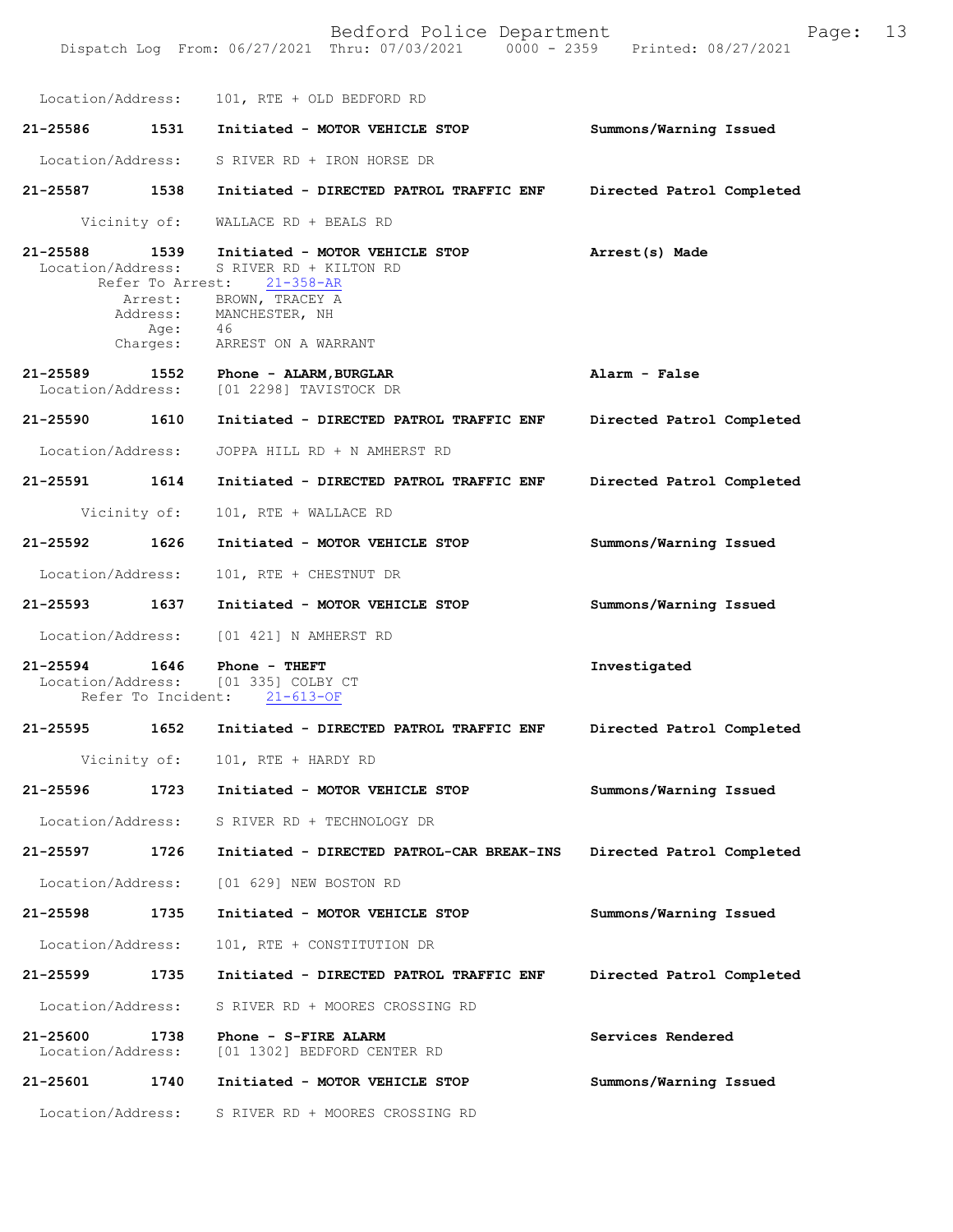Bedford Police Department Page: 14 Dispatch Log From: 06/27/2021 Thru: 07/03/2021 **21-25602 1750 Initiated - DIRECTED PATROL-CAR BREAK-INS Directed Patrol Completed**  Location/Address: [01 1050] DONALD ST **21-25603 1750 Initiated - SERVE PAPERWORK Could Not Locate**  Location/Address: [01 521] HAWTHORNE DR **21-25604 1756 Initiated - DIRECTED PATROL TRAFFIC ENF Directed Patrol Completed**  Vicinity of: JENKINS RD + BEALS RD **21-25605 1813 Initiated - MOTOR VEHICLE STOP Summons/Warning Issued**  Location/Address: JENKINS RD + BEALS RD **21-25606 1824 Initiated - DIRECTED PATROL-CAR BREAK-INS Directed Patrol Completed**  Location/Address: [01 1263] JENKINS RD **21-25607 1841 Initiated - DIRECTED PATROL-CAR BREAK-INS Directed Patrol Completed**  Location/Address: [01 L1804] S RIVER RD **21-25608 1842 Initiated - DIRECTED PATROL-CAR BREAK-INS Directed Patrol Completed**  Location/Address: [01 1235] S RIVER RD **21-25609 1847 Initiated - DIRECTED PATROL TRAFFIC ENF Directed Patrol Completed**  Location/Address: 101, RTE + MEETINGHOUSE RD **21-25610 1853 Initiated - MOTOR VEHICLE STOP Summons/Warning Issued**  Location/Address: 101, RTE + HITCHING POST LN **21-25611 1900 911 - S-EMERGENCY MEDICAL CALL-ALPHA TRANSPORTED TO CMC HOSPITAL**  Location/Address: [01 749] WASHINGTON PL **21-25612 1901 Initiated - MOTOR VEHICLE STOP Summons/Warning Issued**  Location/Address: 114 RTE + DONALD ST **21-25613 1907 Initiated - MOTOR VEHICLE STOP Summons/Warning Issued**  Location/Address: [01 L904] 101, RTE **21-25614 1910 Initiated - DIRECTED PATROL-CAR BREAK-INS Directed Patrol Completed**  Location/Address: WORTHLEY RD **21-25615 1924 Initiated - MOTOR VEHICLE STOP Summons/Warning Issued**  Location/Address: S RIVER RD + UPJOHN ST **21-25616 1930 Phone - SUSP ACTIVITIES Services Rendered**  Location/Address: GAGE GIRLS RD **21-25617 1942 Initiated - MOTOR VEHICLE STOP Summons/Warning Issued**  Location/Address: S RIVER RD + COMMERCE PARK NORTH **21-25618 1958 Initiated - DIRECTED PATROL-CAR BREAK-INS Directed Patrol Completed**  Vicinity of: QUINCY DR **21-25619 1958 Initiated - DIRECTED PATROL-CAR BREAK-INS Directed Patrol Completed**  Location/Address: [01 L2271] S RIVER RD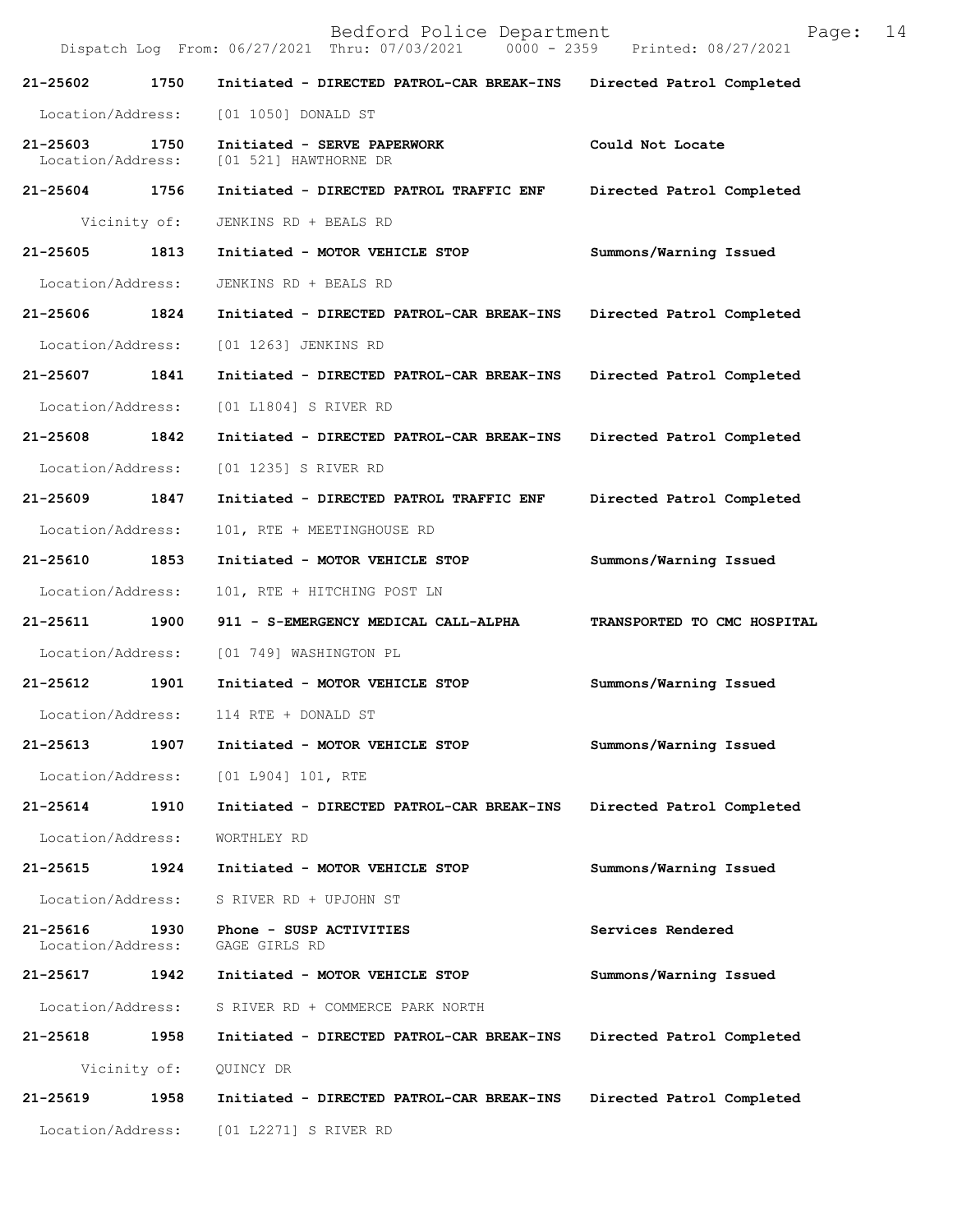| 21-25620                      | 2003         | Initiated - MOTOR VEHICLE STOP                  | Summons/Warning Issued      |
|-------------------------------|--------------|-------------------------------------------------|-----------------------------|
| Location/Address:             |              | S RIVER RD + KILTON RD                          |                             |
| 21-25621                      | 2009         | 911 - S-EMERGENCY MEDICAL CALL-CHARL            | TRANSPORTED TO CMC HOSPITAL |
| Location/Address:             |              | [01 L1054] TECHNOLOGY DR                        |                             |
| 21-25622 2010                 |              | Initiated - DIRECTED PATROL-CAR BREAK-INS       | Directed Patrol Completed   |
| Location/Address:             |              | MARSTON DR                                      |                             |
| 21-25623 2015                 |              | Initiated - DIRECTED PATROL-CAR BREAK-INS       | Directed Patrol Completed   |
| Location/Address:             |              | [01 324] HAWTHORNE DR                           |                             |
| 21-25624 2022                 |              | Initiated - MOTOR VEHICLE STOP                  | Summons/Warning Issued      |
| Location/Address:             |              | S RIVER RD + PALOMINO LN                        |                             |
| 21-25625 2024                 |              | Initiated - BUILDING CHECK                      | Building Checked/Secured    |
| Location/Address:             |              | [01 L904] 101, RTE                              |                             |
| 21-25626 2032                 |              | 911 - S-EMERGENCY MEDICAL CALL-ALPHA            | TRANSPORTED TO CMC HOSPITAL |
| Location/Address:             |              | [01 L2098] HAWTHORNE DR                         |                             |
| 21-25627 2033                 |              | Initiated - DIRECTED PATROL BURGLARY            | Directed Patrol Completed   |
| Location/Address:             |              | WHEELER FARM RD                                 |                             |
| 21-25628 2035                 |              | Initiated - MOTOR VEHICLE STOP                  | Summons/Warning Issued      |
| Location/Address:             |              | 101, RTE + LIBERTY HILL RD                      |                             |
| 21-25629 2037                 |              | Initiated - BUILDING CHECK                      | Building Checked/Secured    |
| Location/Address:             |              | [01 L0000792] S RIVER RD                        |                             |
| 21-25630<br>Location/Address: | 2040         | 911 - S- FIRE-BRUSH<br>NEW BOSTON RD            | Services Rendered           |
| 21-25631 2048                 |              | Initiated - BUILDING CHECK                      | Building Checked/Secured    |
| Location/Address:             |              | [01 L1094] S RIVER RD                           |                             |
| 21-25632                      | 2104         | Initiated - MOTOR VEHICLE STOP                  | Summons/Warning Issued      |
| Location/Address:             |              | 101, RTE + CONSTITUTION DR                      |                             |
| 21-25633                      | 2112         | Initiated - DIRECTED PATROL DWI                 | Directed Patrol Completed   |
|                               | Vicinity of: | 101, RTE + NASHUA RD                            |                             |
| 21-25634<br>Location/Address: | 2112         | Phone - ALARM, BURGLAR<br>[01 421] N AMHERST RD | Alarm - False               |
| 21-25635                      | 2112         | Initiated - MOTOR VEHICLE STOP                  | Summons/Warning Issued      |
| Location/Address:             |              | S RIVER RD + RIDGEWOOD RD                       |                             |
| 21-25636                      | 2127         | Initiated - MOTOR VEHICLE STOP                  | Summons/Warning Issued      |
| Location/Address:             |              | 101, RTE + HITCHING POST LN                     |                             |
| 21-25637                      | 2128         | Phone - S-ALARM-MEDICAL AID/LIFT ASST           | Alarm- correct code/reset   |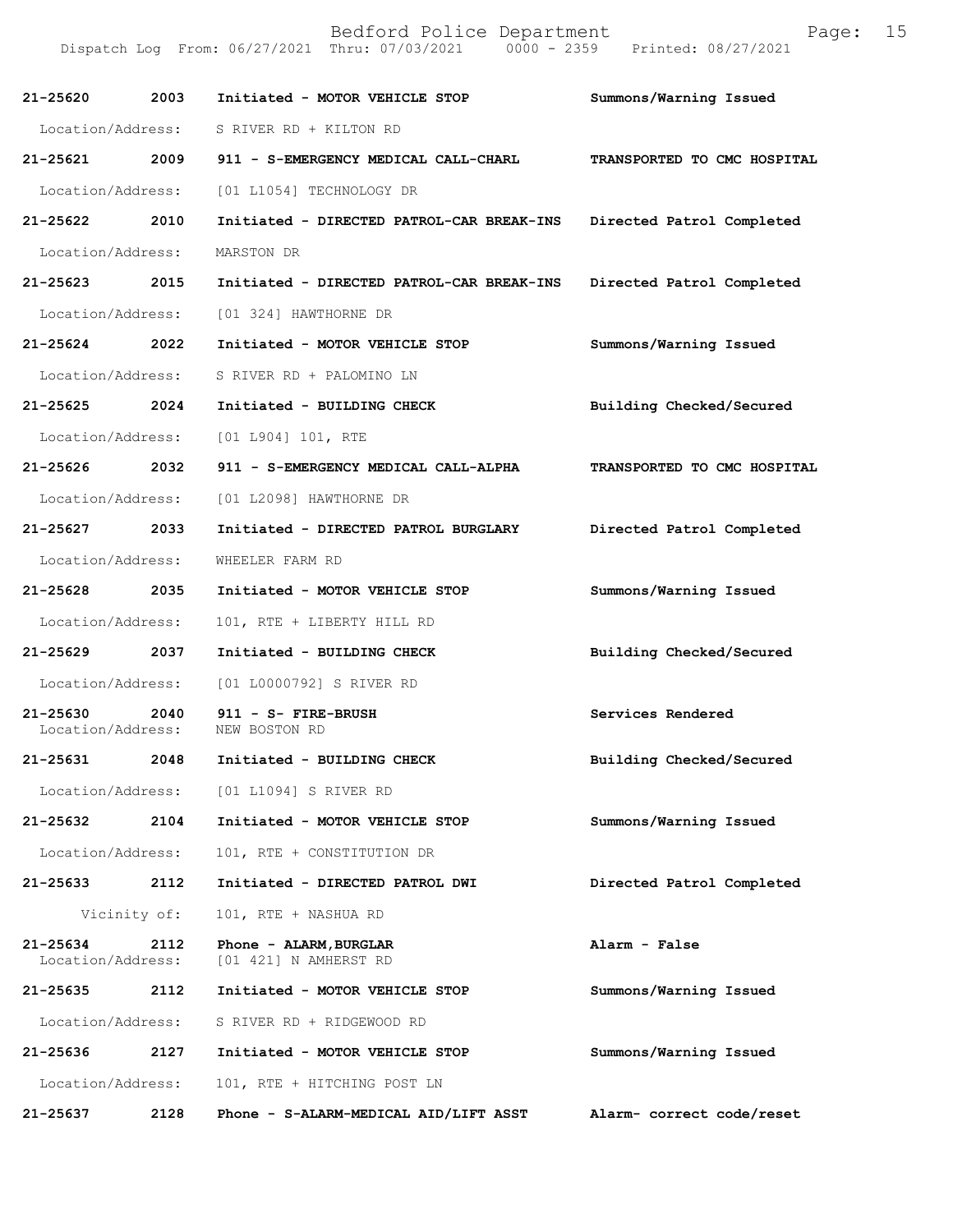|                                   |              | Bedford Police Department<br>Dispatch Log From: 06/27/2021 Thru: 07/03/2021 0000 - 2359 Printed: 08/27/2021 | 16<br>Page:                    |
|-----------------------------------|--------------|-------------------------------------------------------------------------------------------------------------|--------------------------------|
| Location/Address:                 |              | [01 1387] TECHNOLOGY DR                                                                                     |                                |
| 21-25638                          | 2130         | Initiated - BUILDING CHECK                                                                                  | Building Checked/Secured       |
| Location/Address:                 |              | [01 L1896] STATION RD                                                                                       |                                |
| 21-25639                          | 2142         | Initiated - MOTOR VEHICLE STOP                                                                              | Summons/Warning Issued         |
| Location/Address:                 |              | WALLACE RD + BEALS RD                                                                                       |                                |
| 21-25640                          | 2145         | Initiated - DIRECTED PATROL BURGLARY                                                                        | Directed Patrol Completed      |
| Location/Address:                 |              | BELLEMORE DR                                                                                                |                                |
| 21-25641                          | 2151         | Initiated - DIRECTED PATROL-CAR BREAK-INS                                                                   | Directed Patrol Completed      |
|                                   | Vicinity of: | QUINCY DR + WEYMOUTH DR                                                                                     |                                |
| 21-25642                          | 2154         | Initiated - BUILDING CHECK                                                                                  | Building Checked/Secured       |
| Location/Address:                 |              | [01 515] S RIVER RD                                                                                         |                                |
| 21-25643                          | 2155         | 911 - S-EMERGENCY MEDICAL CALL-ALPHA                                                                        | Transported to Elliot Hospital |
| Location/Address:                 |              | [01 L2098] HAWTHORNE DR                                                                                     |                                |
| 21-25644                          | 2157         | Initiated - DIRECTED PATROL BURGLARY                                                                        | Directed Patrol Completed      |
| Location/Address:                 |              | [01 308] COLBY CT                                                                                           |                                |
| $21 - 25645$<br>Location/Address: | 2204         | Initiated - MOTOR VEHICLE STOP<br>PALOMINO LN                                                               | NO PAPERWORK                   |
| 21-25646                          | 2210         | Initiated - DIRECTED PATROL-CAR BREAK-INS                                                                   | Directed Patrol Completed      |
| Location/Address:                 |              | N AMHERST RD                                                                                                |                                |
| 21-25647                          | 2323         | Initiated - DIRECTED PATROL DWI                                                                             | Directed Patrol Completed      |
| Location/Address:                 |              | S RIVER RD + COLBY CT                                                                                       |                                |
| 21-25648                          | 2328         | Initiated - DIRECTED PATROL DWI                                                                             | Directed Patrol Completed      |
| Location/Address:                 |              | 101, RTE + COVENANT WAY                                                                                     |                                |
| 21-25649                          | 2330         | Initiated - DIRECTED PATROL DWI                                                                             | Directed Patrol Completed      |
|                                   | Vicinity of: | S RIVER RD + BACK RIVER RD                                                                                  |                                |
| 21-25650                          | 2330         | Initiated - MOTOR VEHICLE STOP                                                                              | Summons/Warning Issued         |
| Location/Address:                 |              | 101, RTE + HARDY RD                                                                                         |                                |
| 21-25651 2334                     |              | Initiated - DIRECTED PATROL DWI                                                                             | Directed Patrol Completed      |
| Location/Address:                 |              | 114 RTE + DONALD ST                                                                                         |                                |
| 21-25652                          | 2339         | Initiated - MOTOR VEHICLE STOP                                                                              | Summons/Warning Issued         |
| Location/Address:                 |              | 101, RTE + GREY ROCK RD                                                                                     |                                |
| 21-25653                          | 2339         | Initiated - MOTOR VEHICLE STOP                                                                              | Summons/Warning Issued         |
| Location/Address:                 |              | S RIVER RD                                                                                                  |                                |
| 21-25654 2346                     |              | Initiated - MOTOR VEHICLE STOP                                                                              | Summons/Warning Issued         |
| Location/Address:                 |              | S RIVER RD + IRON HORSE DR                                                                                  |                                |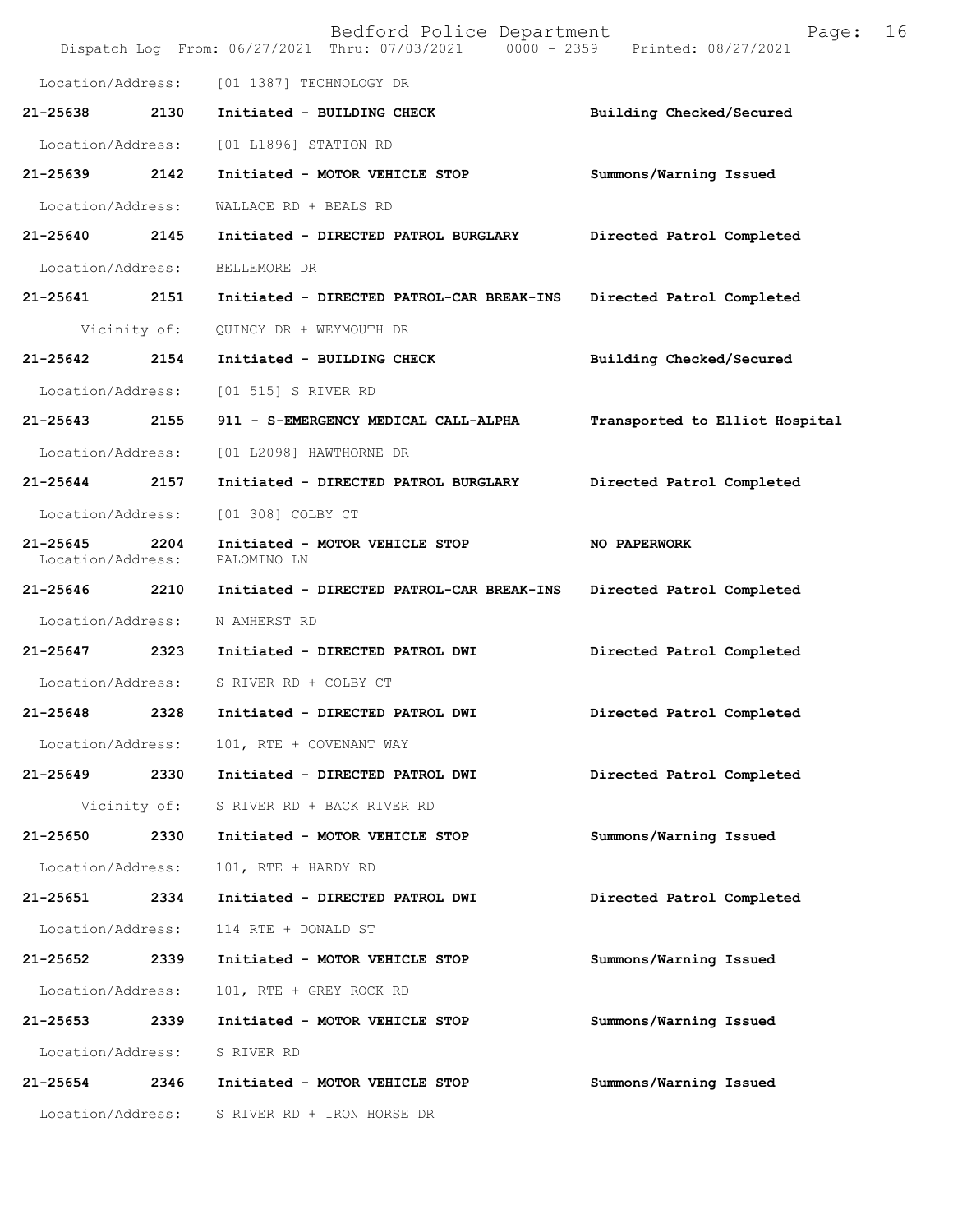## **For Date: 06/29/2021 - Tuesday**

| 21-25655                           | 0000                        | Initiated - DIRECTED PATROL DWI                                                      | Directed Patrol Completed |
|------------------------------------|-----------------------------|--------------------------------------------------------------------------------------|---------------------------|
| Location/Address:                  |                             | S RIVER RD + EXECUTIVE PARK DR                                                       |                           |
| 21-25656<br>Location/Address:      | 0003                        | Initiated - SUSP ACTIVITIES<br>[01 192] NEW BOSTON RD                                | Services Rendered         |
| 21-25657 0003                      |                             | Initiated - DIRECTED PATROL DWI                                                      | Directed Patrol Completed |
| Location/Address:                  |                             | S RIVER RD + KILTON RD                                                               |                           |
| 21-25658                           | 0006                        | Initiated - DIRECTED PATROL DWI                                                      | Directed Patrol Completed |
| Location/Address:                  |                             | 101, RTE + GREY ROCK RD                                                              |                           |
| 21-25659                           | 0008                        | Initiated - DIRECTED PATROL DWI                                                      | Directed Patrol Completed |
| Location/Address:                  |                             | NEW BOSTON RD + WALLACE RD                                                           |                           |
| 21-25660 0017<br>Location/Address: |                             | 911 - S-FIRE ALARM<br>AMBER LN                                                       | Alarm - False             |
| 21-25661                           | 0022                        | Initiated - MOTOR VEHICLE STOP                                                       | Summons/Warning Issued    |
| Location/Address:                  |                             | S RIVER RD + MEETINGHOUSE RD                                                         |                           |
| 21-25662 0022                      |                             | Initiated - MOTOR VEHICLE STOP                                                       | Summons/Warning Issued    |
| Location/Address:                  |                             | NEW BOSTON RD + PASTURE LN                                                           |                           |
| 21-25663 0039                      |                             | Initiated - DIRECTED PATROL DWI                                                      | Directed Patrol Completed |
| Vicinity of:                       |                             | S RIVER RD + HAWTHORNE DR                                                            |                           |
| 21-25664                           | 0040                        | Initiated - DIRECTED PATROL DWI                                                      | Directed Patrol Completed |
| Location/Address:                  |                             | MEETINGHOUSE RD + PILGRIM DR                                                         |                           |
| 21-25665                           | 0056                        | Initiated - DIRECTED PATROL DWI                                                      | Directed Patrol Completed |
| Location/Address:                  |                             | OLD BEDFORD RD + HAZEN RD                                                            |                           |
| 21-25666 0058                      |                             | Initiated - DIRECTED PATROL DWI                                                      | Directed Patrol Completed |
| Location/Address:                  |                             | 101, RTE + KAHLIKO LN                                                                |                           |
| 21-25667                           | 0107                        | Initiated - DIRECTED PATROL DWI                                                      | Directed Patrol Completed |
| Location/Address:                  |                             | BOYNTON ST + DAVIES ST                                                               |                           |
| 21-25668                           | 0108                        | Initiated - MOTOR VEHICLE STOP                                                       | Summons/Warning Issued    |
| Location/Address:                  |                             | 101, RTE + WALLACE RD                                                                |                           |
| 21-25669                           | 0112                        | Initiated - MOTOR VEHICLE STOP                                                       | Summons/Warning Issued    |
| Location/Address:                  |                             | F.E. EVERETT NORTH TPKE                                                              |                           |
| 21-25670<br>Location/Address:      | 0121<br>Refer To Arrest:    | Initiated - MOTOR VEHICLE STOP<br>MEETINGHOUSE RD + KENSINGTON LN<br>$21 - 359 - AR$ | Arrest(s) Made            |
|                                    | Arrest:<br>Address:<br>Age: | ROBERTS, CHRISTINA M<br>BEDFORD, NH<br>36                                            |                           |
|                                    | Charges:                    | Drive after Rev/Sus - subsqt<br>Arrest on Warrant                                    |                           |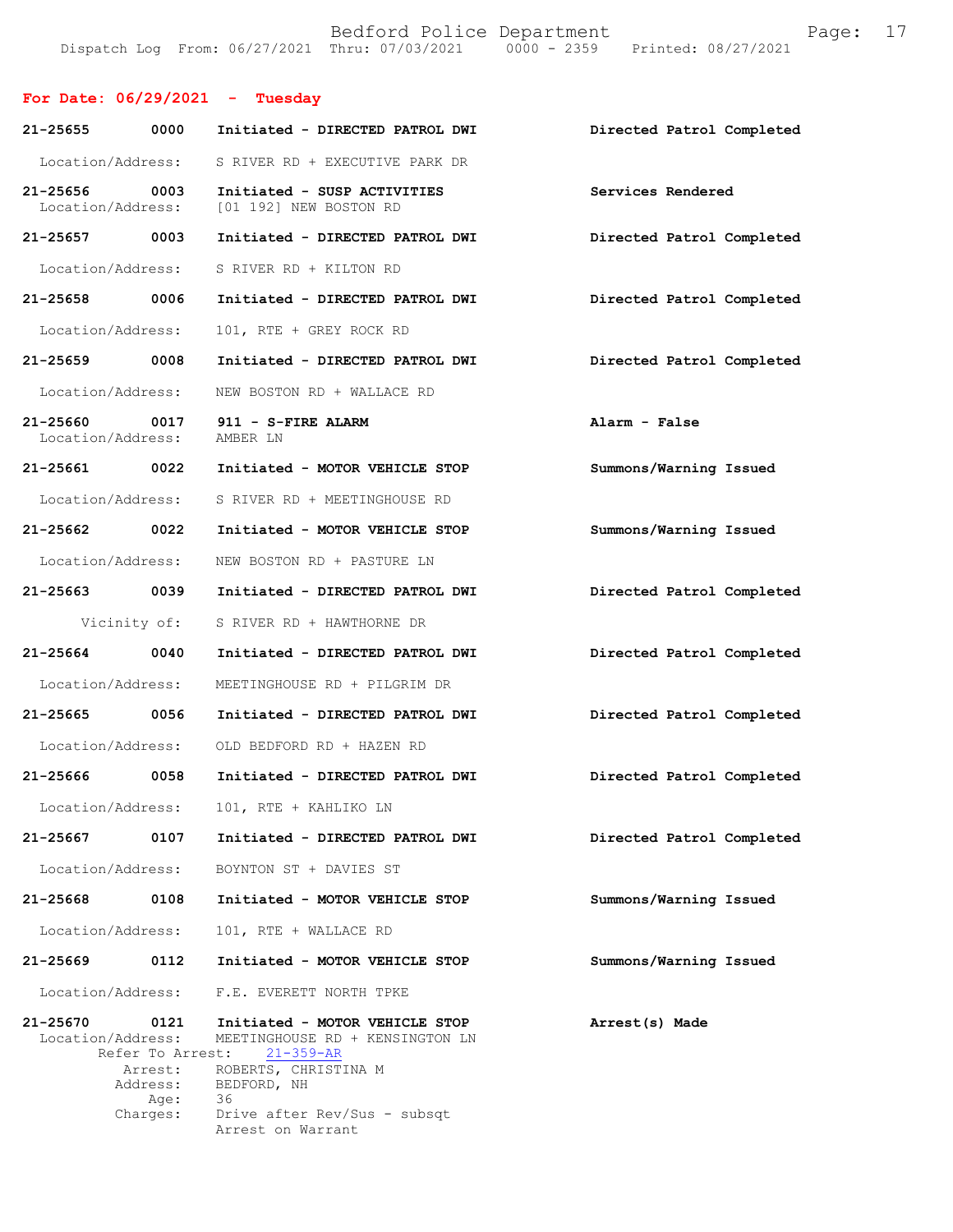| 21-25671 0124                         |      | Initiated - DIRECTED PATROL DWI                                                 | Directed Patrol Completed |
|---------------------------------------|------|---------------------------------------------------------------------------------|---------------------------|
| Location/Address:                     |      | 114 RTE + WHITE AVE                                                             |                           |
| 21-25672 0156                         |      | Initiated - BUILDING CHECK                                                      | Directed Patrol Completed |
| Location/Address:                     |      | [01 463] NASHUA RD                                                              |                           |
| 21-25673 0208                         |      | Initiated - DIRECTED PATROL-CAR BREAK-INS                                       | Directed Patrol Completed |
| Location/Address:                     |      | HAWK DR + EAGLE DR                                                              |                           |
| 21-25674 0218                         |      | Initiated - DIRECTED PATROL BURGLARY                                            | Directed Patrol Completed |
|                                       |      | Location/Address: HARDY RD + SOUTH HILLS DR                                     |                           |
| 21-25675 0246                         |      | Initiated - DIRECTED PATROL-CAR BREAK-INS Directed Patrol Completed             |                           |
| Location/Address:                     |      | COOPER LN                                                                       |                           |
| 21-25676 0253                         |      | Initiated - DIRECTED PATROL BURGLARY                                            | Directed Patrol Completed |
| Location/Address:                     |      | PILGRIM DR                                                                      |                           |
| Location/Address: BACK RIVER RD       |      | 21-25677 0318 Phone - HIGHWAY CONDITIONS                                        | Services Rendered         |
| 21-25679 0416                         |      | Initiated - DIRECTED PATROL BURGLARY                                            | Directed Patrol Completed |
| Location/Address:                     |      | JENKINS RD + BEALS RD                                                           |                           |
| 21-25678 0417                         |      | Initiated - DIRECTED PATROL-CAR BREAK-INS                                       | Directed Patrol Completed |
| Location/Address:                     |      | SUZANNE DR                                                                      |                           |
| 21-25680 0445                         |      | Initiated - DIRECTED PATROL-CAR BREAK-INS Directed Patrol Completed             |                           |
| Location/Address:                     |      | BUTTONWOOD RD                                                                   |                           |
|                                       |      |                                                                                 | Directed Patrol Completed |
| Location/Address:                     |      | 101, RTE + KAHLIKO LN                                                           |                           |
| 21-25682<br>0621                      |      | Initiated - MOTOR VEHICLE STOP                                                  | Summons/Warning Issued    |
|                                       |      | Location/Address: 114 RTE + WHITE AVE                                           |                           |
| 21-25683 0622                         |      | Initiated - DIRECTED PATROL TRAFFIC ENF                                         | Directed Patrol Completed |
| Location/Address:                     |      | BOYNTON ST                                                                      |                           |
| 21-25684                              |      | 0713 911 - MOTOR VEHICLE COMPLAINT<br>Location/Address: F.E. EVERETT NORTH TPKE | Could Not Locate          |
| 21-25685                              | 0728 | Initiated - DIRECTED PATROL TRAFFIC ENF                                         | Directed Patrol Completed |
| Location/Address:                     |      | 101, RTE + 114 RTE                                                              |                           |
| 21-25686<br>0730<br>Location/Address: |      | Phone - ALARM, BURGLAR<br>[01 L269] OLDE ENGLISH RD                             | Alarm - False             |
| 21-25687                              | 0745 | Initiated - DIRECTED PATROL TRAFFIC ENF                                         | Directed Patrol Completed |
| Location/Address:                     |      | AUTUMN LN + S RIVER RD                                                          |                           |
| 21-25688                              | 0745 | Initiated - DIRECTED PATROL TRAFFIC ENF                                         | Directed Patrol Completed |
| Location/Address:                     |      | S RIVER RD + KILTON RD                                                          |                           |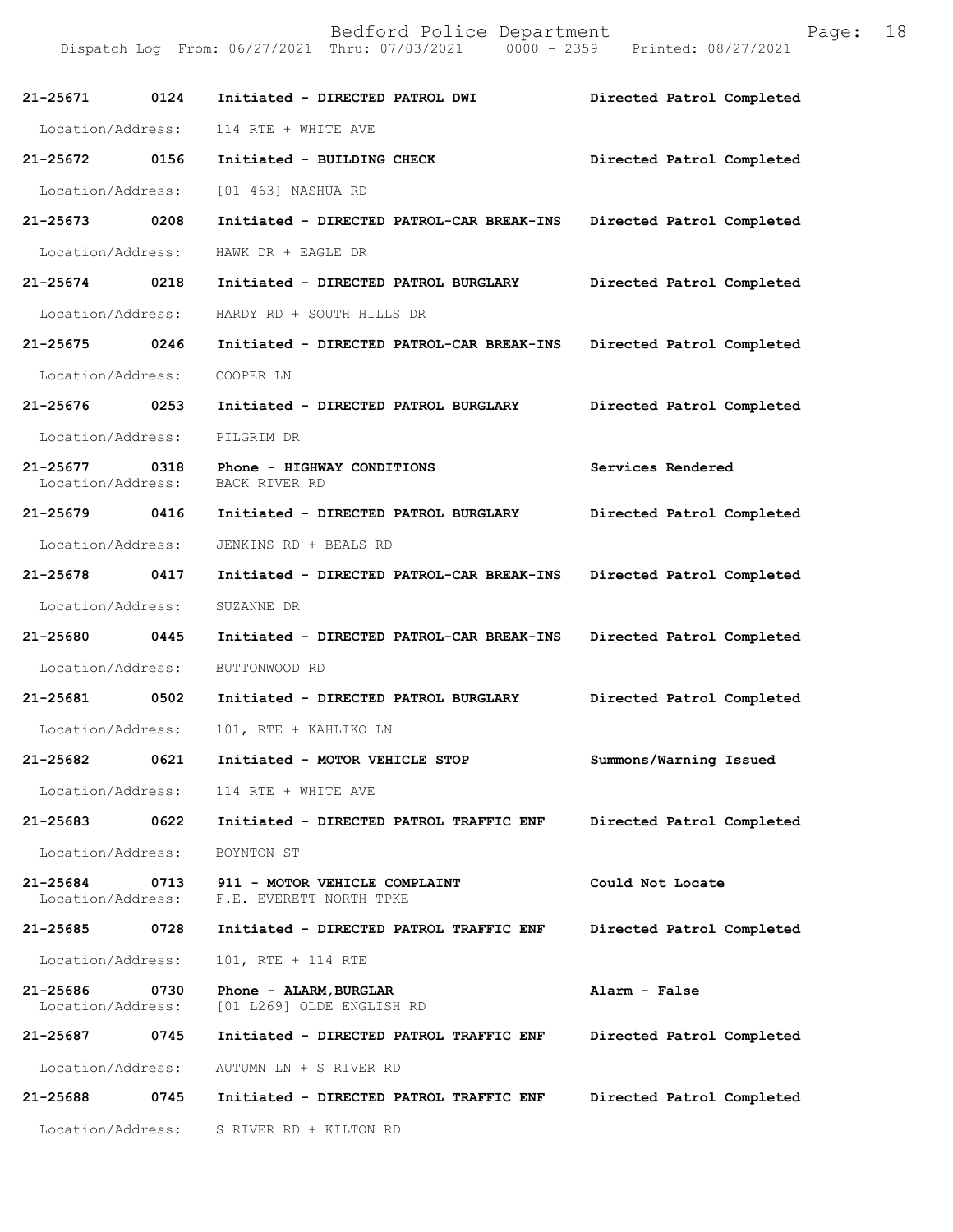Bedford Police Department Page: 19 Dispatch Log From:  $06/27/2021$  Thru: 07/03/2021 0000 - 2359 **21-25689 0755 Initiated - MOTOR VEHICLE STOP NO PAPERWORK**  Location/Address: WALLACE RD + ALDER WAY **21-25690 0804 Initiated - DIRECTED PATROL TRAFFIC ENF Directed Patrol Completed**  Location/Address: BACK RIVER RD + SILVER SPRING DR **21-25691 0804 Initiated - MOTOR VEHICLE STOP Summons/Warning Issued**  Location/Address: S RIVER RD + CLUB ACRE LN **21-25692 0805 Initiated - DIRECTED PATROL TRAFFIC ENF Services Rendered**  Vicinity of: WALLACE RD + COUNTY RD WEST **21-25693 0822 Initiated - INVESTIGATION-FOLLOW UP Investigated**  [01 474] CONSTITUTION DR **21-25694 0836 Phone - DISABLED MOTOR VEHICLE Summons/Warning Issued**  Location/Address: MEETINGHOUSE RD + SOUTH RIVER RD RAMP **21-25695 0842 Initiated - SERVE PAPERWORK Services Rendered**  Location/Address: [01 1254] COOPER LN **21-25696 0855 Radio - INVESTIGATION-FOLLOW UP Investigated**  Location: [07] HILLSBOROUGH SUPERIOR CT NORTH Refer To Incident: 20-1052-OF **21-25697 0912 Phone - ALARM,BURGLAR Alarm - False**  Location/Address: [01 455] GAGE RD **21-25698 0917 911 - DISABLED MOTOR VEHICLE Services Rendered** Location/Address: 101, RTE + 114 RTE Location/Address: 101, RTE + 114 RTE **21-25699 0922 911 - S-EMERGENCY MEDICAL CALL-CHARL TRANSPORTED TO CMC HOSPITAL**  Location/Address: [01 749] WASHINGTON PL **21-25700 0947 Phone - S-FIRE ALARM Services Rendered**  Location/Address: [01 2297] IRON HORSE DR **21-25701 0947 Phone - THEFT Investigated**  Location/Address: [01 L0000715] BEDFORD CENTER RD Refer To Incident: 21-614-OF **21-25702 0955 Initiated - SERVE PAPERWORK Services Rendered**  Location/Address: [01 1254] COOPER LN **21-25703 1018 Initiated - DIRECTED PATROL-CAR BREAK-INS Directed Patrol Completed**  Location/Address: S RIVER RD + COLBY CT **21-25704 1044 911 - MOTOR VEHICLE COMP-IN PROGRESS Could Not Locate**  Location/Address: 101, RTE + LIBERTY HILL RD **21-25705 1100 Initiated - DIRECTED PATROL-CAR BREAK-INS Directed Patrol Completed**  Vicinity of: [01 L1803] S RIVER RD **21-25706 1111 911 - S-EMERGENCY MEDICAL CALL-CHARL TRANSPORTED TO CMC HOSPITAL**  Location/Address: [01 1721] KILTON RD **21-25707 1128 Walk-In - ASSIST CITIZEN Investigated**  Location/Address: RANDOM RD **21-25708 1130 Initiated - DIRECTED PATROL TRAFFIC ENF Directed Patrol Completed**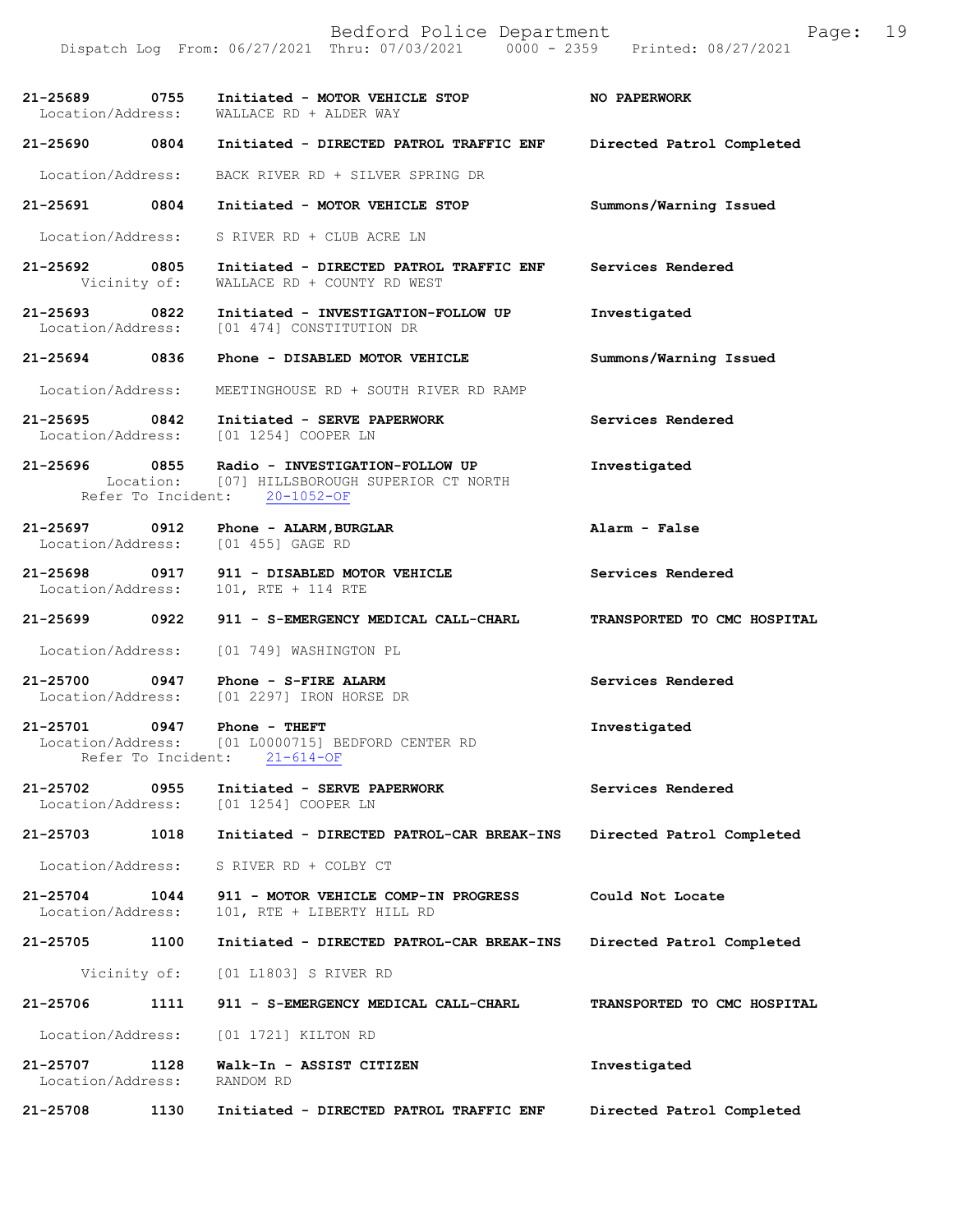|                                                     |           | Bedford Police Department<br>Dispatch Log From: 06/27/2021 Thru: 07/03/2021 0000 - 2359 Printed: 08/27/2021 | 20<br>Page:                    |
|-----------------------------------------------------|-----------|-------------------------------------------------------------------------------------------------------------|--------------------------------|
| Location/Address:                                   |           | 101, RTE + MEETINGHOUSE RD                                                                                  |                                |
| 21-25709 1136                                       |           | Phone - HIGHWAY CONDITIONS<br>Location/Address: [01 L1926] S RIVER RD                                       | Could Not Locate               |
| 21-25710 1138                                       | Location: | Phone $-$ BOLO<br>[04] MERRIMACK POSSIBLY HEADING TO NASHUA                                                 | Services Rendered              |
| $21 - 25711$<br>Location/Address:                   | 1155      | Radio - S-EMERGENCY MEDICAL CALL<br>STATION RD                                                              | <b>NO TRANSPORT</b>            |
| 21-25712<br>Location/Address:                       | 1155      | Initiated - ASSIST OTHER AGENCY<br>STATION RD                                                               | Services Rendered              |
| $21 - 25715$<br>Location/Address: BARNSIDE DR       | 1158      | Phone - CRIMINAL THREATENING                                                                                | Could Not Locate               |
| 21-25713                                            | 1159      | Phone - S-ALARM-MEDICAL AID/LIFT ASST                                                                       | Transported to Elliot Hospital |
| Location/Address:                                   |           | [01 L2400] RIDGEWOOD RD                                                                                     |                                |
| $21 - 25714$                                        | 1201      | Initiated - VACANT PROPERTY CHECK                                                                           | Building Checked/Secured       |
| Location/Address:                                   |           | [01 L581] LEDGEWOOD RD                                                                                      |                                |
| 21-25716                                            | 1212      | Initiated - DIRECTED PATROL-CAR BREAK-INS                                                                   | Directed Patrol Completed      |
| Location/Address:                                   |           | LEAVY DR                                                                                                    |                                |
| 21-25717 1217<br>Location/Address:                  |           | Initiated - SERVE PAPERWORK<br>HAWTHORNE DR                                                                 | Could Not Locate               |
| 21-25718 1249                                       |           | Initiated - DIRECTED PATROL BURGLARY                                                                        | Directed Patrol Completed      |
| Location/Address:                                   |           | N AMHERST RD + JOPPA HILL RD                                                                                |                                |
| 21-25719                                            | 1256      | Phone - S-MUTUAL AID-MEDICAL                                                                                | No Action Required             |
| Location/Address:                                   |           | [05] BEDFORD RD                                                                                             |                                |
| $21 - 25720$<br>Location/Address:                   | 1312      | Phone - MOTOR VEHICLE ACCIDENT<br>$[01 1277] 101$ , RTE                                                     | Investigated                   |
| 21-25721                                            | 1318      | 911 - S-EMERGENCY MEDICAL CALL-DELTA                                                                        | Transported to Elliot Hospital |
| Location/Address:                                   |           | HAZEN RD                                                                                                    |                                |
| 21-25722                                            | 1318      | Initiated - DIRECTED PATROL TRAFFIC ENF                                                                     | Directed Patrol Completed      |
| Location/Address:                                   |           | MEETINGHOUSE RD + S RIVER RD                                                                                |                                |
| 21-25723                                            | 1319      | Initiated - DIRECTED PATROL TRAFFIC ENF                                                                     | Directed Patrol Completed      |
| Location/Address:                                   |           | 114 RTE + PLUMMER HILL RD                                                                                   |                                |
| 21-25724                                            | 1335      | Initiated - MOTOR VEHICLE STOP                                                                              | Summons/Warning Issued         |
| Location/Address:                                   |           | WASHINGTON PL                                                                                               |                                |
| 21-25725                                            | 1352      | Initiated - DIRECTED PATROL TRAFFIC ENF                                                                     | Directed Patrol Completed      |
| Location/Address:                                   |           | DONALD ST                                                                                                   |                                |
| 21-25728<br>Location/Address:<br>Refer To Incident: | 1354      | Phone - SEX OFFENSES<br>[01 248] RIDGEWOOD RD<br>$21 - 615 - OF$                                            | Investigated                   |
| 21-25726                                            | 1359      | 911 - ASSIST UTILITY                                                                                        | Taken/Refered to Other Agency  |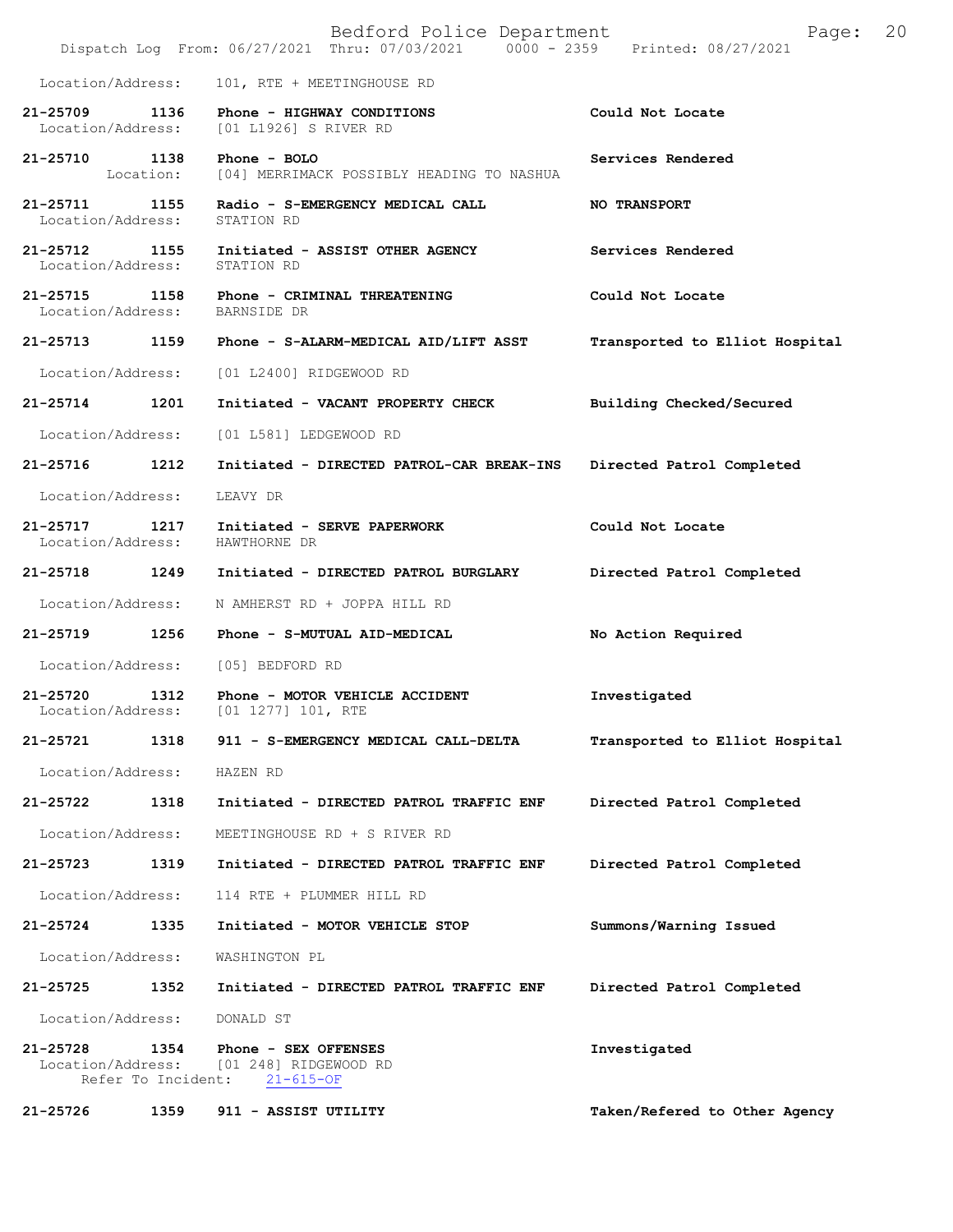|                                    |                    | Bedford Police Department<br>Dispatch Log From: 06/27/2021 Thru: 07/03/2021<br>$0000 - 2359$ | 21<br>Page:<br>Printed: 08/27/2021 |
|------------------------------------|--------------------|----------------------------------------------------------------------------------------------|------------------------------------|
| Location/Address:                  |                    | S RIVER RD + HAWTHORNE DR                                                                    |                                    |
| 21-25727 1403<br>Location/Address: |                    | Phone - S-FIRE ALARM<br>[01 L1476] BARTLETT DR                                               | Alarm - False                      |
| 21-25729 1418                      | Refer To Incident: | Walk-In - SEX OFFENSES<br>Location/Address: [01 2254] MONADNOCK LN<br>$21 - 616 - OF$        | Investigated                       |
| 21-25730                           | 1433               | Phone - S-MUTUAL AID-MEDICAL                                                                 | Transported to Elliot Hospital     |
| Location/Address:                  |                    | [07] LAKE AVE                                                                                |                                    |
| 21-25731                           | 1435               | Phone - POWER OUTAGES                                                                        | Taken/Refered to Other Agency      |
| 21-25732 1445<br>Location/Address: |                    | Phone - DOG COMPLAINT<br>[01 L2025] RUNDLETT HILL RD                                         | Services Rendered                  |
| 21-25733 1511<br>Location/Address: |                    | Phone - S-FIRE ALARM<br>[01 L1600] SUZANNE DR                                                | Services Rendered                  |
| 21-25734<br>Location/Address:      | 1515               | Phone - DISABLED MOTOR VEHICLE<br>[01 L1804] S RIVER RD                                      | Services Rendered                  |
| 21-25735                           | 1540               | Initiated - DIRECTED PATROL TRAFFIC ENF                                                      | Directed Patrol Completed          |
| Location/Address:                  |                    | BOYNTON ST + PLUMMER RD                                                                      |                                    |
| 21-25736<br>Location/Address:      | 1541               | Phone - ASSIST UTILITY<br>MEETINGHOUSE RD                                                    | Services Rendered                  |
| 21-25737                           | 1545               | Initiated - DIRECTED PATROL TRAFFIC ENF                                                      | Directed Patrol Completed          |
| Location/Address:                  |                    | 101, RTE + CONSTITUTION DR                                                                   |                                    |
| 21-25738                           | 1552               | Initiated - DIRECTED PATROL TRAFFIC ENF                                                      | Directed Patrol Completed          |
| Location/Address:                  |                    | 101, RTE + WALLACE RD                                                                        |                                    |
| 21-25739                           | 1559               | Initiated - INVESTIGATION-FOLLOW UP                                                          | Directed Patrol Completed          |
| Location/Address:                  |                    | CONSTANCE ST                                                                                 |                                    |
| 21-25740                           | 1604               | Walk-In - CIVIL STANDBY                                                                      | No Action Required                 |
| Location/Address:                  |                    | ESSEX RD                                                                                     |                                    |
| 21-25741                           | 1608               | Initiated - DIRECTED PATROL TRAFFIC ENF                                                      | Directed Patrol Completed          |
| Location/Address:                  |                    | [01 L0000786] S RIVER RD                                                                     |                                    |
| 21-25742                           | 1610               | Initiated - MOTOR VEHICLE STOP                                                               | Summons/Warning Issued             |
| Location/Address:                  |                    | S RIVER RD + UPJOHN ST                                                                       |                                    |
| 21-25743                           | 1612               | Initiated - DIRECTED PATROL TRAFFIC ENF                                                      | Directed Patrol Completed          |
| Location/Address:                  |                    | BACK RIVER RD + S RIVER RD                                                                   |                                    |
| 21-25744                           | 1621               | 911 - S-EMERGENCY MEDICAL CALL-DELTA                                                         | TRANSPORTED TO CMC HOSPITAL        |
| Location/Address:                  |                    | SANDSTONE DR                                                                                 |                                    |
| 21-25745                           | 1622               | Initiated - MOTOR VEHICLE STOP                                                               | Summons/Warning Issued             |
| Location/Address:                  |                    | S RIVER RD + UPJOHN ST                                                                       |                                    |
| 21-25746                           | 1623               | Walk-In - ASSAULT                                                                            | Services Rendered                  |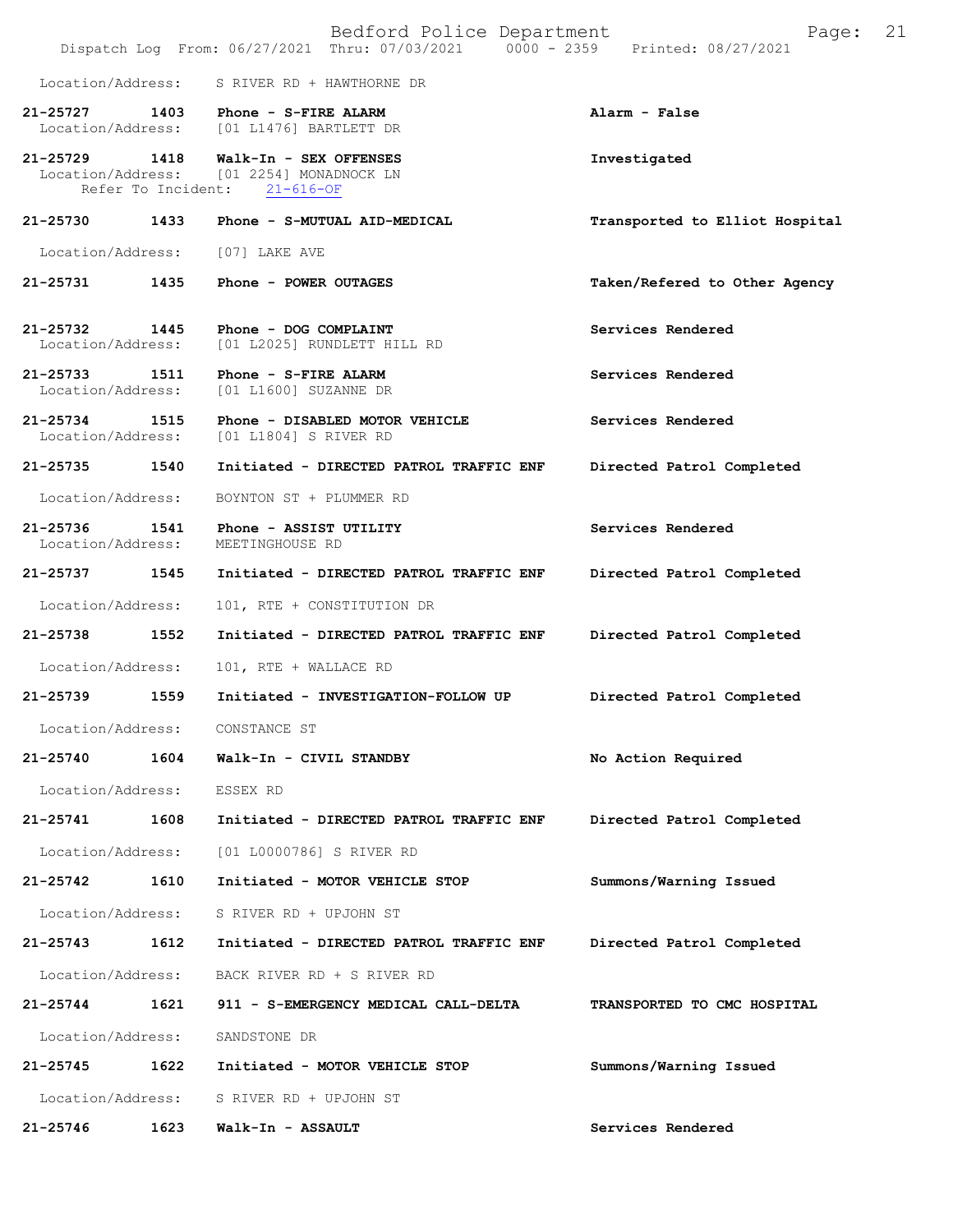|                               |      | Bedford Police Department<br>Dispatch Log From: 06/27/2021 Thru: 07/03/2021 0000 - 2359 | 22<br>Page:<br>Printed: 08/27/2021 |
|-------------------------------|------|-----------------------------------------------------------------------------------------|------------------------------------|
| Location/Address:             |      | [01 L1843] S RIVER RD                                                                   |                                    |
| 21-25747<br>Location/Address: | 1624 | Phone - DOG COMPLAINT<br>DONALD ST                                                      | Investigated                       |
| 21-25748                      | 1627 | Initiated - DIRECTED PATROL TRAFFIC ENF                                                 | Directed Patrol Completed          |
| Vicinity of:                  |      | N AMHERST RD                                                                            |                                    |
| $21 - 25749$                  | 1634 | Initiated - MOTOR VEHICLE STOP                                                          | Summons/Warning Issued             |
| Location/Address:             |      | S RIVER RD                                                                              |                                    |
| 21-25750                      | 1637 | Initiated - DIRECTED PATROL TRAFFIC ENF                                                 | Directed Patrol Completed          |
| Location/Address:             |      | S RIVER RD + HAWTHORNE DR                                                               |                                    |
| 21-25751<br>Location/Address: | 1651 | Initiated - DIRECTED PATROL TRAFFIC ENF<br>S RIVER RD + HULL RD                         | Alarm - False                      |
| 21-25752 1659                 |      | Initiated - MOTOR VEHICLE STOP                                                          | Summons/Warning Issued             |
| Location/Address:             |      | S RIVER RD + RIDGEWOOD RD                                                               |                                    |
| 21-25753                      | 1714 | Phone - S-MUTUAL AID-MEDICAL                                                            | No Action Required                 |
| Location/Address:             |      | [07] AMORY ST                                                                           |                                    |
| 21-25754                      | 1715 | Initiated - MOTOR VEHICLE STOP                                                          | Summons/Warning Issued             |
| Location/Address:             |      | S RIVER RD + BACK RIVER RD                                                              |                                    |
| 21-25755<br>Location/Address: | 1723 | Phone - HIGHWAY CONDITIONS<br>MEETINGHOUSE RD + 101, RTE                                | Services Rendered                  |
| 21-25756<br>Location/Address: | 1724 | Phone - ALARM, BURGLAR<br>[01 L1821] WILLOW BROOK CT                                    | Alarm - False                      |
| 21-25757                      | 1727 | Initiated - MOTOR VEHICLE STOP                                                          | Summons/Warning Issued             |
| Location/Address:             |      | S RIVER RD + MOORES CROSSING RD                                                         |                                    |
| 21-25758                      | 1727 | Initiated - MOTOR VEHICLE STOP                                                          | Summons/Warning Issued             |
| Location/Address:             |      | S RIVER RD                                                                              |                                    |
| 21-25759                      | 1743 | Initiated - DIRECTED PATROL TRAFFIC ENF                                                 | Directed Patrol Completed          |
| Location/Address:             |      | S RIVER RD + COLBY CT                                                                   |                                    |
| 21-25760<br>Location/Address: | 1747 | Initiated - ASSIST UTILITY<br>MEETINGHOUSE RD + LIBERTY HILL RD                         | Services Rendered                  |
| 21-25761                      | 1756 | Initiated - MOTOR VEHICLE STOP                                                          | Summons/Warning Issued             |
| Location/Address:             |      | S RIVER RD                                                                              |                                    |
| 21-25762                      | 1803 | Initiated - DIRECTED PATROL-CAR BREAK-INS                                               | Directed Patrol Completed          |
| Location/Address:             |      | WALLACE RD + NEW BOSTON RD                                                              |                                    |
| 21-25763                      | 1839 | Initiated - MOTOR VEHICLE STOP                                                          | Summons/Warning Issued             |
| Location/Address:             |      | 101, RTE + WALLACE RD                                                                   |                                    |
| 21-25764                      | 1841 | Initiated - DIRECTED PATROL-CAR BREAK-INS                                               | Directed Patrol Completed          |
| Location/Address:             |      | [01 1235] S RIVER RD                                                                    |                                    |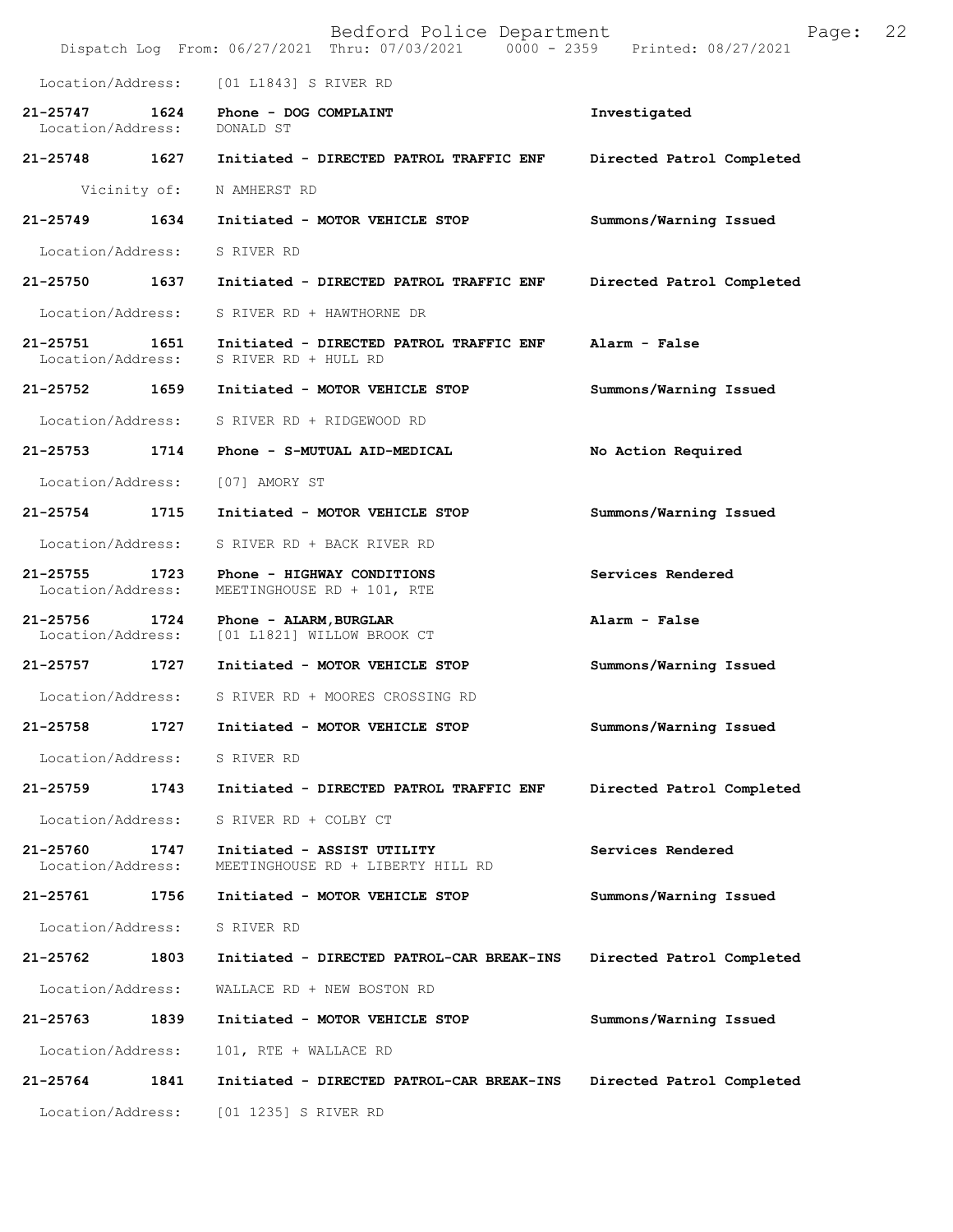|                                   |      | Dispatch Log From: 06/27/2021 Thru: 07/03/2021<br>$0000 - 2359$ | Printed: 08/27/2021       |
|-----------------------------------|------|-----------------------------------------------------------------|---------------------------|
| 21-25765<br>Location/Address:     | 1847 | Phone - S-SERVICE CALL<br>N AMHERST RD                          | Services Rendered         |
| 21-25766 1849                     |      | Initiated - MOTOR VEHICLE STOP                                  | Summons/Warning Issued    |
| Location/Address:                 |      | S RIVER RD + WASHINGTON PL                                      |                           |
| 21-25767 1852                     |      | Initiated - MOTOR VEHICLE STOP                                  | Summons/Warning Issued    |
| Location/Address:                 |      | MEETINGHOUSE RD                                                 |                           |
| 21-25768 1904                     |      | Initiated - DIRECTED PATROL-CAR BREAK-INS                       | Directed Patrol Completed |
| Location/Address:                 |      | BARRINGTON DR                                                   |                           |
| 21-25769 1923                     |      | Initiated - MOTOR VEHICLE STOP                                  | Summons/Warning Issued    |
| Location/Address:                 |      | S RIVER RD + MEETINGHOUSE RD                                    |                           |
| 21-25770 1923                     |      | Initiated - DIRECTED PATROL-CAR BREAK-INS                       | Directed Patrol Completed |
| Location/Address:                 |      | BACK RIVER RD + COUNTY RD                                       |                           |
| 21-25771 1924                     |      | Initiated - DIRECTED PATROL MOUNTAIN BIKE                       | Directed Patrol Completed |
| Location/Address:                 |      | S RIVER RD + RIDGEWOOD RD                                       |                           |
| 21-25772 1935                     |      | Initiated - DIRECTED PATROL-CAR BREAK-INS                       | Directed Patrol Completed |
| Location/Address:                 |      | [01 308] COLBY CT                                               |                           |
| $21 - 25773$<br>Location/Address: | 1945 | Initiated - SUSP ACTIVITIES<br>[01 L1562] KILTON RD             | Services Rendered         |
| 21-25774 1953                     |      | Initiated - DIRECTED PATROL-CAR BREAK-INS                       | Directed Patrol Completed |
| Location/Address:                 |      | [01 1312] S RIVER RD                                            |                           |
| 21-25775 2004                     |      | Initiated - DIRECTED PATROL-CAR BREAK-INS                       | Directed Patrol Completed |
| Location/Address:                 |      | [01 1263] JENKINS RD                                            |                           |
| 21-25776<br>Location/Address:     | 2012 | Initiated - SUSP ACTIVITIES<br>S RIVER RD                       | Services Rendered         |
| 21-25777<br>Location/Address:     | 2019 | Phone - PARKING TICKETS<br>UPJOHN ST                            | Services Rendered         |
| 21-25778                          | 2030 | Initiated - DIRECTED PATROL-CAR BREAK-INS                       | Directed Patrol Completed |
| Location/Address:                 |      | $[01 L0000553] 101$ , RTE                                       |                           |
| 21-25779                          | 2036 | Initiated - DIRECTED PATROL ACCIDENTS                           | Directed Patrol Completed |
| Location/Address:                 |      | 114 RTE + 101, RTE                                              |                           |
| 21-25780                          | 2041 | Initiated - MOTOR VEHICLE STOP                                  | Summons/Warning Issued    |
| Location/Address:                 |      | 114 RTE                                                         |                           |
| 21-25781                          | 2043 | 911 - S-FIRE, OTHER                                             | No Action Required        |
| Location/Address:                 |      | LIBERTY HILL RD                                                 |                           |
| 21-25782                          | 2100 | Initiated - DIRECTED PATROL DWI                                 | Directed Patrol Completed |
| Location/Address:                 |      | S RIVER RD + RIVERWAY PL                                        |                           |
| 21-25783                          | 2109 | Initiated - DIRECTED PATROL BURGLARY                            | Directed Patrol Completed |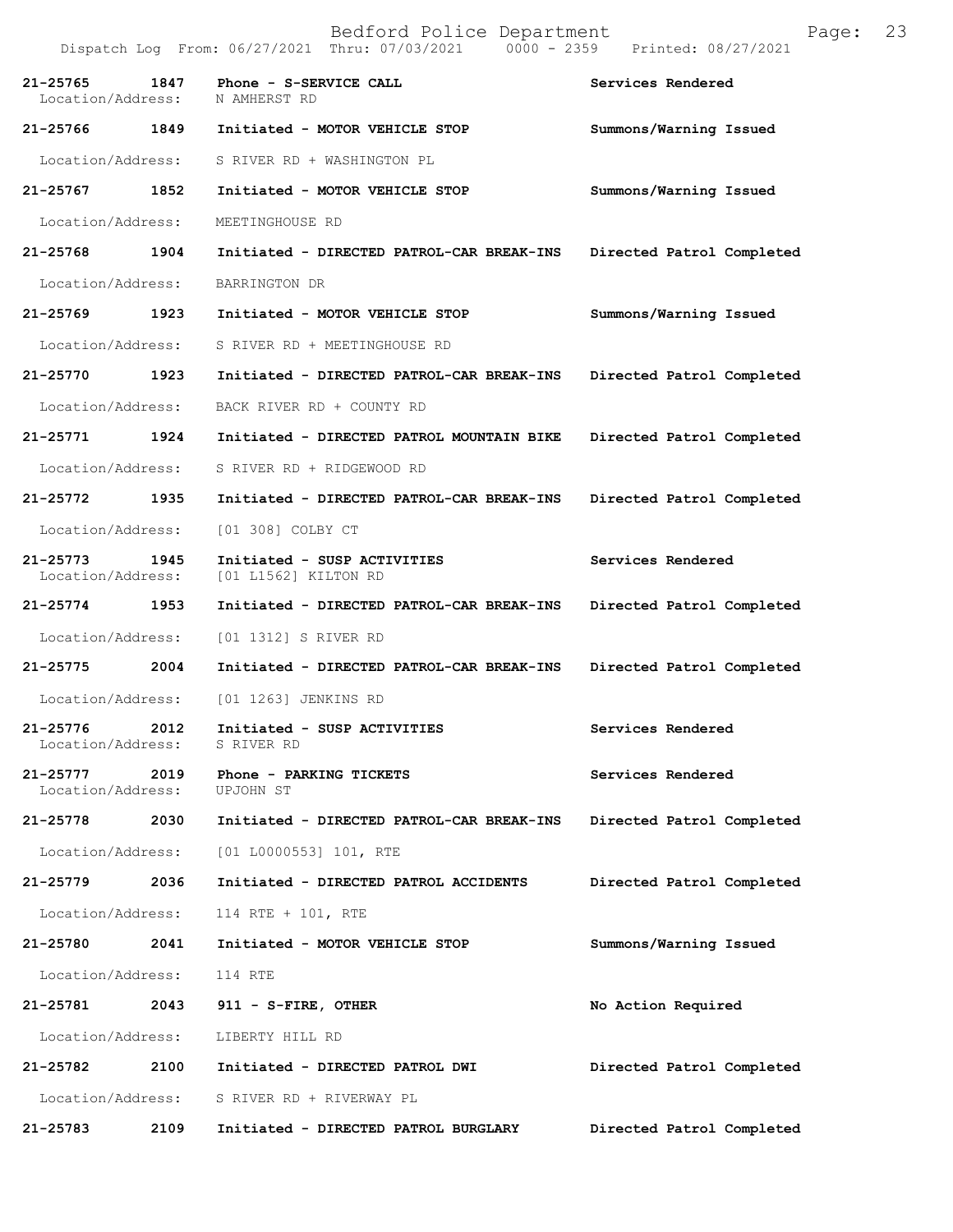|                                              |              | Location/Address: [01 L357] WHITE AVE                           |                           |
|----------------------------------------------|--------------|-----------------------------------------------------------------|---------------------------|
| 21-25784 2109                                |              | Initiated - DIRECTED PATROL-CAR BREAK-INS                       | Directed Patrol Completed |
|                                              | Vicinity of: | QUINCY DR                                                       |                           |
| 21-25785 2113<br>Location/Address:           |              | Initiated - SUSP ACTIVITIES<br>IRON HORSE DR                    | Services Rendered         |
| 21-25786 2131<br>Location/Address: COUNTY RD |              | Phone - S-ALARM-MEDICAL AID/LIFT ASST                           | <b>NO TRANSPORT</b>       |
| 21-25787 2138                                |              | Initiated - DIRECTED PATROL-CAR BREAK-INS                       | Directed Patrol Completed |
|                                              |              | Vicinity of: SOUTH HILLS DR                                     |                           |
| 21-25788 2158                                |              | Initiated - DIRECTED PATROL DWI                                 | Directed Patrol Completed |
| Location/Address:                            |              | DONALD ST + RUNDLETT HILL RD                                    |                           |
| 21-25789 2213                                |              | Initiated - DIRECTED PATROL-CAR BREAK-INS                       | Directed Patrol Completed |
| Location/Address:                            |              | IRON HORSE DR                                                   |                           |
| 21-25790 2259                                |              | Phone - ALARM, BURGLAR<br>Location/Address: [01 L357] WHITE AVE | Alarm - False             |
| 21-25791 2319                                |              | Initiated - DIRECTED PATROL DWI                                 | Directed Patrol Completed |
| Location/Address:                            |              | 101, RTE + KILTON ROAD RAMP                                     |                           |
| 21-25792 2323                                |              | Initiated - DIRECTED PATROL DWI                                 | Directed Patrol Completed |
| Location/Address:                            |              | 101, RTE + CHESTNUT DR                                          |                           |
| 21-25793 2329                                |              | Initiated - DIRECTED PATROL DWI                                 | Directed Patrol Completed |
|                                              | Vicinity of: | 114 RTE + DONALD ST                                             |                           |
| 21-25794 2333                                |              | Initiated - DIRECTED PATROL TRAFFIC ENF                         | Directed Patrol Completed |
|                                              |              | Vicinity of: 114 RTE                                            |                           |
| 21-25795 2340                                |              | Initiated - MOTOR VEHICLE STOP                                  | Summons/Warning Issued    |
| Location/Address:                            |              | 101, RTE + PINECREST DR                                         |                           |
| 21-25796                                     | 2353         | Initiated - DIRECTED PATROL DWI                                 | Directed Patrol Completed |
| Location/Address:                            |              | S RIVER RD + COLBY CT                                           |                           |
| 21-25797                                     | 2355         | Initiated - DIRECTED PATROL DWI                                 | Directed Patrol Completed |
| Location/Address:                            |              | 101, RTE + JENKINS RD                                           |                           |
|                                              |              | For Date: $06/30/2021$ - Wednesday                              |                           |

**21-25798 0002 Initiated - MOTOR VEHICLE STOP Summons/Warning Issued**  Location/Address: 101, RTE + JOPPA HILL RD **21-25799 0006 Initiated - DIRECTED PATROL DWI Directed Patrol Completed**  Vicinity of: 101, RTE + MEETINGHOUSE RD **21-25800 0015 Initiated - DIRECTED PATROL DWI Directed Patrol Completed**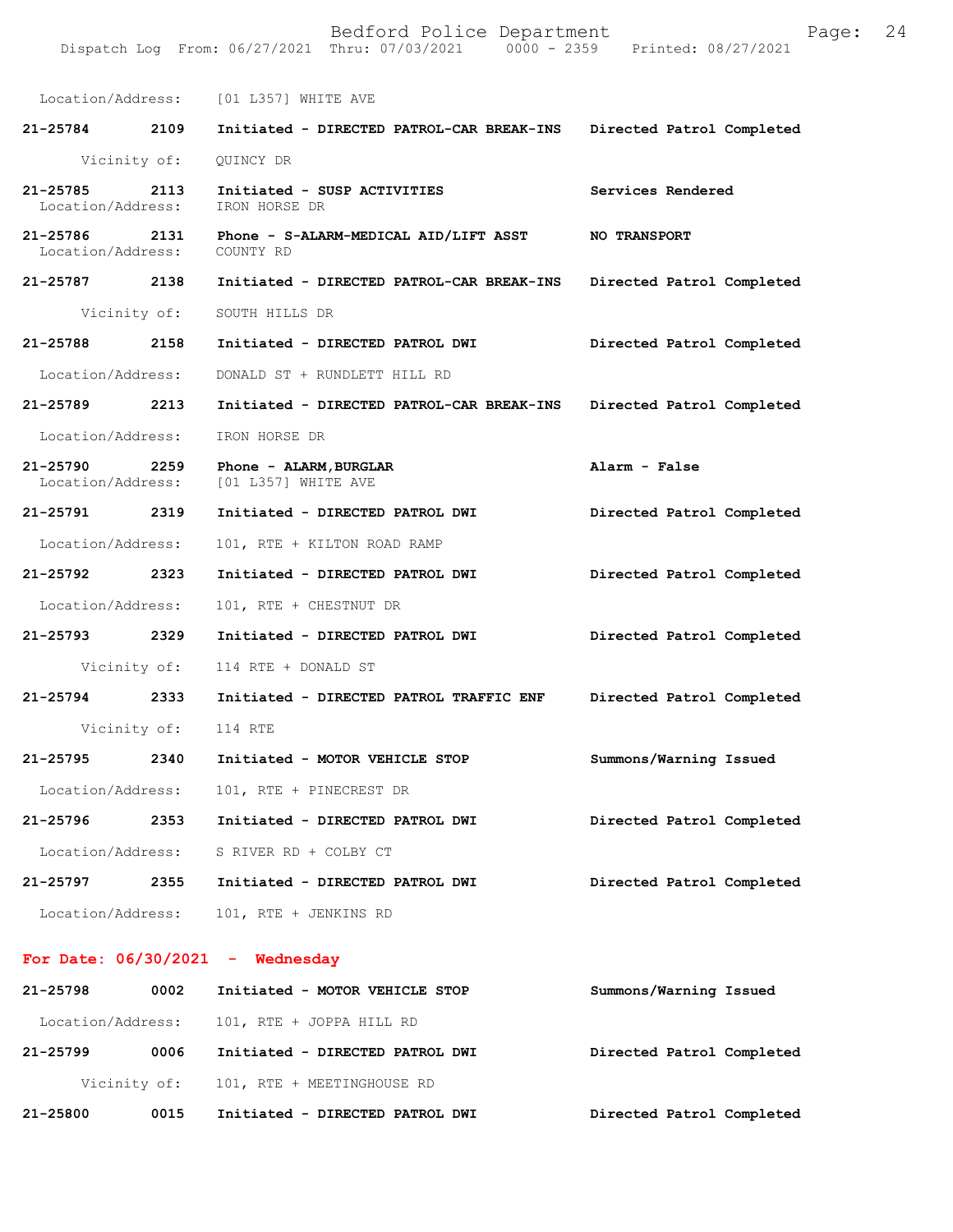|                               |              | Bedford Police Department<br>Dispatch Log From: 06/27/2021 Thru: 07/03/2021 0000 - 2359 Printed: 08/27/2021 | 25<br>Page:               |
|-------------------------------|--------------|-------------------------------------------------------------------------------------------------------------|---------------------------|
|                               | Vicinity of: | 101, RTE + HITCHING POST LN                                                                                 |                           |
| 21-25801 0022                 |              | Initiated - DIRECTED PATROL DWI                                                                             | Directed Patrol Completed |
| Location/Address:             |              | S RIVER RD + AUTUMN LN                                                                                      |                           |
| 21-25802 0025                 |              | Initiated - MOTOR VEHICLE STOP                                                                              | Summons/Warning Issued    |
| Location/Address:             |              | 101, RTE + CHESTNUT DR                                                                                      |                           |
| 21-25803 0031                 |              | Initiated - DIRECTED PATROL DWI                                                                             | Directed Patrol Completed |
| Location/Address:             |              | WALLACE RD + GREENFIELD PKWY                                                                                |                           |
| 21-25804 0047                 |              | Initiated - DIRECTED PATROL DWI                                                                             | Directed Patrol Completed |
|                               | Vicinity of: | NEW BOSTON RD + WALLACE RD                                                                                  |                           |
| $21 - 25805$                  | 0057         | Initiated - DIRECTED PATROL DWI                                                                             | Directed Patrol Completed |
| Location/Address:             |              | NASHUA RD + COUNTY RD                                                                                       |                           |
| 21-25806 0120                 |              | Initiated - DIRECTED PATROL-CAR BREAK-INS                                                                   | Directed Patrol Completed |
|                               | Vicinity of: | PALOMINO LN + PLUMMER RD                                                                                    |                           |
| 21-25807 0123                 |              | Initiated - DIRECTED PATROL DWI                                                                             | Directed Patrol Completed |
|                               | Vicinity of: | DONALD ST + SANDSTONE DR                                                                                    |                           |
| 21-25808                      | 0128         | Initiated - DIRECTED PATROL DWI                                                                             | Directed Patrol Completed |
| Location/Address:             |              | WALLACE RD + $101$ , RTE                                                                                    |                           |
| 21-25809 0132                 |              | Initiated - MOTOR VEHICLE STOP                                                                              | Summons/Warning Issued    |
| Location/Address:             |              | S RIVER RD + HARVEY RD                                                                                      |                           |
| 21-25810 0202                 |              | Initiated - DIRECTED PATROL-CAR BREAK-INS                                                                   | Directed Patrol Completed |
|                               |              | Location/Address: [01 L2271] S RIVER RD                                                                     |                           |
| 21-25811                      | 0206         | Initiated - DIRECTED PATROL-CAR BREAK-INS                                                                   | Directed Patrol Completed |
|                               | Vicinity of: | N AMHERST RD + BEAVER BROOK RD                                                                              |                           |
| 21-25812                      | 0208         | Initiated - DIRECTED PATROL-CAR BREAK-INS                                                                   | Directed Patrol Completed |
| Location/Address:             |              | [01 324] HAWTHORNE DR                                                                                       |                           |
| 21-25813                      | 0215         | Initiated - DIRECTED PATROL-CAR BREAK-INS                                                                   | Directed Patrol Completed |
| Location/Address:             |              | [01 2297] IRON HORSE DR                                                                                     |                           |
| 21-25814                      | 0219         | Initiated - BUILDING CHECK                                                                                  | Directed Patrol Completed |
| Location/Address:             |              | [01 L0000792] S RIVER RD                                                                                    |                           |
| 21-25815                      | 0219         | Initiated - DIRECTED PATROL-CAR BREAK-INS                                                                   | Directed Patrol Completed |
| Location/Address:             |              | BEALS RD + MCQUADE BROOK RD                                                                                 |                           |
| 21-25816                      | 0240         | Initiated - DIRECTED PATROL-CAR BREAK-INS                                                                   | Directed Patrol Completed |
| Vicinity of:                  |              | HAWK DR + EAGLE DR                                                                                          |                           |
| 21-25817<br>Location/Address: | 0247         | Phone - ALARM, BURGLAR<br>[01 L1708] S RIVER RD                                                             | Alarm - False             |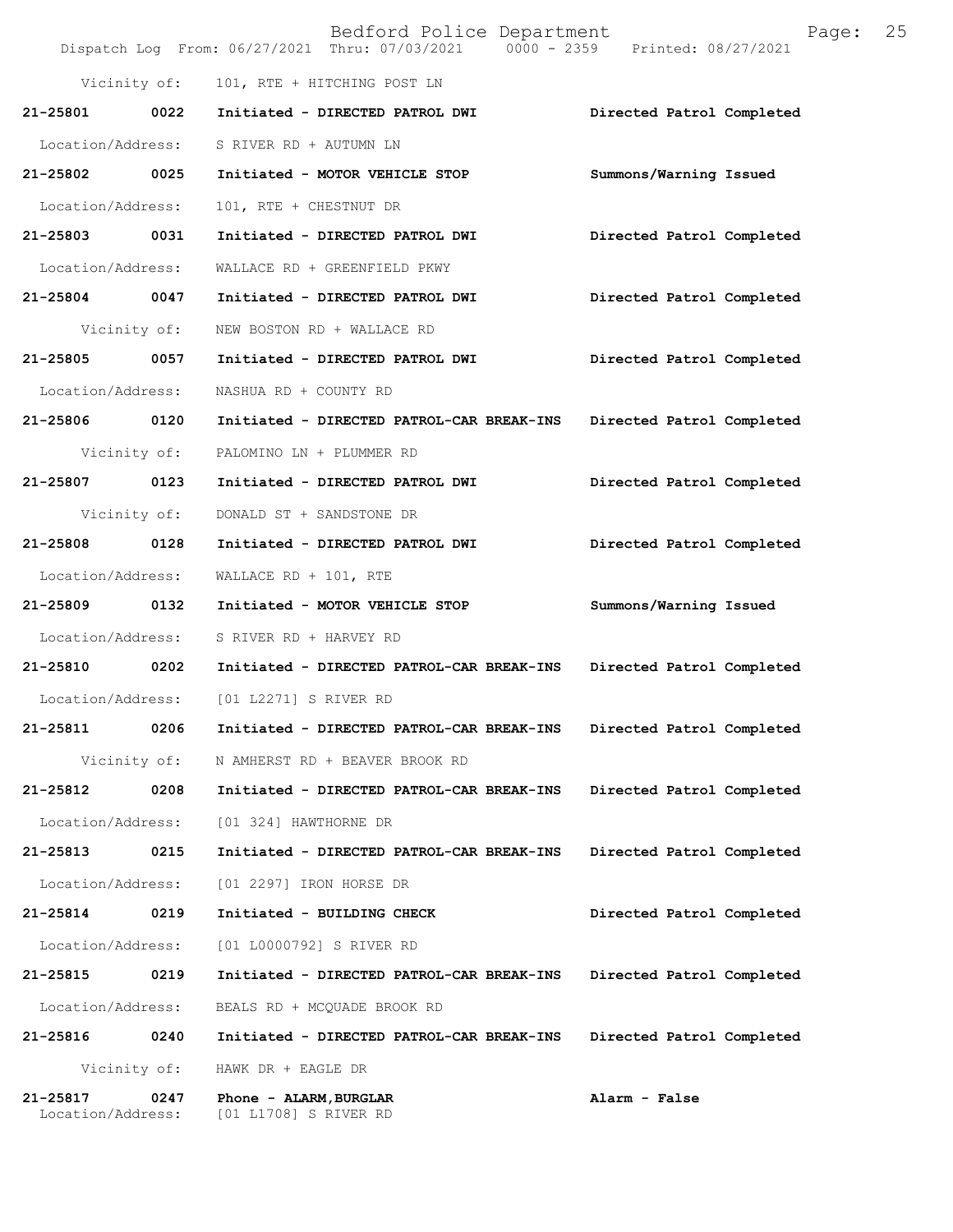|                               |                            | Bedford Police Department<br>Dispatch Log From: 06/27/2021 Thru: 07/03/2021 0000 - 2359 Printed: 08/27/2021 | 26<br>Page:               |
|-------------------------------|----------------------------|-------------------------------------------------------------------------------------------------------------|---------------------------|
| 21-25818                      | 0308                       | Initiated - DIRECTED PATROL-CAR BREAK-INS                                                                   | Directed Patrol Completed |
| Location/Address:             |                            | JOPPA HILL RD + OLD EVERGREEN RD                                                                            |                           |
| 21-25819                      | 0321                       | Initiated - DIRECTED PATROL-CAR BREAK-INS                                                                   | Directed Patrol Completed |
|                               | Vicinity of:               | RUNDLETT HILL RD + DONALD ST                                                                                |                           |
| 21-25820                      | 0337                       | Initiated - BUILDING CHECK                                                                                  | Directed Patrol Completed |
| Location/Address:             |                            | [01 308] COLBY CT                                                                                           |                           |
| 21-25821                      | 0455                       | Initiated - DIRECTED PATROL TRAFFIC ENF                                                                     | Directed Patrol Completed |
| Location/Address:             |                            | 101, RTE + WALLACE RD                                                                                       |                           |
| 21-25822                      | 0503                       | Initiated - DIRECTED PATROL TRAFFIC ENF                                                                     | Directed Patrol Completed |
|                               | Vicinity of:               | 114 RTE + OLD BEDFORD ROAD OVERPASS                                                                         |                           |
| 21-25823                      | 0503                       | Initiated - DIRECTED PATROL TRAFFIC ENF                                                                     | Directed Patrol Completed |
| Location/Address:             |                            | 101, RTE + KILTON ROAD RAMP                                                                                 |                           |
| 21-25824                      | 0505                       | Initiated - DIRECTED PATROL TRAFFIC ENF                                                                     | Directed Patrol Completed |
| Location/Address:             |                            | 101, RTE + HUNTERS RD                                                                                       |                           |
| 21-25825 0549                 |                            | Initiated - DIRECTED PATROL TRAFFIC ENF                                                                     | Directed Patrol Completed |
| Location/Address:             |                            | S RIVER RD + MEETINGHOUSE RD                                                                                |                           |
| 21-25826                      | 0553                       | Initiated - DIRECTED PATROL TRAFFIC ENF                                                                     | Directed Patrol Completed |
|                               | Vicinity of:               | WALLACE RD + JACKSON SQ                                                                                     |                           |
| 21-25827                      | 0720                       | Initiated - DIRECTED PATROL TRAFFIC ENF                                                                     | Directed Patrol Completed |
| Location/Address:             |                            | 101, RTE + WALLACE RD                                                                                       |                           |
| 21-25828                      | 0725                       | Initiated - DIRECTED PATROL TRAFFIC ENF                                                                     | Directed Patrol Completed |
| Location/Address:             |                            | COLBY CT + S RIVER RD                                                                                       |                           |
| 21-25829                      | 0741                       | Initiated - DIRECTED PATROL TRAFFIC ENF                                                                     | Directed Patrol Completed |
| Location/Address:             |                            | 101, RTE + JENKINS RD                                                                                       |                           |
| 21-25830                      | 0746                       | Initiated - DIRECTED PATROL TRAFFIC ENF                                                                     | Directed Patrol Completed |
| Location/Address:             |                            | 101, RTE + 114 RTE                                                                                          |                           |
| 21-25831                      | 0818                       | Initiated - MOTOR VEHICLE STOP                                                                              | Summons/Warning Issued    |
| Location/Address:             |                            | 101, RTE + BOYNTON ST                                                                                       |                           |
| 21-25832                      | 0833<br>Refer To Incident: | Initiated - INVESTIGATION-FOLLOW UP<br>Location/Address: [01 248] RIDGEWOOD RD<br>$21 - 615 - OF$           | Investigated              |
|                               |                            | 21-25833 0838 Other - BOLO                                                                                  | No Action Required        |
|                               | Location:                  | [199] NORTHWOOD POLICE DEPT.                                                                                |                           |
| 21-25834<br>Location/Address: | 0844                       | Phone - HIGHWAY CONDITIONS<br>SULLIVAN DR + KILTON RD                                                       | Services Rendered         |
| 21-25835                      | 0845                       | Initiated - DIRECTED PATROL ACCIDENTS                                                                       | Directed Patrol Completed |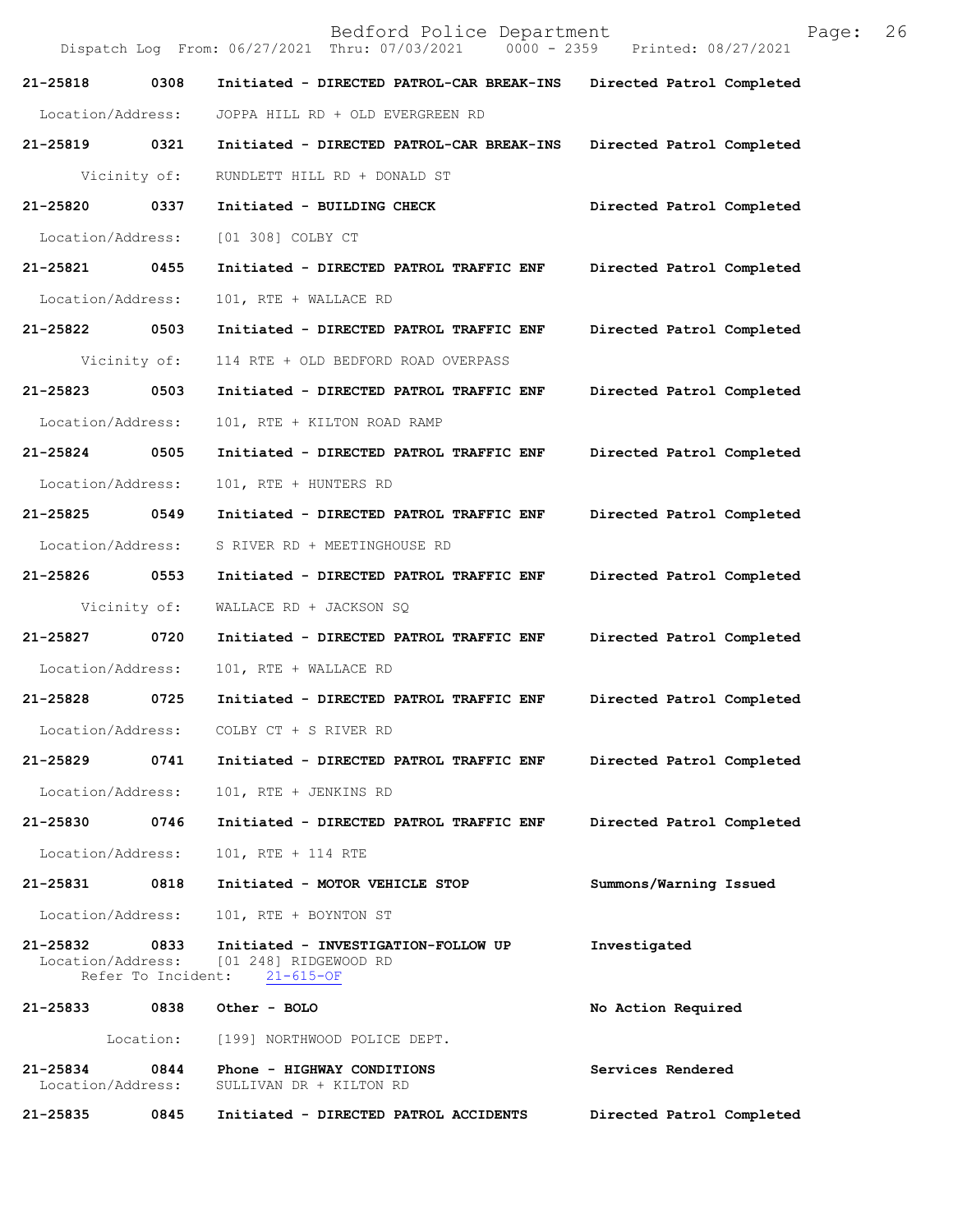|                                            |                            | Bedford Police Department<br>Dispatch Log From: 06/27/2021 Thru: 07/03/2021 0000 - 2359 Printed: 08/27/2021       | 27<br>Page:               |
|--------------------------------------------|----------------------------|-------------------------------------------------------------------------------------------------------------------|---------------------------|
| Location/Address:                          |                            | WALLACE RD + NEW BOSTON RD                                                                                        |                           |
| 21-25836                                   | 0930                       | Initiated - VACANT PROPERTY CHECK                                                                                 | Building Checked/Secured  |
| Location/Address:                          |                            | MINISTERIAL RD                                                                                                    |                           |
| 21-25837 0936<br>Location/Address: CAMP RD |                            | Phone - DOMESTIC DISTURBANCE                                                                                      | Services Rendered         |
| 21-25838 0957                              |                            | Initiated - DIRECTED PATROL-CAR BREAK-INS                                                                         | Directed Patrol Completed |
| Location/Address:                          |                            | [01 1235] S RIVER RD                                                                                              |                           |
| 21-25839 0958                              |                            | Initiated - INVESTIGATION-FOLLOW UP<br>Location/Address: [01 L1054] TECHNOLOGY DR<br>Refer To Incident: 21-620-OF | Services Rendered         |
| 21-25840                                   | 1020                       | Initiated - DIRECTED PATROL TRAFFIC ENF                                                                           | Directed Patrol Completed |
| Location/Address:                          |                            | MEETINGHOUSE RD + S RIVER RD                                                                                      |                           |
| 21-25841 1025                              |                            | Initiated - MOTOR VEHICLE STOP                                                                                    | Summons/Warning Issued    |
|                                            |                            | Location/Address: S RIVER RD + MAIN ST                                                                            |                           |
| 21-25842 1034<br>Location/Address:         | Refer To Incident:         | Initiated - CHECK THE WELFARE<br>LYNN DR<br>$21 - 617 - OF$                                                       | Investigated              |
| $21 - 25843$                               | 1042                       | Phone - CHECK THE WELFARE<br>Location/Address: [01 L1777] WALLACE RD                                              | Services Rendered         |
| 21-25844 1048                              |                            | Phone - S-FIRE ALARM<br>Location/Address: BARTLETT DR                                                             | Services Rendered         |
| 21-25845                                   | 1127                       | Phone - IDENTITY THEFT<br>Location/Address: BACK RIVER RD                                                         | Investigated              |
| 21-25846 1149                              |                            | Initiated - DIRECTED PATROL ANIMAL CONTROL Directed Patrol Completed                                              |                           |
|                                            |                            | Location/Address: [01 L562] WALLACE RD                                                                            |                           |
| 21-25847<br>Location/Address:              | 1149<br>Refer To Incident: | Other - FRAUD<br>[01 335] COLBY CT<br>$21 - 619 - OF$                                                             | Investigated              |
| 21-25851                                   | 1209                       | Phone - DOG COMPLAINT                                                                                             | No Action Required        |
| Location/Address:                          |                            | [04] DANIEL WEBSTER HWY                                                                                           |                           |
| 21-25848<br>Location/Address:              | 1215<br>Refer To Incident: | 911 - G-FIRE, STRUCTURE<br>MIDDLETON DR<br>$21 - 618 - OF$                                                        | Investigated              |
| 21-25849                                   | 1215                       | Initiated - DIRECTED PATROL BURGLARY                                                                              | Directed Patrol Completed |
| Location/Address:                          |                            | PLUMMER RD + WENDOVER WAY                                                                                         |                           |
| 21-25850                                   | 1226                       | Initiated - MOTOR VEHICLE STOP                                                                                    | Summons/Warning Issued    |
| Location/Address:                          |                            | BACK RIVER RD + BIXBY FARM LN                                                                                     |                           |
| 21-25852                                   | 1232                       | Initiated - DIRECTED PATROL-CAR BREAK-INS                                                                         | Directed Patrol Completed |
| Location/Address:                          |                            | LEAVY DR                                                                                                          |                           |
| 21-25853<br>Location/Address:              | 1241                       | Phone - HIGHWAY CONDITIONS<br>101, RTE + 114 RTE                                                                  | Could Not Locate          |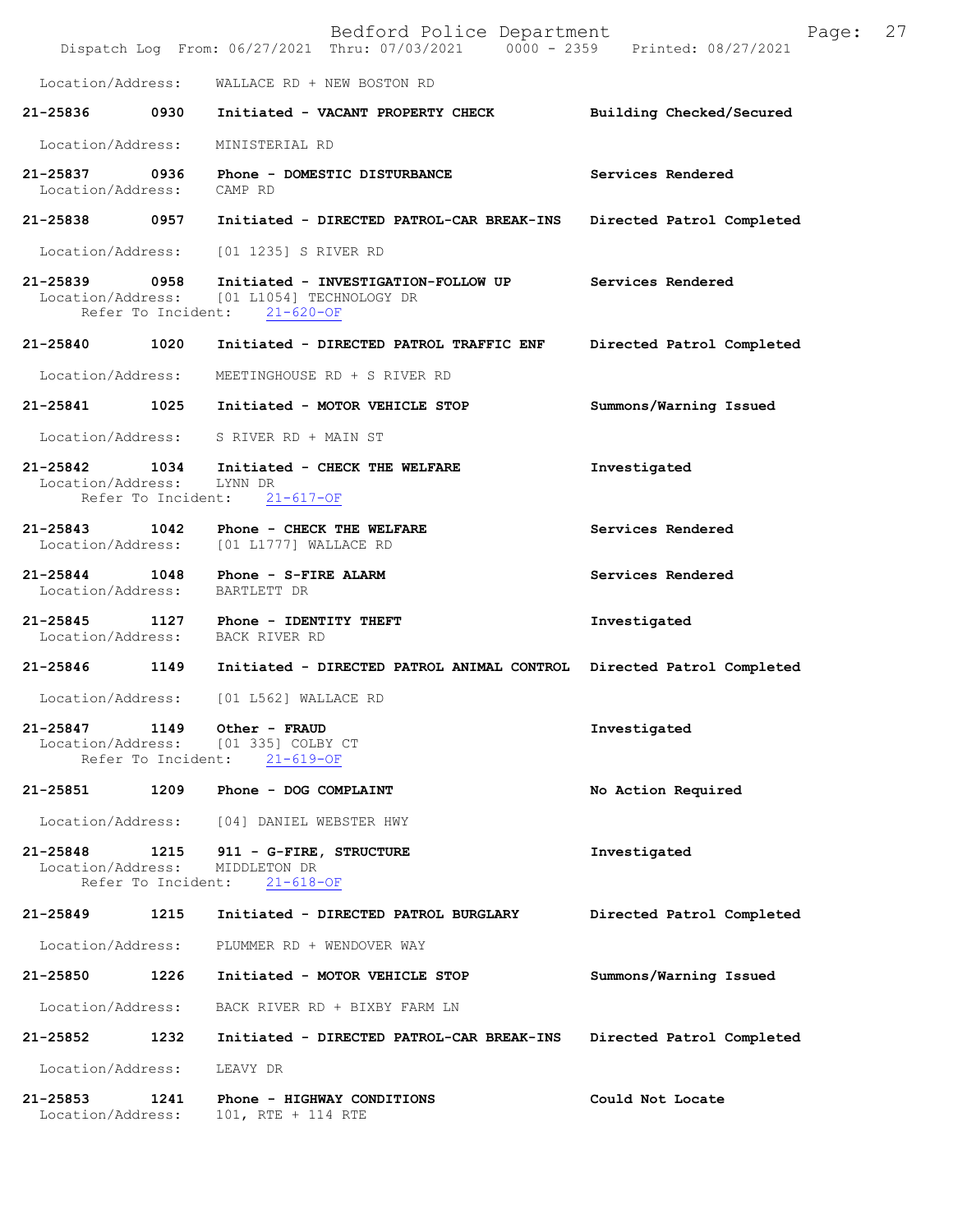Bedford Police Department Page: 28 Dispatch Log From: 06/27/2021 Thru: 07/03/2021 **21-25854 1255 Initiated - MOTOR VEHICLE STOP Summons/Warning Issued**  Location/Address: BOYNTON ST + PLUMMER RD **21-25855 1309 Phone - MOTOR VEHICLE COMPLAINT Could Not Locate**  Location/Address: 114 RTE **21-25856 1327 Initiated - DIRECTED PATROL TRAFFIC ENF Directed Patrol Completed**  Location/Address: 101, RTE + MEETINGHOUSE RD **21-25857 1327 Initiated - DIRECTED PATROL TRAFFIC ENF Directed Patrol Completed**  Location/Address: 101, RTE + KAHLIKO LN **21-25858 1340 Initiated - MOTOR VEHICLE STOP Summons/Warning Issued**  Location/Address: WALLACE RD + 101, RTE **21-25859 1400 Initiated - DIRECTED PATROL TRAFFIC ENF Directed Patrol Completed**  Location/Address: NEW BOSTON RD + CHESTERFIELD PL **21-25860 1402 Initiated - DIRECTED PATROL TRAFFIC ENF Directed Patrol Completed**  Location/Address: 101, RTE + WALLACE RD **21-25861 1402 Phone - HIGHWAY CONDITIONS Investigated**  Location/Address: 101, RTE + JOPPA HILL RD **21-25862 1418 Initiated - DIRECTED PATROL ACCIDENTS Directed Patrol Completed**  Location/Address: 101, RTE + NASHUA RD **21-25863 1421 Phone - SCAMS (PHONE,EMAIL ETC) Investigated**  Location/Address: [01 L2213] RUNDLETT HILL RD **21-25864 1458 Phone - ALARM,BURGLAR Alarm - False**  Location/Address: **21-25865 1537 Initiated - MOTOR VEHICLE STOP Summons/Warning Issued**  Location/Address: 101, RTE + OLDE BEDFORD WAY **21-25866 1543 911 - S-EMERGENCY MEDICAL CALL-DELTA Transported to Elliot Hospital** Location/Address: [01 1815] S RIVER RD **21-25867 1545 Initiated - DIRECTED PATROL TRAFFIC ENF Directed Patrol Completed**  Location/Address: S RIVER RD + UPJOHN ST **21-25868 1548 Initiated - DIRECTED PATROL TRAFFIC ENF Directed Patrol Completed**  Location/Address: S RIVER RD + MEETINGHOUSE RD **21-25869 1550 Initiated - DIRECTED PATROL TRAFFIC ENF Directed Patrol Completed**  Location/Address: 101, RTE + CHESTNUT DR **21-25870 1551 Initiated - DIRECTED PATROL TRAFFIC ENF Directed Patrol Completed**  Location/Address: 114 RTE + WHITE AVE **21-25871 1559 Initiated - MOTOR VEHICLE ACCIDENT Investigated**  Location/Address: 114 RTE + NEW BOSTON RD **21-25872 1611 Phone - S-MUTUAL AID-MEDICAL Services Rendered**  Location/Address: [07] UNION ST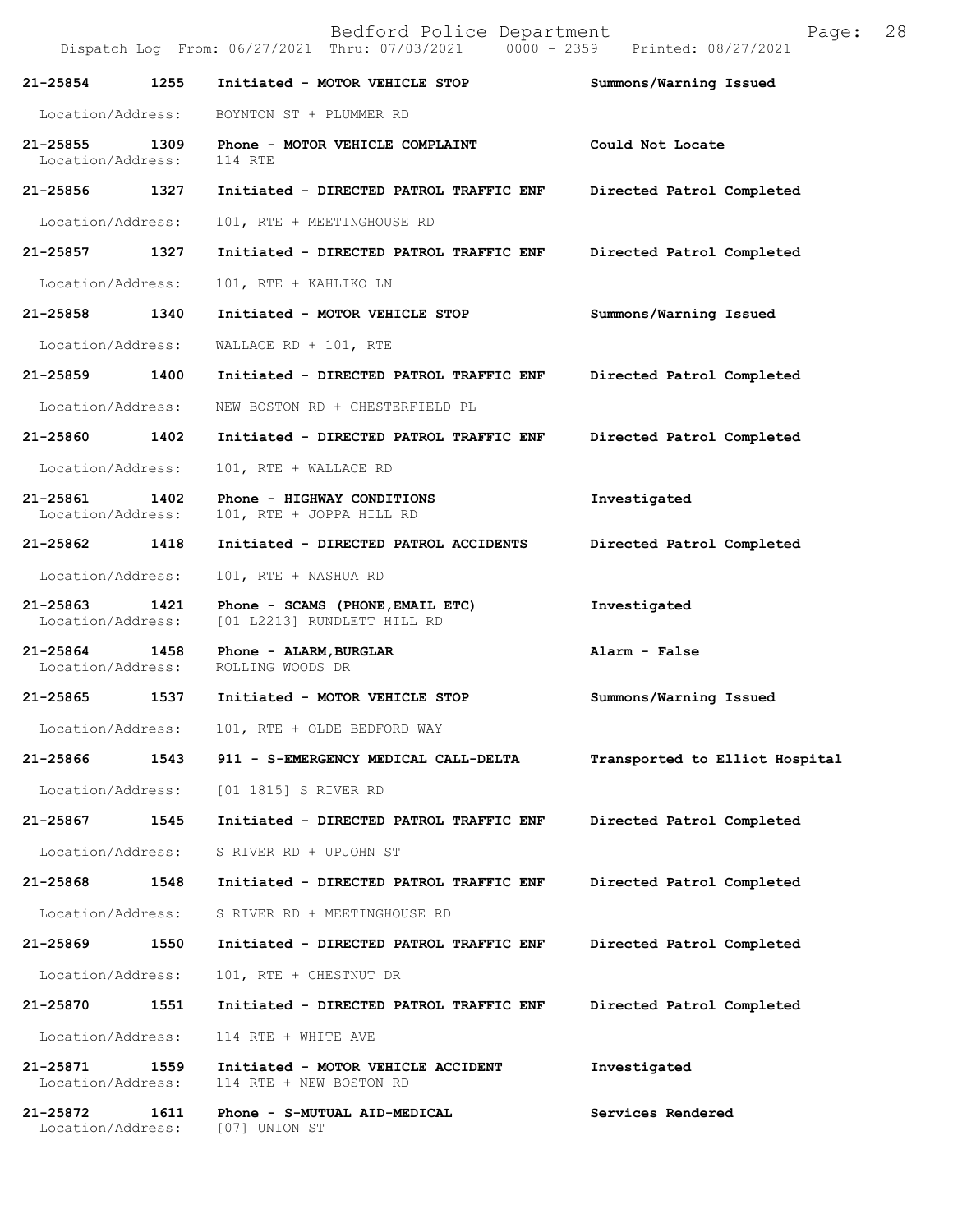| 21-25873                           | 1612               | Initiated - DIRECTED PATROL ACCIDENTS                                             | Directed Patrol Completed   |
|------------------------------------|--------------------|-----------------------------------------------------------------------------------|-----------------------------|
| Location/Address:                  |                    | 114 RTE + NEW BOSTON RD                                                           |                             |
| 21-25874 1612                      | Refer To Incident: | Phone - VANDALISM<br>Location/Address: [01 231] OLD BEDFORD RD<br>$21 - 621 - OF$ | Investigated                |
| 21-25875 1615                      |                    | Phone - S-MUTUAL AID-MEDICAL                                                      | TRANSPORTED TO CMC HOSPITAL |
| Location/Address:                  |                    | [07] AMORY ST                                                                     |                             |
| 21-25876 1616                      |                    | Initiated - DIRECTED PATROL TRAFFIC ENF                                           | Directed Patrol Completed   |
| Location/Address:                  |                    | S RIVER RD + KILTON RD                                                            |                             |
| 21-25877 1617                      |                    | Initiated - DIRECTED PATROL ACCIDENTS                                             | Directed Patrol Completed   |
| Location/Address:                  |                    | 101, RTE + WALLACE RD                                                             |                             |
| 21-25878<br>Location/Address:      | 1620               | Initiated - SERVE PAPERWORK<br>HAWTHORNE DR                                       | Services Rendered           |
| Location/Address: S RIVER RD       |                    | 21-25879   1621   911 - 911 Abandoned                                             | Services Rendered           |
|                                    |                    | 21-25880 1627 Phone - S-ALARM-MEDICAL AID/LIFT ASST                               | TRANSPORTED TO CMC HOSPITAL |
| Location/Address:                  |                    | [01 392] COLBY CT                                                                 |                             |
| 21-25881 1635                      |                    | Initiated - DIRECTED PATROL TRAFFIC ENF                                           | Directed Patrol Completed   |
| Location/Address:                  |                    | S RIVER RD + COLBY CT                                                             |                             |
| 21-25882 1653<br>Location/Address: |                    | 911 - MOTOR VEHICLE COMP-IN PROGRESS<br>101, RTE + WALLACE RD                     | Services Rendered           |
| 21-25883 1734                      |                    | Initiated - DIRECTED PATROL ACCIDENTS                                             | Directed Patrol Completed   |
| Location/Address:                  |                    | 101, RTE + CHESTNUT DR                                                            |                             |
| 21-25884 1735                      |                    | Initiated - DIRECTED PATROL ACCIDENTS                                             | Directed Patrol Completed   |
|                                    |                    | Location/Address: S RIVER RD + PALOMINO LN                                        |                             |
| 21-25885                           | 1737               | Initiated - DIRECTED PATROL ACCIDENTS                                             | Directed Patrol Completed   |
| Location/Address:                  |                    | S RIVER RD + HAWTHORNE DR                                                         |                             |
| 21-25886                           | 1804               | Initiated - DIRECTED PATROL-CAR BREAK-INS                                         | Directed Patrol Completed   |
| Location/Address:                  |                    | [01 L0000587] 101, RTE                                                            |                             |
| 21-25887                           | 1805               | Initiated - DIRECTED PATROL TRAFFIC ENF                                           | Directed Patrol Completed   |
| Location/Address:                  |                    | NEW BOSTON RD + WALLACE RD                                                        |                             |
| 21-25888                           | 1825               | Initiated - DIRECTED PATROL TRAFFIC ENF                                           | Directed Patrol Completed   |
| Location/Address:                  |                    | WALLACE RD + MAGAZINE ST                                                          |                             |
| 21-25889                           | 1829               | Initiated - DIRECTED PATROL TRAFFIC ENF                                           | Summons/Warning Issued      |
| Location/Address:                  |                    | S RIVER RD + PARK DR                                                              |                             |
| 21-25890                           | 1830               | Initiated - DIRECTED PATROL TRAFFIC ENF                                           | Directed Patrol Completed   |
| Location/Address:                  |                    | 101, RTE + MEETINGHOUSE RD                                                        |                             |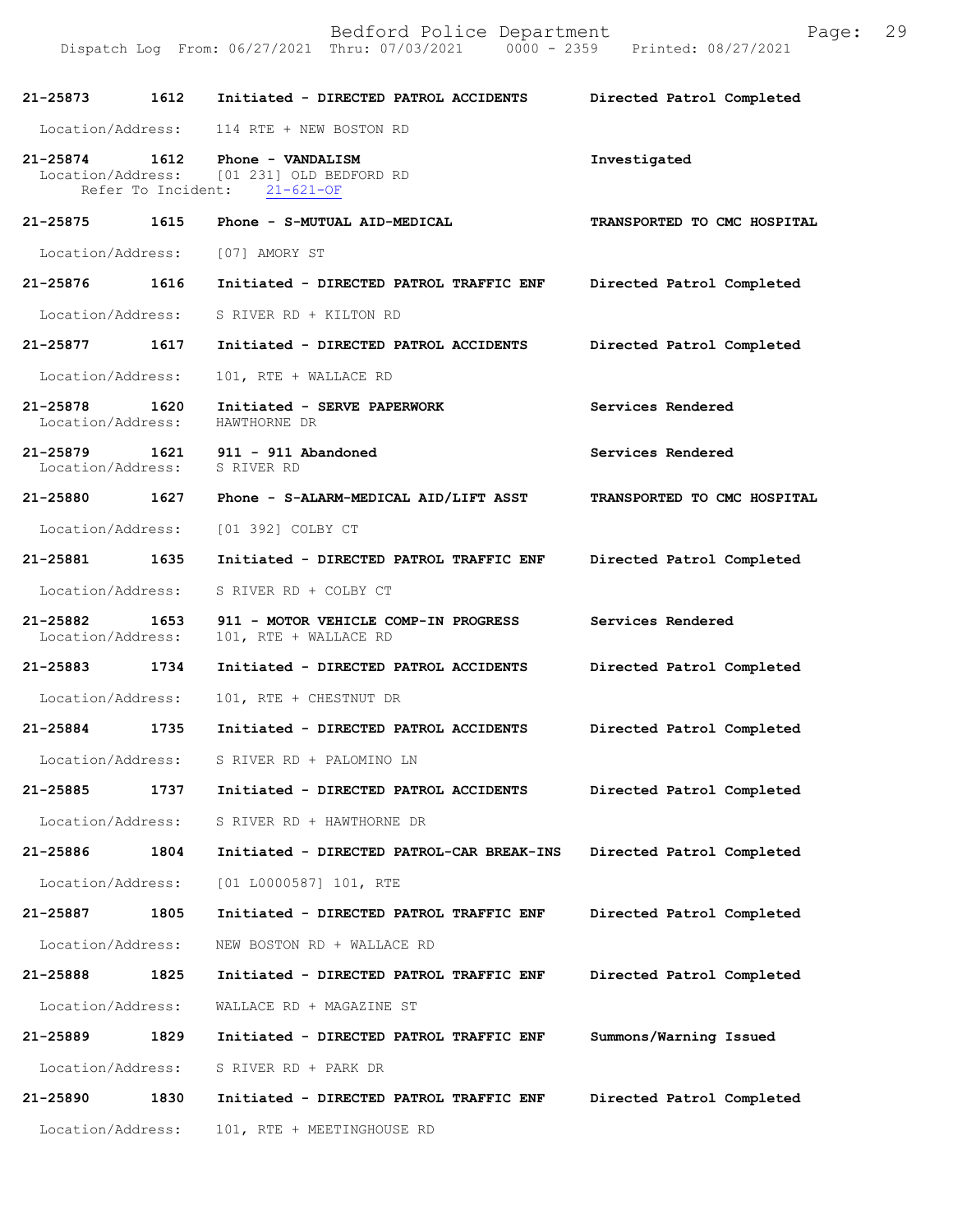**21-25891 1832 Initiated - MOTOR VEHICLE STOP Summons/Warning Issued**  Location/Address: S RIVER RD + RIVERWAY PL **21-25892 1837 Initiated - DIRECTED PATROL TRAFFIC ENF Directed Patrol Completed**  Location/Address: S RIVER RD + CLUB ACRE LN **21-25893 1840 Initiated - MOTOR VEHICLE STOP Summons/Warning Issued**  Location/Address: 101, RTE **21-25894 1847 Initiated - DIRECTED PATROL TRAFFIC ENF Directed Patrol Completed**  Location/Address: 101, RTE + CONSTITUTION DR **21-25895 1850 Initiated - MOTOR VEHICLE STOP Summons/Warning Issued**  Location/Address: 101, RTE + CONSTITUTION DR **21-25898 1859 Initiated - DIRECTED PATROL-CAR BREAK-INS Directed Patrol Completed**  Location/Address: [01 L1562] KILTON RD **21-25896 1900 Initiated - SUSP ACTIVITIES Services Rendered**  Location/Address: [01 L1562] KILTON RD **21-25897 1903 Initiated - MOTOR VEHICLE STOP Summons/Warning Issued**  Location/Address: 101, RTE + OLDE BEDFORD WAY **21-25899 1907 Initiated - MOTOR VEHICLE STOP Summons/Warning Issued**  Location/Address: 101, RTE + WALLACE RD **21-25900 1908 Initiated - MOTOR VEHICLE STOP Summons/Warning Issued**  Location/Address: S RIVER RD **21-25901 1914 Initiated - DIRECTED PATROL-CAR BREAK-INS Directed Patrol Completed**  Location/Address: [01 1050] DONALD ST **21-25902 1926 Initiated - DIRECTED PATROL-CAR BREAK-INS Directed Patrol Completed**  Location/Address: 101, RTE + MEETINGHOUSE RD **21-25903 1929 Initiated - DIRECTED PATROL-CAR BREAK-INS Directed Patrol Completed**  Location/Address: S RIVER RD + HARVEY RD **21-25904 1933 Initiated - POLICE INFORMATION Services Rendered**  Location/Address: [01 L0000729] IRON HORSE DR **21-25905 1944 Initiated - DIRECTED PATROL BURGLARY Directed Patrol Completed**  Location/Address: BARR FARM RD + TAMARACK TRL **21-25906 1945 Initiated - DIRECTED PATROL-CAR BREAK-INS Directed Patrol Completed**  Location/Address: [01 L1804] S RIVER RD **21-25907 2010 Initiated - DIRECTED PATROL-CAR BREAK-INS Directed Patrol Completed**  Location/Address: BOYNTON ST + PLUMMER RD

Dispatch Log From: 06/27/2021 Thru: 07/03/2021

**21-25908 2020 Initiated - DIRECTED PATROL-CAR BREAK-INS Directed Patrol Completed** 

Bedford Police Department Page: 30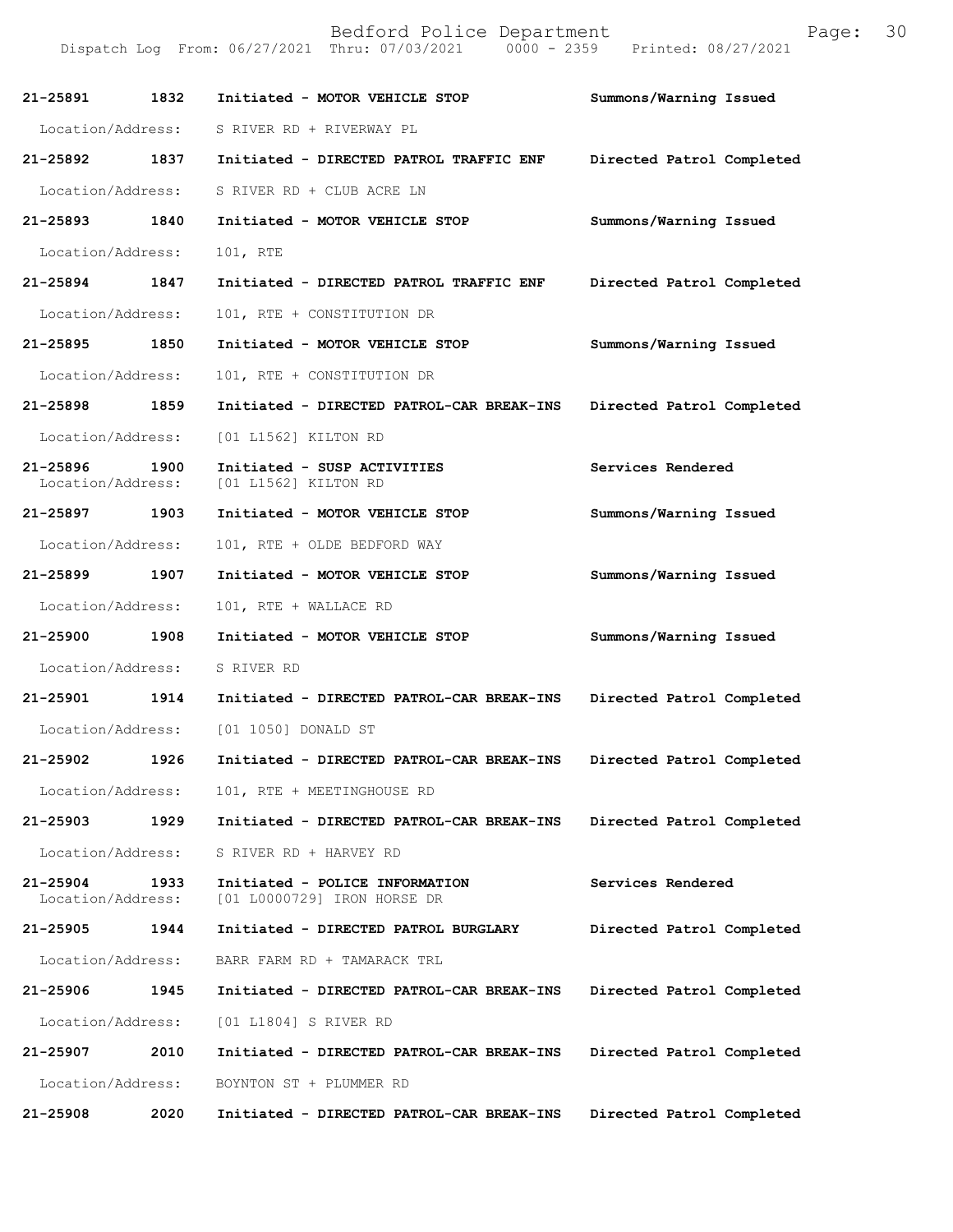|                               |              | Bedford Police Department<br>Dispatch Log From: 06/27/2021 Thru: 07/03/2021 0000 - 2359 Printed: 08/27/2021 | Page:                          | 31 |
|-------------------------------|--------------|-------------------------------------------------------------------------------------------------------------|--------------------------------|----|
| Location/Address:             |              | 101, RTE + JENKINS RD                                                                                       |                                |    |
| 21-25909                      | 2035         | Initiated - DIRECTED PATROL ACCIDENTS                                                                       | Directed Patrol Completed      |    |
| Location/Address:             |              | COUNTY RD + NASHUA RD                                                                                       |                                |    |
| 21-25910<br>Location/Address: | 2045         | Phone - S-SERVICE CALL<br>MOUNTAIN RD                                                                       | Services Rendered              |    |
| 21-25911 2047                 |              | Initiated - DIRECTED PATROL BURGLARY                                                                        | Directed Patrol Completed      |    |
| Location/Address:             |              | PAULINE ST + HAZEN RD                                                                                       |                                |    |
| 21-25912                      | 2048         | Initiated - DIRECTED PATROL BURGLARY                                                                        | Directed Patrol Completed      |    |
| Location/Address:             |              | PALOMINO LN + WHITTEMORE ST                                                                                 |                                |    |
| 21-25913 2050                 |              | Initiated - DIRECTED PATROL BURGLARY                                                                        | Directed Patrol Completed      |    |
| Location/Address:             |              | [01 L848] TECHNOLOGY DR                                                                                     |                                |    |
| 21-25914 2104                 |              | Initiated - DIRECTED PATROL BURGLARY                                                                        | Directed Patrol Completed      |    |
| Location/Address:             |              | 101, RTE + NASHUA RD                                                                                        |                                |    |
| 21-25915                      | 2117         | Initiated - MOTOR VEHICLE STOP                                                                              | Summons/Warning Issued         |    |
| Location/Address:             |              | S RIVER RD + CLUB ACRE LN                                                                                   |                                |    |
| 21-25916 2134                 |              | Phone - S-MUTUAL AID-MEDICAL                                                                                | Transported to Elliot Hospital |    |
| Location/Address:             |              | [07] BLACKSTONE ST                                                                                          |                                |    |
| 21-25917 2139                 |              | Initiated - DIRECTED PATROL-CAR BREAK-INS                                                                   | Directed Patrol Completed      |    |
| Location/Address:             |              | [01 1252] COOPER LN                                                                                         |                                |    |
| 21-25918                      | 2145         | Initiated - DIRECTED PATROL DWI                                                                             | Directed Patrol Completed      |    |
| Location/Address:             |              | S RIVER RD + KILTON ROAD RAMP                                                                               |                                |    |
| 21-25919                      | 2151         | Initiated - MOTOR VEHICLE STOP                                                                              | Summons/Warning Issued         |    |
| Location/Address:             |              | S RIVER RD + BACK RIVER RD                                                                                  |                                |    |
| 21-25920                      | 2159         | Initiated - MOTOR VEHICLE STOP                                                                              | Summons/Warning Issued         |    |
| Location/Address:             |              | NEW BOSTON RD + BARR FARM RD                                                                                |                                |    |
| 21-25921                      | 2200         | Initiated - DIRECTED PATROL DWI                                                                             | Directed Patrol Completed      |    |
| Location/Address:             |              | 101, RTE + WALLACE RD                                                                                       |                                |    |
| 21-25922                      | 2218         | Initiated - MOTOR VEHICLE STOP                                                                              | Summons/Warning Issued         |    |
| Location/Address:             |              | S RIVER RD                                                                                                  |                                |    |
| 21-25923                      | 2219         | Initiated - BUILDING CHECK                                                                                  | Building Checked/Secured       |    |
| Location/Address:             |              | [01 L0000442] COTE LN                                                                                       |                                |    |
| 21-25924<br>Location/Address: | 2239         | 911 - CHECK THE WELFARE<br>[01 248] RIDGEWOOD RD                                                            | Services Rendered              |    |
| 21-25925 2332                 |              | Initiated - DIRECTED PATROL DWI                                                                             | Directed Patrol Completed      |    |
|                               | Vicinity of: | 101, RTE + WALLACE RD                                                                                       |                                |    |
| 21-25926                      | 2340         | Initiated - DIRECTED PATROL DWI                                                                             | Directed Patrol Completed      |    |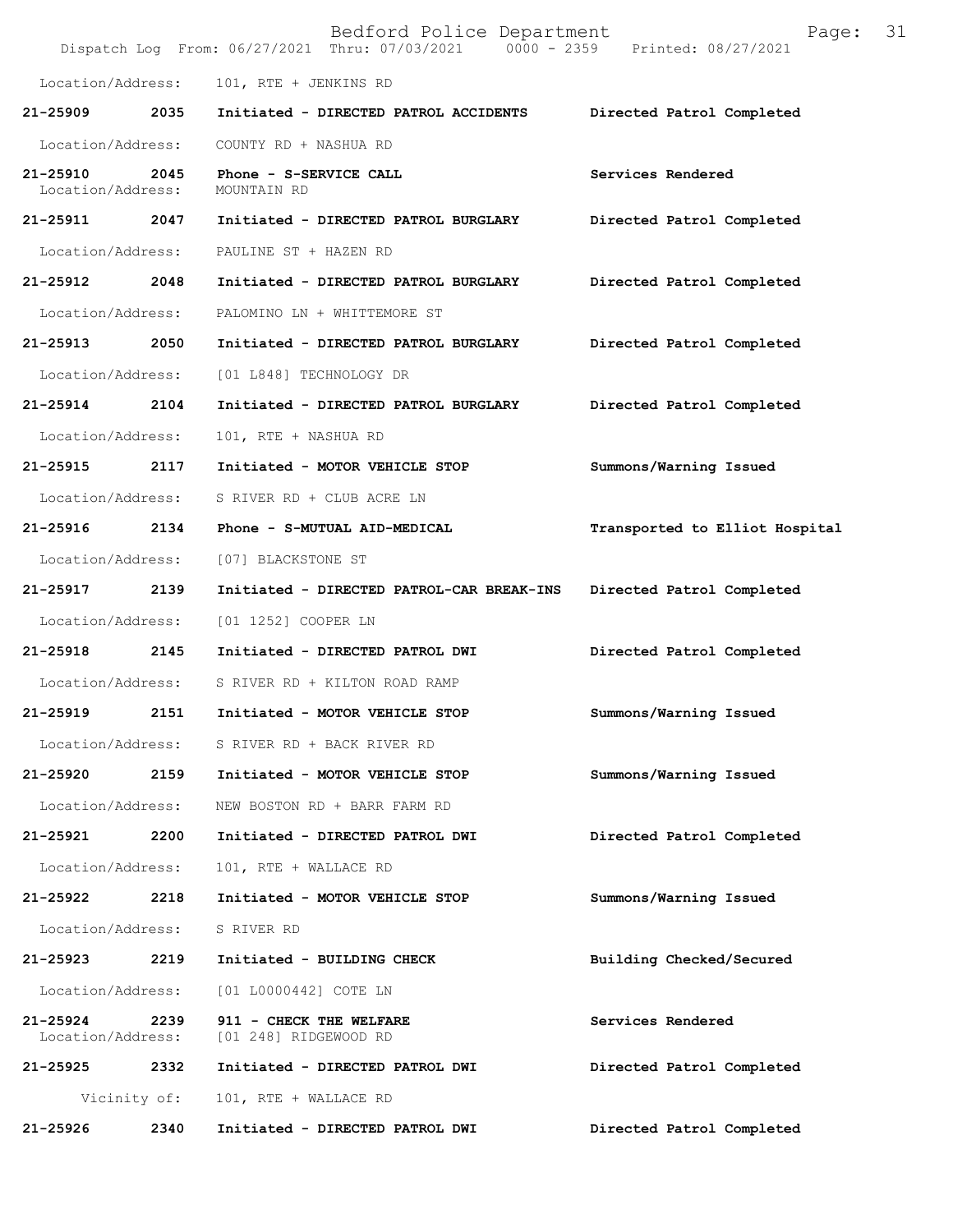Bedford Police Department Fage: 32 Dispatch Log From: 06/27/2021 Thru: 07/03/2021 0000 - 2359 Printed: 08/27/2021

Location/Address: 101, RTE + MEETINGHOUSE RD

| 21-25927          | 2353 | 911 - S-EMERGENCY MEDICAL CALL-DELTA | Transported to Elliot Hospital |
|-------------------|------|--------------------------------------|--------------------------------|
| Location/Address: |      | STEEPLE VIEW LN                      |                                |
| $21 - 25928$      | 2354 | Initiated - MOTOR VEHICLE STOP       | Summons/Warning Issued         |
| Location/Address: |      | NASHUA RD + 101, RTE                 |                                |

## **For Date: 07/01/2021 - Thursday**

| 21-25929          | 0000 | Initiated - DIRECTED PATROL DWI           | Directed Patrol Completed |
|-------------------|------|-------------------------------------------|---------------------------|
|                   |      | Location/Address: S RIVER RD + COLBY CT   |                           |
| 21-25930 0004     |      | Initiated - MOTOR VEHICLE STOP            | Summons/Warning Issued    |
| Location/Address: |      | 101, RTE + MEETINGHOUSE RD OFF RAMP       |                           |
| 21-25931 0008     |      | Initiated - DIRECTED PATROL DWI           | Directed Patrol Completed |
| Location/Address: |      | S RIVER RD + AUTUMN LN                    |                           |
| 21-25932 0018     |      | Initiated - DIRECTED PATROL DWI           | Directed Patrol Completed |
| Vicinity of:      |      | 101, RTE + JENKINS RD                     |                           |
| 21-25933 0030     |      | Initiated - DIRECTED PATROL DWI           | Directed Patrol Completed |
| Location/Address: |      | 101, RTE + 114 RTE                        |                           |
| 21-25934 0030     |      | Initiated - DIRECTED PATROL DWI           | Directed Patrol Completed |
| Location/Address: |      | S RIVER RD + MOORES CROSSING RD           |                           |
| 21-25935 0049     |      | Initiated - DIRECTED PATROL DWI           | Directed Patrol Completed |
| Vicinity of:      |      | 101, RTE + PINECREST DR                   |                           |
|                   |      |                                           |                           |
| 21-25936 0054     |      | Initiated - MOTOR VEHICLE STOP            | Summons/Warning Issued    |
| Location/Address: |      | KILTON RD + SULLIVAN DR                   |                           |
| 21-25937 0108     |      | Initiated - DIRECTED PATROL-CAR BREAK-INS | Directed Patrol Completed |
| Vicinity of:      |      | DONALD ST                                 |                           |
| 21-25938 0119     |      | Initiated - DIRECTED PATROL DWI           | Directed Patrol Completed |
| Location/Address: |      | BOYNTON ST + PLUMMER RD                   |                           |
| 21-25939 0125     |      | Initiated - DIRECTED PATROL DWI           | Directed Patrol Completed |
|                   |      | Vicinity of: 101, RTE + JOPPA HILL RD     |                           |
| 21-25940          | 0132 | Initiated - DIRECTED PATROL DWI           | Directed Patrol Completed |
| Location/Address: |      | LIBERTY HILL RD + COUNTY RD               |                           |
| 21-25941          | 0140 | Initiated - DIRECTED PATROL DWI           | Directed Patrol Completed |
| Location/Address: |      | 114 RTE + DONALD ST                       |                           |
| 21-25942          | 0147 | Initiated - DIRECTED PATROL DWI           | Directed Patrol Completed |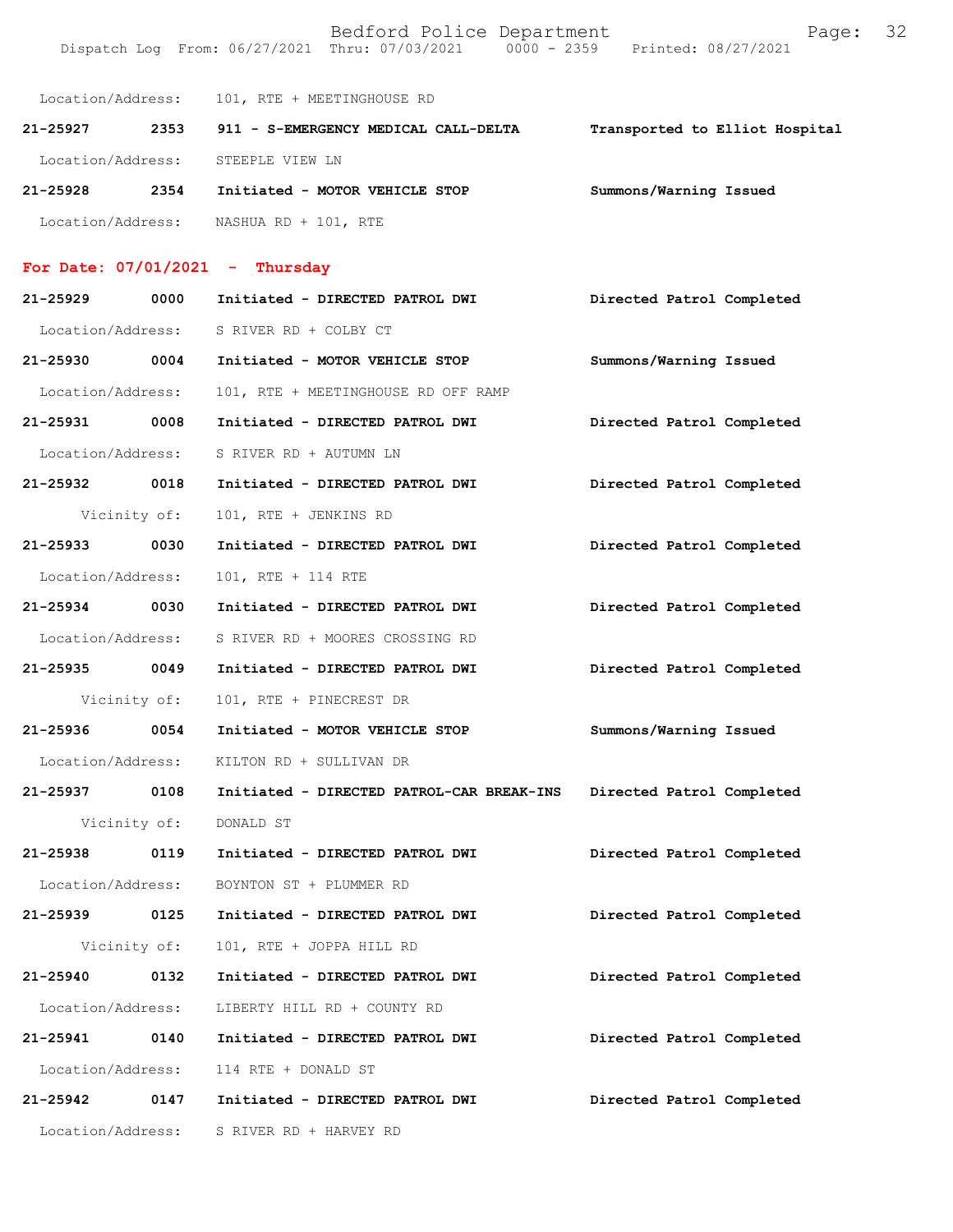| 21-25943          | 0204         | Initiated - BUILDING CHECK                                    | Building Checked/Secured    |
|-------------------|--------------|---------------------------------------------------------------|-----------------------------|
| Location/Address: |              | [01 463] NASHUA RD                                            |                             |
| 21-25944 0213     |              | Initiated - BUILDING CHECK                                    | Directed Patrol Completed   |
| Location/Address: |              | [01 231] OLD BEDFORD RD                                       |                             |
| 21-25945 0226     |              | Initiated - DIRECTED PATROL-CAR BREAK-INS                     | Directed Patrol Completed   |
|                   | Vicinity of: | GREENFIELD PKWY + SUMMIT RD                                   |                             |
| 21-25946 0231     |              | Initiated - MOTOR VEHICLE STOP                                | Summons/Warning Issued      |
| Location/Address: |              | 101, RTE + HITCHING POST LN                                   |                             |
| 21-25947 0335     |              | Initiated - DIRECTED PATROL-CAR BREAK-INS                     | Directed Patrol Completed   |
|                   | Vicinity of: | NASHUA RD + COUNTY RD                                         |                             |
| 21-25948 0402     |              | Initiated - DIRECTED PATROL-CAR BREAK-INS                     | Directed Patrol Completed   |
|                   | Vicinity of: | MCAFEE FARM RD + OLD EVERGREEN RD                             |                             |
| 21-25949 0418     |              | Initiated - DIRECTED PATROL BURGLARY                          | Directed Patrol Completed   |
| Location/Address: |              | N AMHERST RD + BEDFORD CENTER RD                              |                             |
| 21-25950 0438     |              | Initiated - DIRECTED PATROL-CAR BREAK-INS                     | Directed Patrol Completed   |
| Vicinity of:      |              | BRICK MILL RD + BARTLETT DR                                   |                             |
| 21-25951 0439     |              | Initiated - DIRECTED PATROL BURGLARY                          | Directed Patrol Completed   |
| Location/Address: |              | [01 1235] S RIVER RD                                          |                             |
| 21-25952 0442     |              | Initiated - DIRECTED PATROL-CAR BREAK-INS                     | Directed Patrol Completed   |
| Location/Address: |              | DONALD ST + OLD BEDFORD RD                                    |                             |
| 21-25953 0448     |              | Initiated - MOTOR VEHICLE STOP                                | Summons/Warning Issued      |
| Location/Address: |              | 101, RTE + MEETINGHOUSE RD OFF RAMP                           |                             |
| 21-25954 0517     |              | Initiated - DIRECTED PATROL TRAFFIC ENF                       | Directed Patrol Completed   |
|                   |              | Vicinity of: 101, RTE + HITCHING POST LN                      |                             |
| 21-25955          | 0518         | Initiated - DIRECTED PATROL TRAFFIC ENF                       | Directed Patrol Completed   |
|                   |              | Location/Address: S RIVER RD + AUTUMN LN                      |                             |
| 21-25956 0519     |              | Initiated - DIRECTED PATROL TRAFFIC ENF                       | Directed Patrol Completed   |
| Location/Address: |              | 114 RTE + DONALD ST                                           |                             |
| 21-25957 0522     |              | Initiated - DIRECTED PATROL TRAFFIC ENF                       | Directed Patrol Completed   |
|                   |              | Location/Address: S RIVER RD + BACK RIVER RD                  |                             |
|                   |              | 21-25958 0647 911 - S-EMERGENCY MEDICAL CALL-ALPHA            | TRANSPORTED TO CMC HOSPITAL |
|                   |              | Location/Address: HANCOCK DR                                  |                             |
| 21-25959          |              | 0715 Phone - ANIMAL COMPLAINT<br>Location/Address: BOYNTON ST | Services Rendered           |
| 21-25960          |              | 0730 911 - MOTOR VEHICLE ACCIDENT                             | Services Rendered           |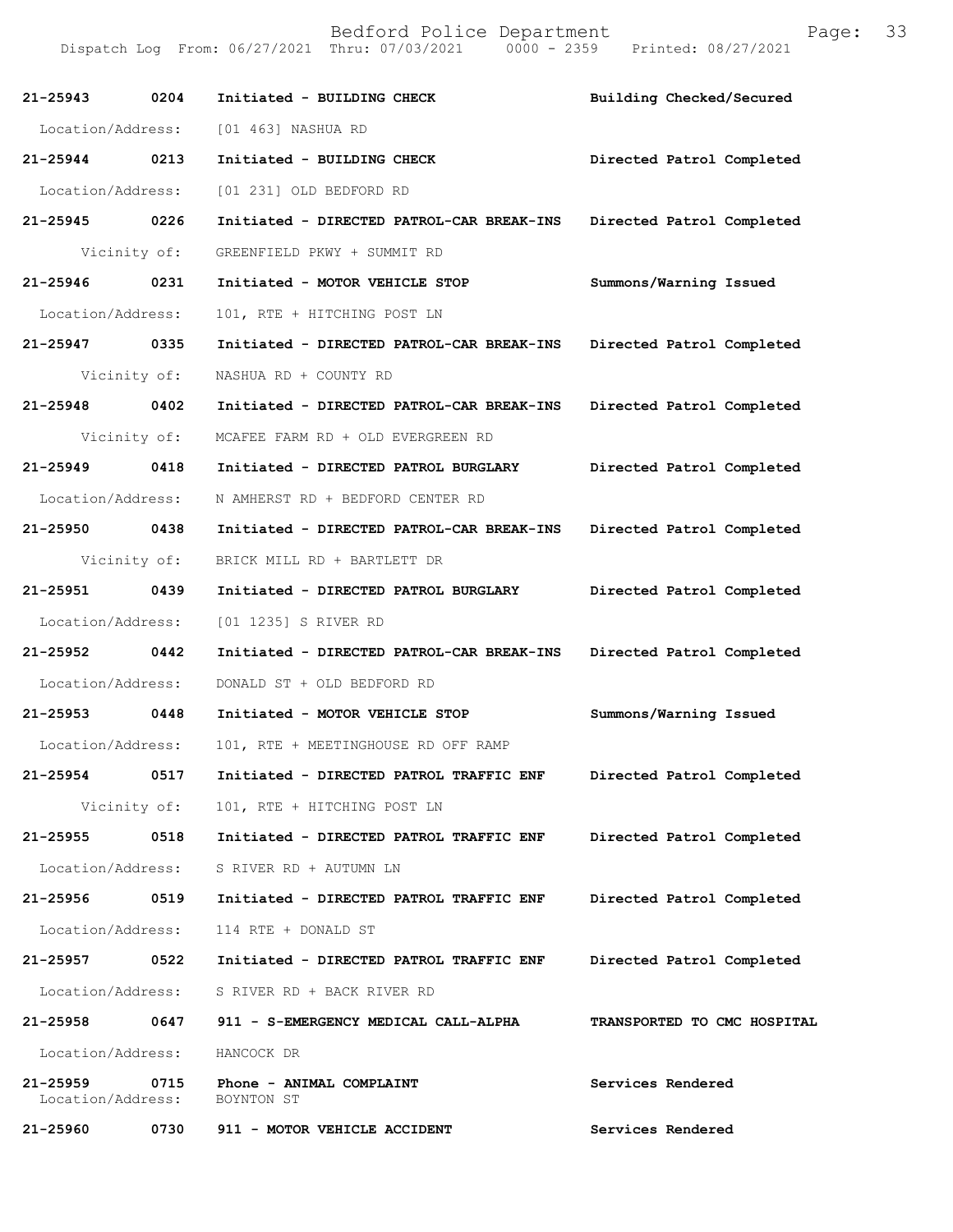|                               |                      | Bedford Police Department<br>Dispatch Log From: 06/27/2021 Thru: 07/03/2021 0000 - 2359 Printed: 08/27/2021 | Page:                          | 34 |
|-------------------------------|----------------------|-------------------------------------------------------------------------------------------------------------|--------------------------------|----|
| Location/Address:             |                      | BOYNTON ST                                                                                                  |                                |    |
| 21-25961                      | 0739                 | Initiated - MOTOR VEHICLE STOP                                                                              | Summons/Warning Issued         |    |
| Location/Address:             |                      | RIDGEWOOD RD + ATWOOD LN                                                                                    |                                |    |
| 21-25962 0741                 |                      | Initiated - DIRECTED PATROL TRAFFIC ENF                                                                     | Directed Patrol Completed      |    |
| Location/Address:             |                      | 101, RTE + WALLACE RD                                                                                       |                                |    |
| 21-25963 0742                 |                      | 911 - S-EMERGENCY MEDICAL CALL-ALPHA                                                                        | Transported to Elliot Hospital |    |
| Location/Address:             |                      | [01 L2098] HAWTHORNE DR                                                                                     |                                |    |
| 21-25965                      | 0746                 | Initiated - DIRECTED PATROL TRAFFIC ENF                                                                     | Directed Patrol Completed      |    |
| Location/Address:             |                      | S RIVER RD + BACK RIVER RD                                                                                  |                                |    |
| 21-25964 0747                 |                      | Initiated - DIRECTED PATROL TRAFFIC ENF                                                                     | Directed Patrol Completed      |    |
| Location/Address:             |                      | DONALD ST + LAWES AVE                                                                                       |                                |    |
| 21-25966 0827                 |                      | Initiated - DIRECTED PATROL TRAFFIC ENF                                                                     | Directed Patrol Completed      |    |
| Location/Address:             |                      | HAZEN RD + OLD BEDFORD RD                                                                                   |                                |    |
| 21-25967                      | 0835                 | Initiated - MOTOR VEHICLE STOP                                                                              | Summons/Warning Issued         |    |
| Location/Address:             |                      | S RIVER RD + BACK RIVER RD                                                                                  |                                |    |
| 21-25968 0839                 |                      | Initiated - MOTOR VEHICLE STOP                                                                              | Summons/Warning Issued         |    |
| Location/Address:             |                      | 101, RTE + GREY ROCK RD                                                                                     |                                |    |
| 21-25969 0901                 |                      | 911 - S-EMERGENCY MEDICAL CALL-CHARL                                                                        | TRANSPORTED TO CMC HOSPITAL    |    |
| Location/Address:             |                      | STEPHANIE DR                                                                                                |                                |    |
| 21-25970<br>Location/Address: | 0901                 | Initiated - COMMUNITY POLICING<br>[01 2297] IRON HORSE DR                                                   | Services Rendered              |    |
| 21-25971 0905                 |                      | Initiated - DIRECTED PATROL TRAFFIC ENF                                                                     | Directed Patrol Completed      |    |
| Location/Address:             |                      | 101, RTE + KAHLIKO LN                                                                                       |                                |    |
| 21-25972                      | 0907                 | Phone - SCAMS (PHONE, EMAIL ETC)                                                                            | No Action Required             |    |
| Location/Address:             |                      | KITTANSET RD                                                                                                |                                |    |
| 21-25973                      | 0909                 | Initiated - DIRECTED PATROL TRAFFIC ENF                                                                     | Directed Patrol Completed      |    |
| Location/Address:             |                      | NEW BOSTON RD + CHESTERFIELD PL                                                                             |                                |    |
| 21-25974 0924                 |                      | 911 - S-EMERGENCY MEDICAL CALL-CHARL                                                                        | Transported to Elliot Hospital |    |
| Location/Address:             |                      | [01 435] HAWTHORNE DR                                                                                       |                                |    |
| 21-25975                      | 0932                 | Initiated - MOTOR VEHICLE STOP                                                                              | Summons/Warning Issued         |    |
| Location/Address:             |                      | 101, RTE + HITCHING POST LN                                                                                 |                                |    |
| 21-25976                      | 0951<br>Vicinity of: | Initiated - DIRECTED PATROL-CAR BREAK-INS<br>[01 1312] S RIVER RD                                           | Services Rendered              |    |
| 21-25977                      | 1000                 | Initiated - VACANT PROPERTY CHECK                                                                           | Building Checked/Secured       |    |
| Location/Address:             |                      | LEDGEWOOD RD                                                                                                |                                |    |
| 21-25978                      | 1019                 | Initiated - DIRECTED PATROL BURGLARY                                                                        | Directed Patrol Completed      |    |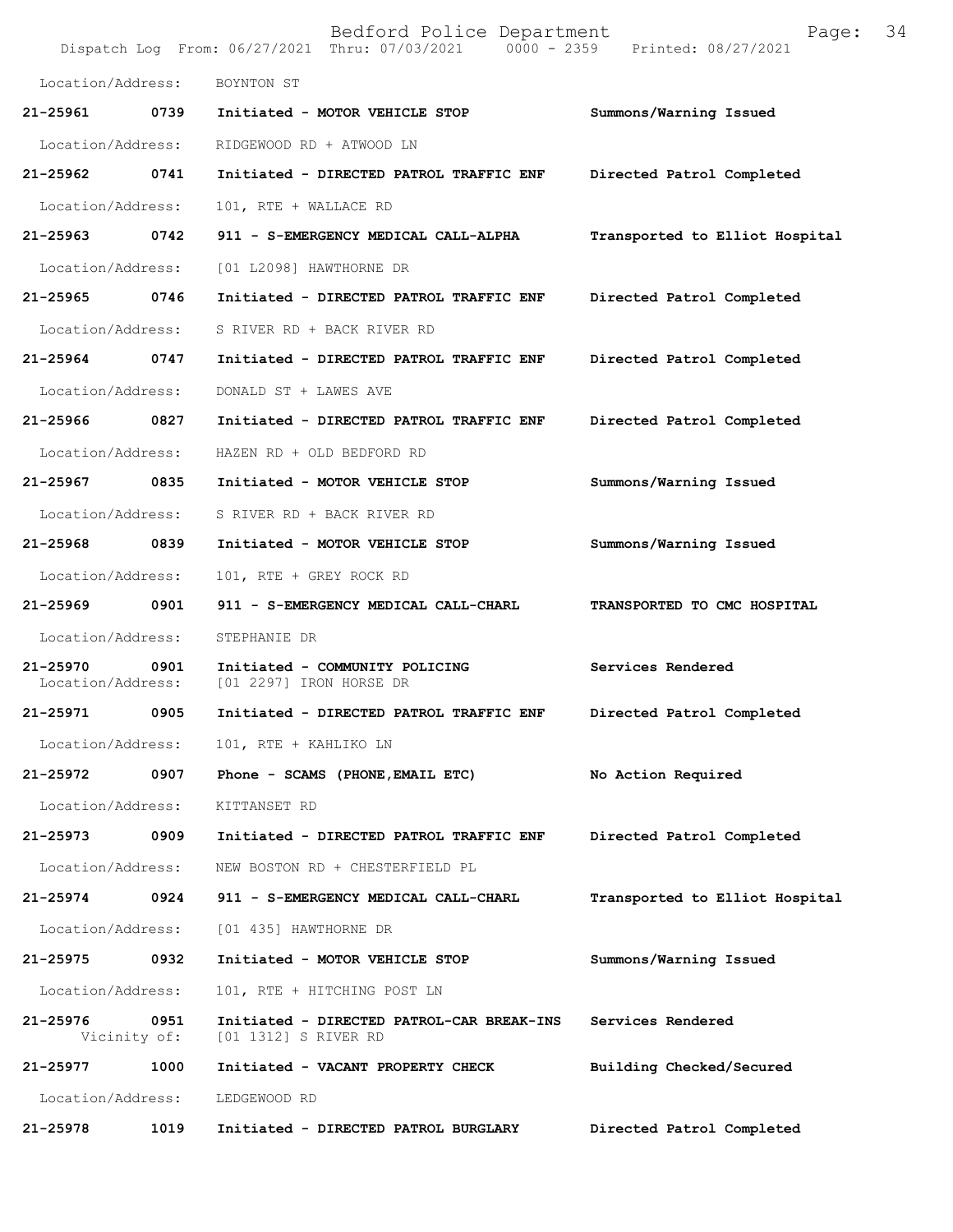Bedford Police Department Page: 35 Dispatch Log From: 06/27/2021 Thru: 07/03/2021 Location/Address: CAMPBELL RD + ROLLING WOODS DR **21-25979 1022 Phone - MOTOR VEHICLE ACCIDENT Services Rendered**  Location/Address: [01 L0000786] S RIVER RD **21-25980 1025 Initiated - VACANT PROPERTY CHECK Building Checked/Secured**  Location/Address: [01 L333] OLDE ENGLISH RD **21-25981 1100 Initiated - SUSP ACTIVITIES Services Rendered**  Location/Address: PALOMINO LN **21-25982 1104 Phone - S-MUTUAL AID-MEDICAL Services Rendered**  Location/Address: [07] CARTIER ST **21-25983 1107 Initiated - DIRECTED PATROL BURGLARY Directed Patrol Completed**  Location/Address: NASHUA RD + COUNTY RD **21-25984 1110 Initiated - DIRECTED PATROL BURGLARY Directed Patrol Completed**  Vicinity of: PLUMMER RD **21-25985 1130 Initiated - INVESTIGATION-FOLLOW UP Directed Patrol Completed**  Location/Address: [01 474] CONSTITUTION DR Refer To Incident: 21-619-OF **21-25986 1134 Other - BOLO No Action Required**  Location: [156] CONCORD & MANCHESTER AREA **21-25987 1147 Initiated - DIRECTED PATROL-CAR BREAK-INS Directed Patrol Completed**  Location/Address: [01 1235] S RIVER RD **21-25988 1154 Initiated - DIRECTED PATROL BURGLARY Directed Patrol Completed**  Location/Address: JOPPA HILL RD + CIDERMILL RD **21-25989 1207 Walk-In - SCAMS (PHONE,EMAIL ETC) Services Rendered**  Location/Address: KITTANSET RD **21-25990 1211 Initiated - DIRECTED PATROL TRAFFIC ENF Directed Patrol Completed**  Vicinity of: S RIVER RD + KILTON RD **21-25991 1216 Phone - S-MUTUAL AID-MEDICAL Transported to Elliot Hospital** Location/Address: [07] S WILLOW ST **21-25992 1217 Initiated - MOTOR VEHICLE STOP Summons/Warning Issued**  Location/Address: S RIVER RD + PALOMINO LN **21-25993 1243 Initiated - MOTOR VEHICLE STOP Summons/Warning Issued**  Location/Address: S RIVER RD + WASHINGTON PL **21-25994 1256 Phone - S-FIRE ALARM Alarm - False**  Location/Address: **21-25995 1300 Initiated - DIRECTED PATROL BURGLARY Directed Patrol Completed**  Location/Address: BEALS RD + JENKINS RD **21-25996 1335 Phone - S-ALARM-MEDICAL AID/LIFT ASST Transported to Elliot Hospital**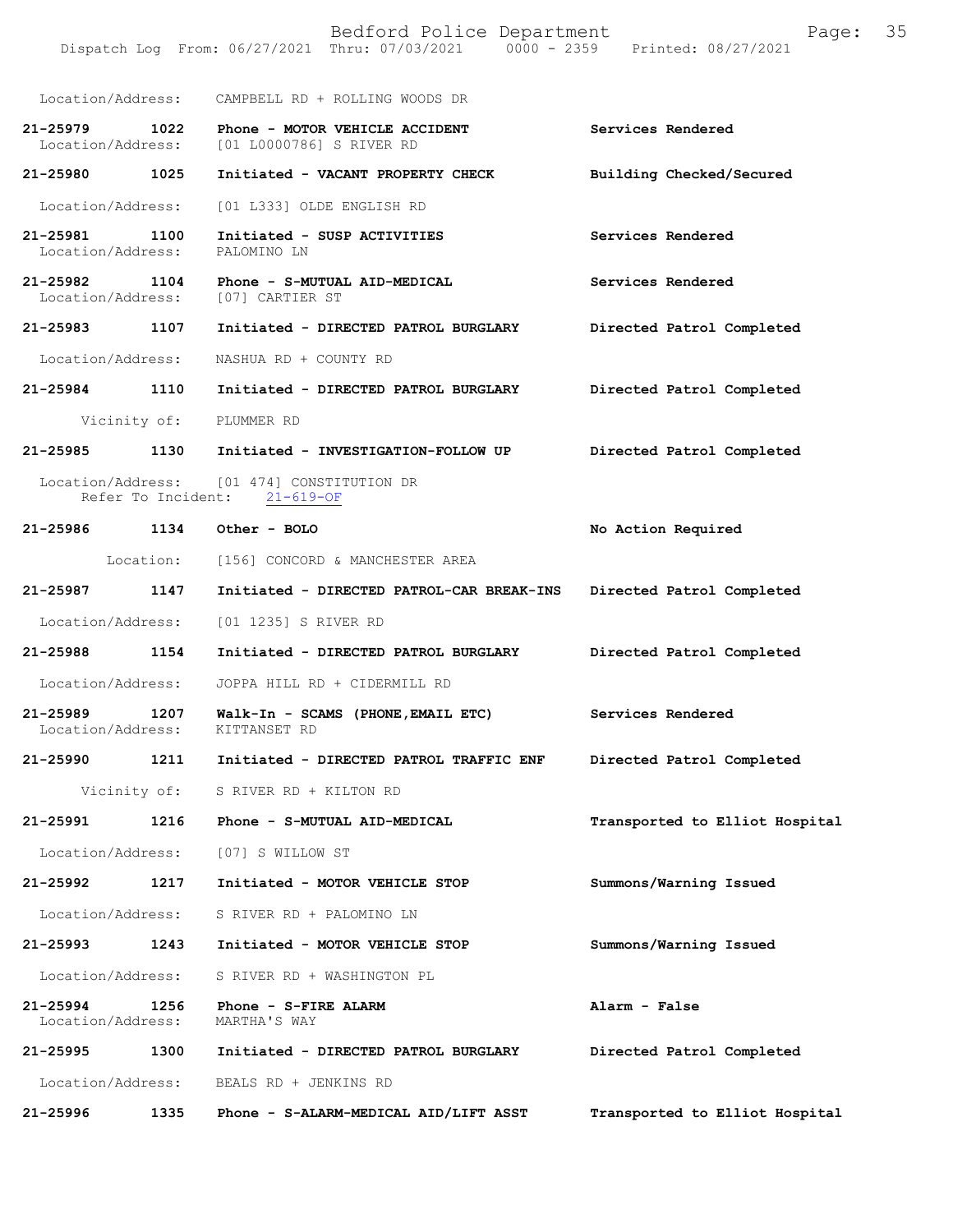|                               |              | Bedford Police Department<br>Dispatch Log From: 06/27/2021 Thru: 07/03/2021 0000 - 2359 Printed: 08/27/2021 | Page:                       | 36 |
|-------------------------------|--------------|-------------------------------------------------------------------------------------------------------------|-----------------------------|----|
| Location/Address:             |              | [01 L1054] TECHNOLOGY DR                                                                                    |                             |    |
| 21-25997                      | 1340         | 911 - MOTOR VEHICLE COMPLAINT                                                                               | No Action Required          |    |
| Location/Address:             |              | [01 L1551] TECHNOLOGY DR                                                                                    |                             |    |
| 21-25998                      | 1414         | 911 - S-EMERGENCY MEDICAL CALL-CHARL                                                                        | TRANSPORTED TO CMC HOSPITAL |    |
| Location/Address:             |              | PALOMINO LN                                                                                                 |                             |    |
| 21-25999                      | 1504         | Initiated - MOTOR VEHICLE STOP                                                                              | Summons/Warning Issued      |    |
| Location/Address:             |              | 101, RTE + WALLACE RD                                                                                       |                             |    |
| 21-26000                      | 1514         | Initiated - MOTOR VEHICLE STOP                                                                              | Summons/Warning Issued      |    |
| Location/Address:             |              | $[01 L2066] 101$ , RTE                                                                                      |                             |    |
| 21-26001                      | 1514         | Initiated - DIRECTED PATROL TRAFFIC ENF                                                                     | Directed Patrol Completed   |    |
| Location/Address:             |              | S RIVER RD + HAWTHORNE DR                                                                                   |                             |    |
| 21-26002                      | 1515         | Initiated - DIRECTED PATROL TRAFFIC ENF                                                                     | Directed Patrol Completed   |    |
| Location/Address:             |              | S RIVER RD + COLBY CT                                                                                       |                             |    |
| 21-26003                      | 1517         | Initiated - DIRECTED PATROL ACCIDENTS                                                                       | Summons/Warning Issued      |    |
| Location/Address:             |              | MEETINGHOUSE RD + S RIVER RD                                                                                |                             |    |
| 21-26004                      | 1521         | Initiated - MOTOR VEHICLE STOP                                                                              | Summons/Warning Issued      |    |
| Location/Address:             |              | S RIVER RD + KILTON RD                                                                                      |                             |    |
| 21-26005                      | 1522         | Initiated - DIRECTED PATROL TRAFFIC ENF                                                                     | Directed Patrol Completed   |    |
| Location/Address:             |              | 101, RTE + CONSTITUTION DR                                                                                  |                             |    |
| 21-26006                      | 1523         | Initiated - DIRECTED PATROL TRAFFIC ENF                                                                     | Directed Patrol Completed   |    |
|                               | Vicinity of: | 101, RTE + WALLACE RD                                                                                       |                             |    |
| 21-26007                      | 1529         | Initiated - MOTOR VEHICLE STOP                                                                              | Summons/Warning Issued      |    |
| Location/Address:             |              | MARKET ST + MAIN ST                                                                                         |                             |    |
| 21-26008                      | 1536         | Initiated - MOTOR VEHICLE STOP                                                                              | Summons/Warning Issued      |    |
| Location/Address:             |              | S RIVER RD + BACK RIVER RD                                                                                  |                             |    |
| 21-26009                      | 1543         | Initiated - MOTOR VEHICLE STOP                                                                              | Summons/Warning Issued      |    |
| Location/Address:             |              | S RIVER RD + MEETINGHOUSE RD                                                                                |                             |    |
| 21-26010                      | 1543         | Initiated - MOTOR VEHICLE STOP                                                                              | Summons/Warning Issued      |    |
| Location/Address:             |              | 101, RTE + HITCHING POST LN                                                                                 |                             |    |
| 21-26012<br>Location/Address: | 1549         | Walk-In - ASSIST CITIZEN<br>[01 L1351] MEETINGHOUSE RD                                                      | Services Rendered           |    |
| 21-26011                      | 1550         | Initiated - DIRECTED PATROL TRAFFIC ENF                                                                     | Directed Patrol Completed   |    |
| Location/Address:             |              | MARKET ST + MAIN ST                                                                                         |                             |    |
| 21-26013                      | 1554         | Initiated - DIRECTED PATROL TRAFFIC ENF                                                                     | Directed Patrol Completed   |    |
| Location/Address:             |              | S RIVER RD + SUNSET LN                                                                                      |                             |    |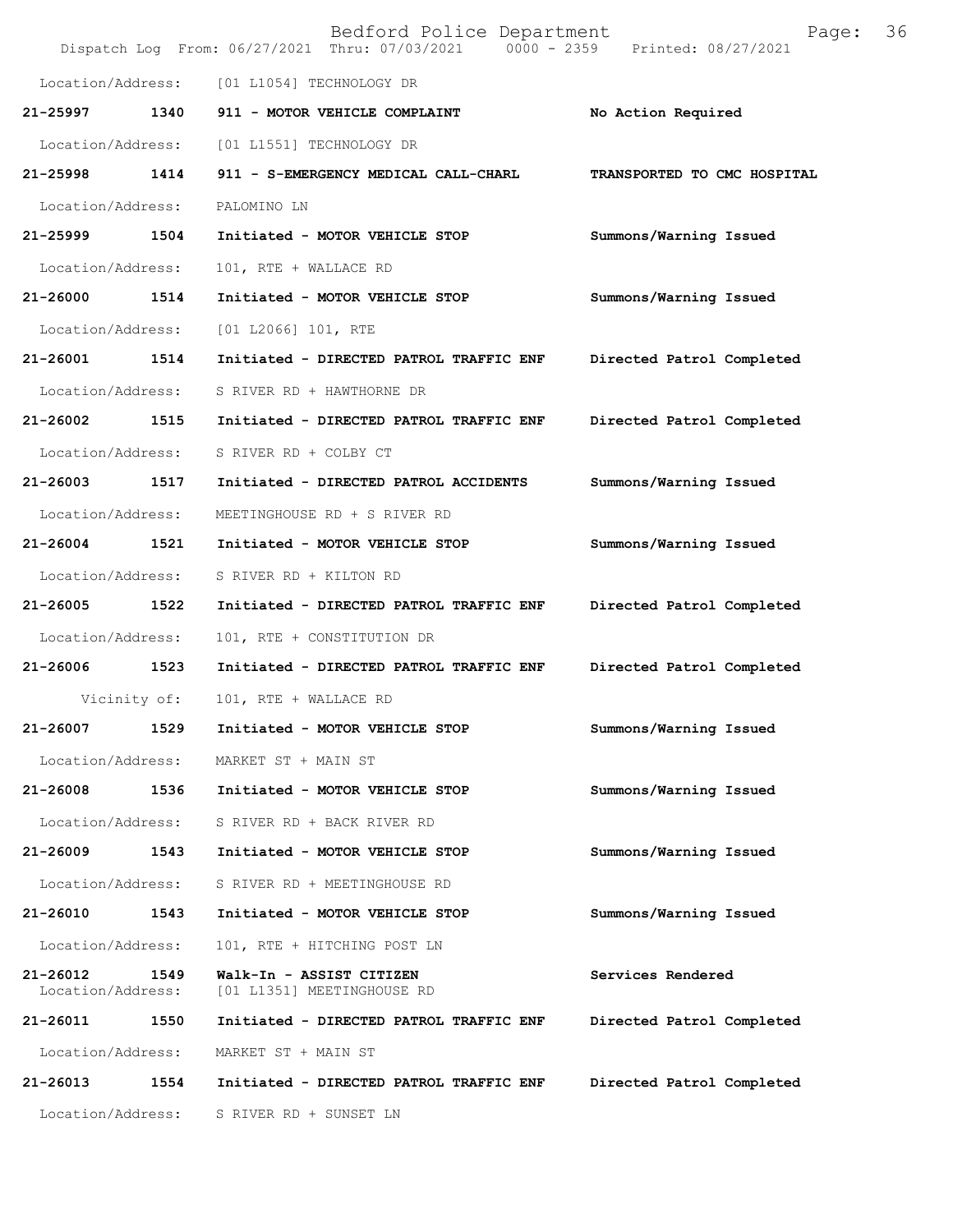| 21-26014 1557             |      | Initiated - DIRECTED PATROL TRAFFIC ENF                                              | Directed Patrol Completed |  |
|---------------------------|------|--------------------------------------------------------------------------------------|---------------------------|--|
| Vicinity of:              |      | 101, RTE + STOWELL RD                                                                |                           |  |
| 21-26015 1559             |      | Initiated - MOTOR VEHICLE STOP                                                       | Summons/Warning Issued    |  |
|                           |      | Location/Address: S RIVER RD + TECHNOLOGY DR                                         |                           |  |
| 21-26016                  | 1601 | Phone - THEFT<br>Location/Address: [01 335] COLBY CT<br>Refer To Incident: 21-622-OF | Investigated              |  |
| 21-26017 1617             |      | Initiated - MOTOR VEHICLE STOP                                                       | Summons/Warning Issued    |  |
| Location/Address:         |      | S RIVER RD + WATHEN RD                                                               |                           |  |
| 21-26018 1619             |      | Initiated - DIRECTED PATROL TRAFFIC ENF                                              | Directed Patrol Completed |  |
| Location/Address:         |      | 114 RTE + NEW BOSTON RD                                                              |                           |  |
| 21-26019 1620             |      | Initiated - MOTOR VEHICLE STOP                                                       | Summons/Warning Issued    |  |
| Location/Address:         |      | 101, RTE + HITCHING POST LN                                                          |                           |  |
| 21-26020 1632             |      | Initiated - MOTOR VEHICLE STOP                                                       | Summons/Warning Issued    |  |
| Location/Address:         |      | S RIVER RD + EXECUTIVE PARK DR                                                       |                           |  |
| 21-26022 1635             |      | Initiated - DIRECTED PATROL TRAFFIC ENF                                              | Directed Patrol Completed |  |
| Vicinity of:              |      | WALLACE RD + BEALS RD                                                                |                           |  |
| 21-26021 1636             |      | Initiated - DIRECTED PATROL TRAFFIC ENF                                              | Directed Patrol Completed |  |
| Location/Address:         |      | S RIVER RD + MEETINGHOUSE RD                                                         |                           |  |
| 21-26023 1639             |      | Initiated - MOTOR VEHICLE STOP                                                       | Summons/Warning Issued    |  |
| Location/Address:         |      | S RIVER RD + KILTON RD                                                               |                           |  |
| 21-26024 1640             |      | Initiated - MOTOR VEHICLE STOP                                                       | Summons/Warning Issued    |  |
| Location/Address: MAIN ST |      |                                                                                      |                           |  |
|                           |      | 21-26025 1648 Initiated - MOTOR VEHICLE STOP                                         | Summons/Warning Issued    |  |
| Location/Address:         |      | S RIVER RD                                                                           |                           |  |
| 21-26026                  | 1655 | Initiated - DIRECTED PATROL-CAR BREAK-INS                                            | Directed Patrol Completed |  |
| Location/Address:         |      | [01 L1804] S RIVER RD                                                                |                           |  |
| 21-26027                  | 1656 | Initiated - MOTOR VEHICLE STOP                                                       | Summons/Warning Issued    |  |
| Location/Address:         |      | TECHNOLOGY DR                                                                        |                           |  |
| 21-26028                  | 1700 | Initiated - MOTOR VEHICLE STOP                                                       | Summons/Warning Issued    |  |
| Location/Address:         |      | 101, RTE + LIBERTY HILL RD                                                           |                           |  |
| 21-26029                  | 1703 | Initiated - DIRECTED PATROL TRAFFIC ENF                                              | Directed Patrol Completed |  |
| Vicinity of:              |      | 101, RTE + NASHUA RD                                                                 |                           |  |
| 21-26030                  | 1709 | Initiated - MOTOR VEHICLE STOP                                                       | Summons/Warning Issued    |  |
| Location/Address:         |      | 101, RTE + PINECREST DR                                                              |                           |  |
| 21-26031                  | 1714 | Initiated - DIRECTED PATROL TRAFFIC ENF                                              | Directed Patrol Completed |  |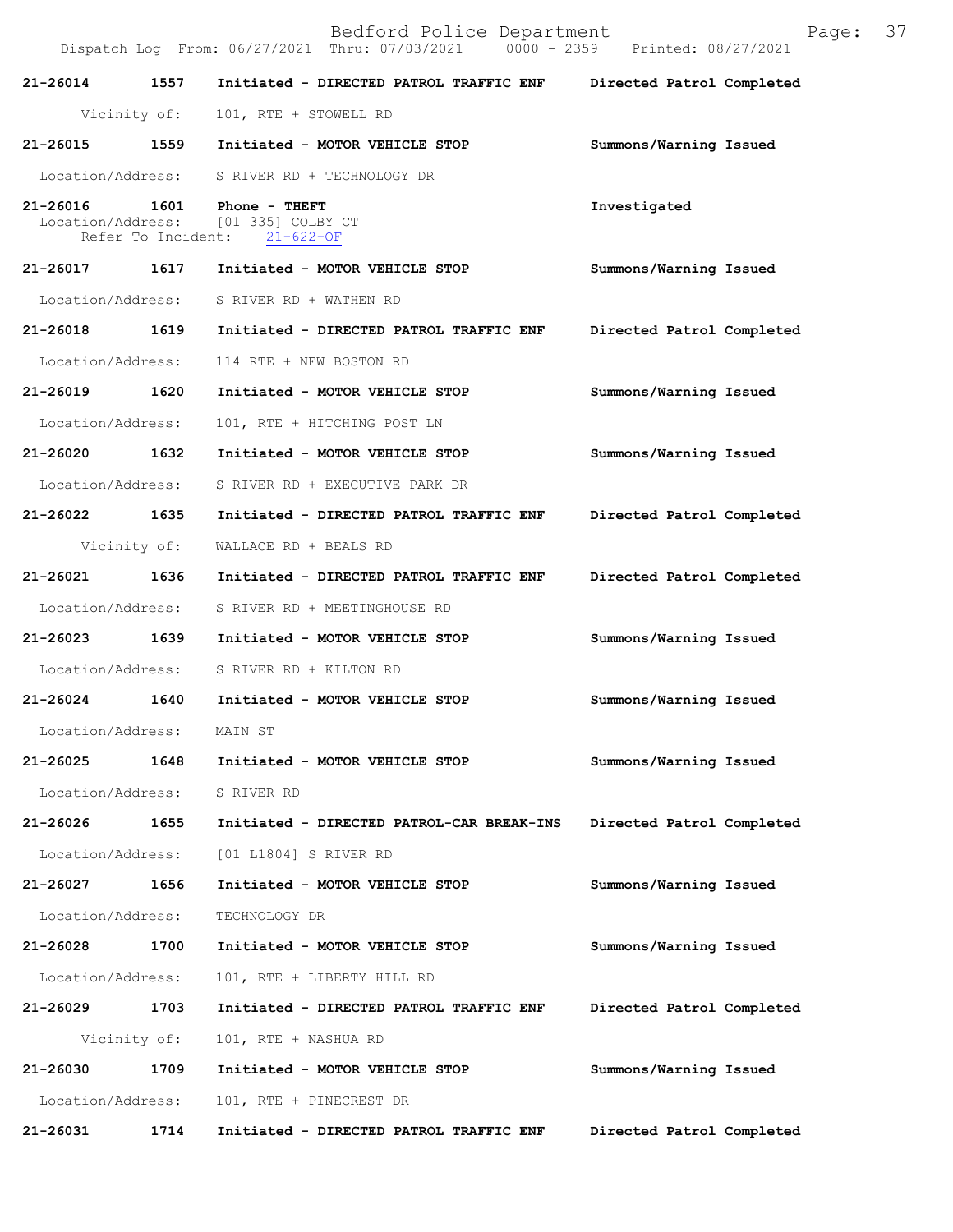|                                    |      | Location/Address: 101, RTE + SHAW DR                                              |                           |
|------------------------------------|------|-----------------------------------------------------------------------------------|---------------------------|
| 21-26032                           | 1715 | Initiated - MOTOR VEHICLE STOP                                                    | Summons/Warning Issued    |
| Location/Address: KILTON RD        |      |                                                                                   |                           |
| $21 - 26033$                       | 1722 | Initiated - MOTOR VEHICLE STOP                                                    | Summons/Warning Issued    |
| Location/Address:                  |      | 101, RTE + COVENANT WAY                                                           |                           |
| 21-26034 1727                      |      | Initiated - MOTOR VEHICLE STOP                                                    | Summons/Warning Issued    |
| Location/Address:                  |      | 101, RTE + 114 RTE                                                                |                           |
| 21-26035                           | 1736 | Initiated - ENDANGERMENT<br>Vicinity of: COLBY CT<br>Refer To Incident: 21-623-OF | Investigated              |
| 21-26036                           | 1739 | Initiated - MOTOR VEHICLE STOP                                                    | Summons/Warning Issued    |
| Location/Address:                  |      | 101, RTE + COVENANT WAY                                                           |                           |
| 21-26037 1758                      |      | Initiated - MOTOR VEHICLE STOP                                                    | Summons/Warning Issued    |
| Location/Address:                  |      | 114 RTE + 101, RTE                                                                |                           |
| 21-26038 1805                      |      | Initiated - DIRECTED PATROL-CAR BREAK-INS                                         | Directed Patrol Completed |
| Location/Address:                  |      | $[01 174] 101$ , RTE                                                              |                           |
| 21-26039                           | 1807 | Initiated - DIRECTED PATROL-CAR BREAK-INS                                         | Directed Patrol Completed |
| Location/Address:                  |      | WALLACE RD + CHURCH RD                                                            |                           |
| 21-26040 1847<br>Location/Address: |      | Phone - ALARM, BURGLAR<br>[01 L1505] HICKORY LN                                   | Alarm - False             |
| 21-26041 1847                      |      | Initiated - DIRECTED PATROL-CAR BREAK-INS                                         | Directed Patrol Completed |
| Location/Address:                  |      | [01 L848] TECHNOLOGY DR                                                           |                           |
| 21-26042                           | 1853 | Phone - S-FIRE ALARM<br>Location/Address: [01 991] S RIVER RD                     | Services Rendered         |
| 21-26043 1859                      |      | Initiated - DIRECTED PATROL ACCIDENTS Directed Patrol Completed                   |                           |
|                                    |      | Vicinity of: 101, RTE + WALLACE RD                                                |                           |
| 21-26044 1904                      |      | Initiated - DIRECTED PATROL ACCIDENTS                                             | Directed Patrol Completed |
| Location/Address:                  |      | S RIVER RD + BACK RIVER RD                                                        |                           |
| 21-26045 1916                      |      | Phone - SUSP ACTIVITIES<br>Location/Address: [01 L2122] S RIVER RD                | Services Rendered         |
| 21-26046                           | 1916 | Initiated - DIRECTED PATROL-CAR BREAK-INS                                         | Directed Patrol Completed |
| Location/Address:                  |      | [01 L2271] S RIVER RD                                                             |                           |
| 21-26047 1922<br>Location/Address: |      | Phone - DISABLED MOTOR VEHICLE<br>101, RTE + MEETINGHOUSE RD OFF RAMP             | Services Rendered         |
| 21-26048 1937                      |      | Initiated - MOTOR VEHICLE STOP                                                    | Summons/Warning Issued    |
| Location/Address:                  |      | 101, RTE                                                                          |                           |
| 21-26049                           | 1945 | Initiated - DIRECTED PATROL-CAR BREAK-INS                                         | Directed Patrol Completed |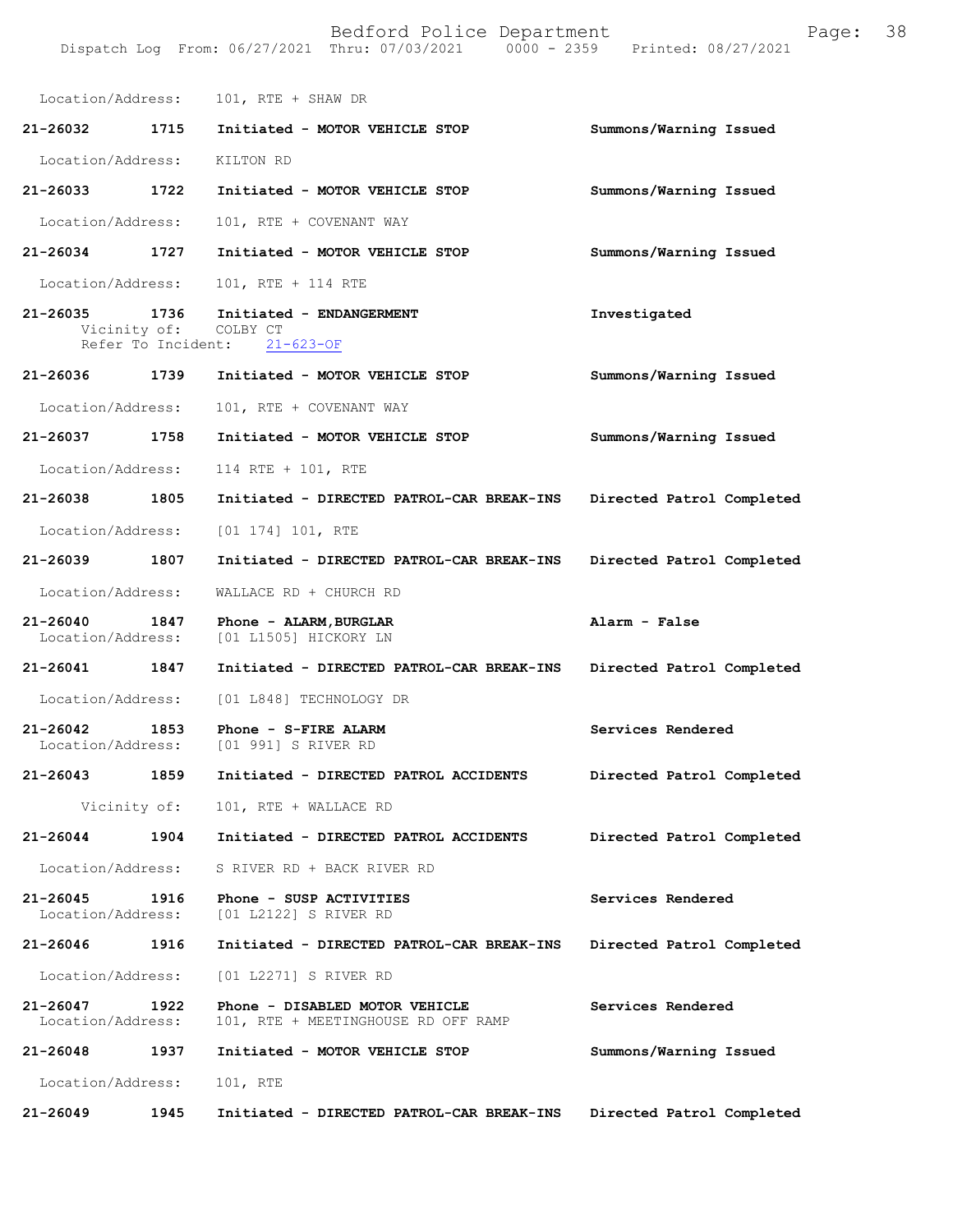|                               |      | Bedford Police Department<br>Dispatch Log From: 06/27/2021 Thru: 07/03/2021 0000 - 2359 Printed: 08/27/2021 | Page:                     | 39 |
|-------------------------------|------|-------------------------------------------------------------------------------------------------------------|---------------------------|----|
| Location/Address:             |      | HAWTHORNE DR + STATION RD                                                                                   |                           |    |
| 21-26050                      | 1954 | Initiated - DIRECTED PATROL-CAR BREAK-INS                                                                   | Directed Patrol Completed |    |
| Location/Address:             |      | [01 L2252] JENKINS RD                                                                                       |                           |    |
| 21-26051<br>Location/Address: | 1956 | Initiated - SERVE PAPERWORK<br>[01 2114] COOPER LN                                                          | Services Rendered         |    |
| 21-26052 2003                 |      | Initiated - DIRECTED PATROL-CAR BREAK-INS                                                                   | Directed Patrol Completed |    |
| Location/Address:             |      | KILTON RD + S RIVER RD                                                                                      |                           |    |
| 21-26054                      | 2009 | Initiated - DIRECTED PATROL-CAR BREAK-INS                                                                   | Directed Patrol Completed |    |
| Location/Address:             |      | MARKET ST + MAIN ST                                                                                         |                           |    |
| 21-26053                      | 2010 | Initiated - DIRECTED PATROL-CAR BREAK-INS                                                                   | Directed Patrol Completed |    |
| Location/Address:             |      | COOPER LN                                                                                                   |                           |    |
| 21-26055                      | 2014 | Initiated - DIRECTED PATROL-CAR BREAK-INS                                                                   | Directed Patrol Completed |    |
| Location/Address:             |      | MEETINGHOUSE RD                                                                                             |                           |    |
| 21-26056                      | 2018 | 911 - POLICE INFORMATION                                                                                    | No Action Required        |    |
| Location/Address:             |      | [01 335] COLBY CT                                                                                           |                           |    |
| 21-26057                      | 2023 | Initiated - BUILDING CHECK                                                                                  | Building Checked/Secured  |    |
| Location/Address:             |      | [01 463] NASHUA RD                                                                                          |                           |    |
| 21-26058                      | 2045 | Other - BOLO                                                                                                | No Action Required        |    |
| Location/Address:             |      | [31] LONDONDERRY RD                                                                                         |                           |    |
| 21-26059                      | 2102 | Initiated - DIRECTED PATROL BURGLARY                                                                        | Directed Patrol Completed |    |
| Location/Address:             |      | N AMHERST RD + WALLACE RD                                                                                   |                           |    |
| 21-26060                      | 2103 | Initiated - DIRECTED PATROL BURGLARY                                                                        | Directed Patrol Completed |    |
| Location/Address:             |      | BACK RIVER RD + COUNTY RD                                                                                   |                           |    |
| 21-26061                      | 2103 | Initiated - DIRECTED PATROL-CAR BREAK-INS                                                                   | Directed Patrol Completed |    |
| Location/Address:             |      | S RIVER RD + WASHINGTON PL                                                                                  |                           |    |
| 21-26062<br>Vicinity of:      | 2109 | Initiated - DIRECTED PATROL BURGLARY<br>QUINCY DR + JENKINS RD                                              | Extinquished              |    |
| 21-26063<br>Location/Address: | 2130 | Phone - SUSP ACTIVITIES-IN PROGRESS<br>[01 1253] COOPER LN                                                  | Services Rendered         |    |
| 21-26064                      | 2147 | Initiated - DIRECTED PATROL BURGLARY                                                                        | Directed Patrol Completed |    |
| Vicinity of:                  |      | NASHUA RD + COUNTY RD                                                                                       |                           |    |
| 21-26065<br>Location/Address: | 2151 | Phone - ALARM, BURGLAR<br>[01 521] HAWTHORNE DR                                                             | Alarm - False             |    |
| 21-26066                      | 2151 | Initiated - DIRECTED PATROL ACCIDENTS                                                                       | Directed Patrol Completed |    |
| Location/Address:             |      | NEW BOSTON RD + WALLACE RD                                                                                  |                           |    |
| 21-26067                      | 2152 | Initiated - DIRECTED PATROL ACCIDENTS                                                                       | Directed Patrol Completed |    |
| Location/Address:             |      | NEW BOSTON RD + WALLACE RD                                                                                  |                           |    |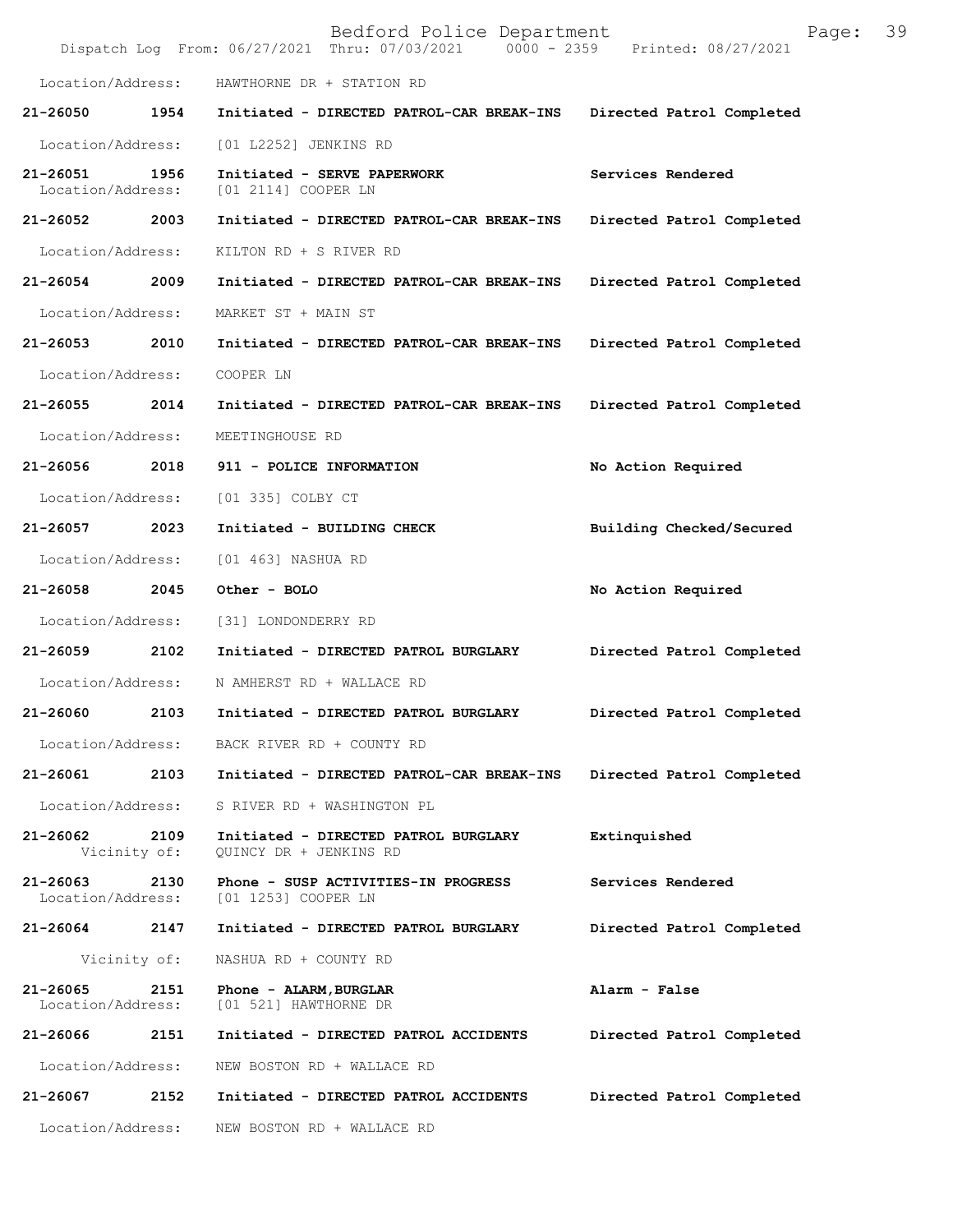Dispatch Log From: 06/27/2021 Thru: 07/03/2021 0000 - 2359 Printed: 08/27/2021

| 21-26068 2154                      | Initiated - DIRECTED PATROL BURGLARY       | Directed Patrol Completed |
|------------------------------------|--------------------------------------------|---------------------------|
|                                    | Location/Address: [01 L1823] BOYNTON ST    |                           |
| 21-26069 2209                      | Initiated - DIRECTED PATROL ACCIDENTS      | Directed Patrol Completed |
| Location/Address:                  | S RIVER RD + MEETINGHOUSE RD               |                           |
| 21-26070 2217                      | Initiated - BUILDING CHECK                 | Building Checked/Secured  |
| Location/Address:                  | [01 L360] 101, RTE                         |                           |
| 21-26071 2245<br>Location/Address: | Phone - ASSIST OTHER AGENCY<br>HOLBROOK RD | Services Rendered         |
| 21-26072 2317                      | Phone - POLICE INFORMATION                 | No Action Required        |
| Location/Address:                  | SOUTH HILLS DR                             |                           |
| 21-26073 2328                      | Initiated - DIRECTED PATROL DWI            | Directed Patrol Completed |
| Location/Address:                  | 114 RTE + DONALD ST                        |                           |
| 21-26074 2337                      | Initiated - DIRECTED PATROL DWI            | Directed Patrol Completed |
| Location/Address:                  | 101, RTE + KAHLIKO LN                      |                           |
| 21-26075 2337                      | Initiated - DIRECTED PATROL DWI            | Directed Patrol Completed |
| Location/Address:                  | S RIVER RD + MEETINGHOUSE RD               |                           |
| 21-26076 2339                      | Initiated - DIRECTED PATROL DWI            | Directed Patrol Completed |
| Location/Address:                  | S RIVER RD + UPJOHN ST                     |                           |
| 21-26077 2341                      | Initiated - MOTOR VEHICLE STOP             | Summons/Warning Issued    |
| Location/Address:                  | 101, RTE + COVENANT WAY                    |                           |
| 21-26078 2347                      | Initiated - DIRECTED PATROL TRAFFIC ENF    | Directed Patrol Completed |
| Location/Address:                  | S RIVER RD + EASTMAN AVE                   |                           |
| 21-26079 2347                      | Initiated - MOTOR VEHICLE STOP             | Summons/Warning Issued    |
| Location/Address:                  | 101, RTE + 114 RTE                         |                           |

## **For Date: 07/02/2021 - Friday**

| 21-26080          | 0004 | Initiated - MOTOR VEHICLE STOP     | Summons/Warning Issued    |
|-------------------|------|------------------------------------|---------------------------|
| Location/Address: |      | 101, RTE + F.E. EVERETT SOUTH TPKE |                           |
| 21-26081          | 0016 | Initiated - DIRECTED PATROL DWI    | Directed Patrol Completed |
| Location/Address: |      | S RIVER RD + BACK RIVER RD         |                           |
| $21 - 26082$      | 0021 | Initiated - MOTOR VEHICLE STOP     | Summons/Warning Issued    |
| Location/Address: |      | S RIVER RD + KILTON RD             |                           |
| $21 - 26083$      | 0035 | Initiated - DIRECTED PATROL DWI    | Directed Patrol Completed |
| Location/Address: |      | NEW BOSTON RD + MCALLISTER RD      |                           |
| 21-26084          | 0040 | Initiated - DIRECTED PATROL DWI    | Directed Patrol Completed |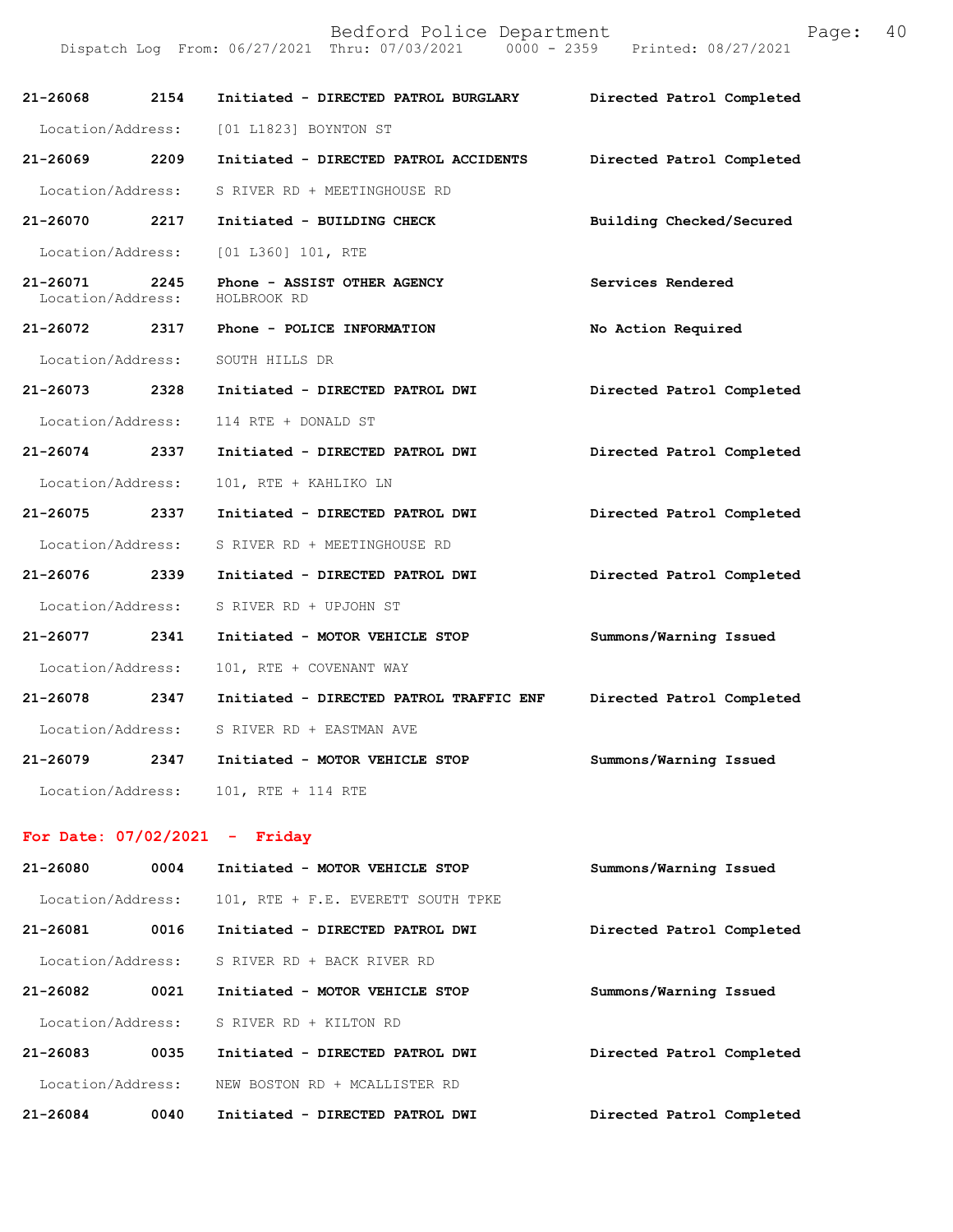|                                   |                                                                                          | Bedford Police Department<br>Dispatch Log From: 06/27/2021 Thru: 07/03/2021 0000 - 2359 Printed: 08/27/2021                                                                                    | 41<br>Page:                 |
|-----------------------------------|------------------------------------------------------------------------------------------|------------------------------------------------------------------------------------------------------------------------------------------------------------------------------------------------|-----------------------------|
| Location/Address:                 |                                                                                          | 101, RTE + MEETINGHOUSE RD                                                                                                                                                                     |                             |
| 21-26085                          | 0049                                                                                     | Initiated - DIRECTED PATROL DWI                                                                                                                                                                | Directed Patrol Completed   |
| Location/Address:                 |                                                                                          | S RIVER RD + AUTUMN LN                                                                                                                                                                         |                             |
| 21-26086                          | 0057                                                                                     | Initiated - DIRECTED PATROL DWI                                                                                                                                                                | Directed Patrol Completed   |
| Location/Address:                 |                                                                                          | S RIVER RD + UPJOHN ST                                                                                                                                                                         |                             |
| 21-26087<br>Location/Address:     | 0058                                                                                     | Initiated - SUSP ACTIVITIES<br>[01 L562] WALLACE RD                                                                                                                                            | Services Rendered           |
| 21-26088                          | 0105                                                                                     | Initiated - DIRECTED PATROL DWI                                                                                                                                                                | Directed Patrol Completed   |
| Location/Address:                 |                                                                                          | 101, RTE + JENKINS RD                                                                                                                                                                          |                             |
| 21-26089                          | 0109                                                                                     | Initiated - DIRECTED PATROL DWI                                                                                                                                                                | Directed Patrol Completed   |
|                                   | Location/Address:                                                                        | NEW BOSTON RD + CHESTERFIELD PL                                                                                                                                                                |                             |
| 21-26090                          | 0134                                                                                     | Initiated - DIRECTED PATROL DWI                                                                                                                                                                | Directed Patrol Completed   |
|                                   | Location/Address:                                                                        | S RIVER RD + SOMERVILLE DR                                                                                                                                                                     |                             |
| 21-26091                          | 0153                                                                                     | Initiated - DIRECTED PATROL DWI                                                                                                                                                                | Directed Patrol Completed   |
|                                   | Location/Address:                                                                        | S RIVER RD + COLBY CT                                                                                                                                                                          |                             |
| 21-26092                          | 0158                                                                                     | Initiated - DIRECTED PATROL BURGLARY                                                                                                                                                           | Directed Patrol Completed   |
| Location/Address:                 |                                                                                          | PULPIT RD                                                                                                                                                                                      |                             |
| $21 - 26093$                      | 0211<br>Location/Address:<br>Refer To Arrest:<br>Arrest:<br>Address:<br>Age:<br>Charges: | Initiated - MOTOR VEHICLE STOP<br>RAY WIEZOREK WEST DR<br>$21 - 360 - AR$<br>PEREZ, AUTUMN REANA<br>MANCHESTER, NH<br>20<br>Drive after Rev/Sus - subsqt<br>Suspension of Vehicle Registration | Arrest(s) Made              |
| 21-26094                          | 0229                                                                                     | Initiated - BUILDING CHECK                                                                                                                                                                     | Directed Patrol Completed   |
| Location/Address:                 |                                                                                          | $[01 L0000553] 101$ , RTE                                                                                                                                                                      |                             |
| 21-26095                          | 0230                                                                                     | Initiated - DIRECTED PATROL BURGLARY                                                                                                                                                           | Directed Patrol Completed   |
| Location/Address:                 |                                                                                          | NEW BOSTON RD + DUNLAP DR                                                                                                                                                                      |                             |
| 21-26096                          | 0247                                                                                     | 911 - S-EMERGENCY MEDICAL CALL-ALPHA                                                                                                                                                           | TRANSPORTED TO CMC HOSPITAL |
| Location/Address:                 |                                                                                          | [01 L2098] HAWTHORNE DR                                                                                                                                                                        |                             |
| 21-26097                          | 0411                                                                                     | Initiated - DIRECTED PATROL-CAR BREAK-INS                                                                                                                                                      | Directed Patrol Completed   |
| Location/Address:                 |                                                                                          | CAMPBELL RD + SPARROW LN                                                                                                                                                                       |                             |
| 21-26098                          | 0412                                                                                     | Initiated - BUILDING CHECK                                                                                                                                                                     | Directed Patrol Completed   |
| Location/Address:                 |                                                                                          | [01 463] NASHUA RD                                                                                                                                                                             |                             |
| $21 - 26099$<br>Location/Address: | 0419                                                                                     | Walk-In - HIGHWAY CONDITIONS<br>[01 L2295] 101, RTE                                                                                                                                            | Could Not Locate            |
| 21-26100                          | 0437                                                                                     | Initiated - DIRECTED PATROL-CAR BREAK-INS                                                                                                                                                      | Directed Patrol Completed   |
|                                   | Location/Address:                                                                        | OLD BEDFORD RD + RUNDLETT HILL RD                                                                                                                                                              |                             |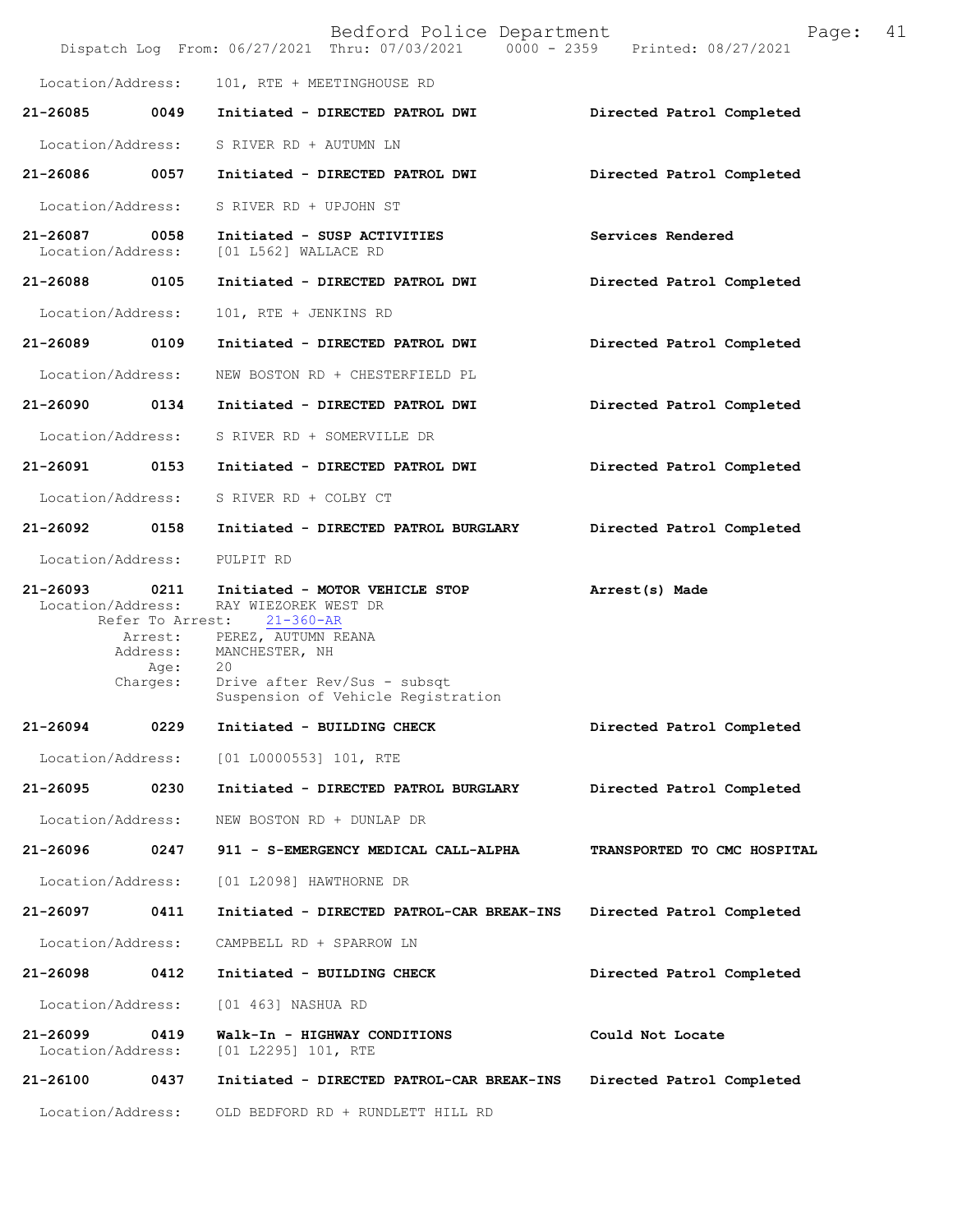Bedford Police Department Page: 42 Dispatch Log From: 06/27/2021 Thru: 07/03/2021 **21-26101 0455 Initiated - DIRECTED PATROL BURGLARY Directed Patrol Completed**  Location/Address: WALLACE RD + NASHUA RD **21-26102 0539 Initiated - DIRECTED PATROL TRAFFIC ENF Directed Patrol Completed**  Location/Address: 101, RTE + KAHLIKO LN **21-26103 0542 Other - BOLO No Action Required**  Location/Address: [07 M13] VALLEY ST **21-26104 0546 Initiated - DIRECTED PATROL TRAFFIC ENF Directed Patrol Completed**  Location/Address: S RIVER RD + KILTON RD **21-26105 0554 Initiated - DIRECTED PATROL TRAFFIC ENF Directed Patrol Completed**  Location/Address: NEW BOSTON RD + WALLACE RD **21-26106 0611 Initiated - DIRECTED PATROL TRAFFIC ENF Directed Patrol Completed**  Location/Address: S RIVER RD + BACK RIVER RD **21-26107 0624 Initiated - DIRECTED PATROL TRAFFIC ENF Directed Patrol Completed**  Location/Address: 101, RTE + MEETINGHOUSE RD **21-26108 0633 Phone - ALARM,BURGLAR Alarm- correct code/reset**  Location/Address: [01 L146] WASHINGTON PL 21-26109 0707 911 - ASSIST UTILITY **Could Not Locate** Location/Address: LIBERTY HILL RD Location/Address: **21-26110 0739 Initiated - DIRECTED PATROL TRAFFIC ENF Directed Patrol Completed**  Location/Address: PLUMMER RD + BOYNTON ST **21-26111 0746 Initiated - DIRECTED PATROL ACCIDENTS Directed Patrol Completed**  Location/Address: S RIVER RD + MEETINGHOUSE RD **21-26112 0752 Initiated - DIRECTED PATROL TRAFFIC ENF Directed Patrol Completed**  Location/Address: S RIVER RD + COLBY CT **21-26113 0754 Initiated - DIRECTED PATROL ACCIDENTS Directed Patrol Completed**  Location/Address: 101, RTE + OLD BEDFORD RD **21-26114 0801 Initiated - DIRECTED PATROL TRAFFIC ENF Directed Patrol Completed**  Location/Address: KAHLIKO LN + 101, RTE **21-26115 0805 Initiated - DIRECTED PATROL TRAFFIC ENF Directed Patrol Completed**  Vicinity of: S RIVER RD + MEETINGHOUSE RD **21-26116 0807 Initiated - DIRECTED PATROL ACCIDENTS Directed Patrol Completed**  Vicinity of: NEW BOSTON RD **21-26118 0809 Initiated - MOTOR VEHICLE STOP Summons/Warning Issued**  Location/Address: S RIVER RD + MEETINGHOUSE RD **21-26119 0824 Initiated - DIRECTED PATROL TRAFFIC ENF Directed Patrol Completed**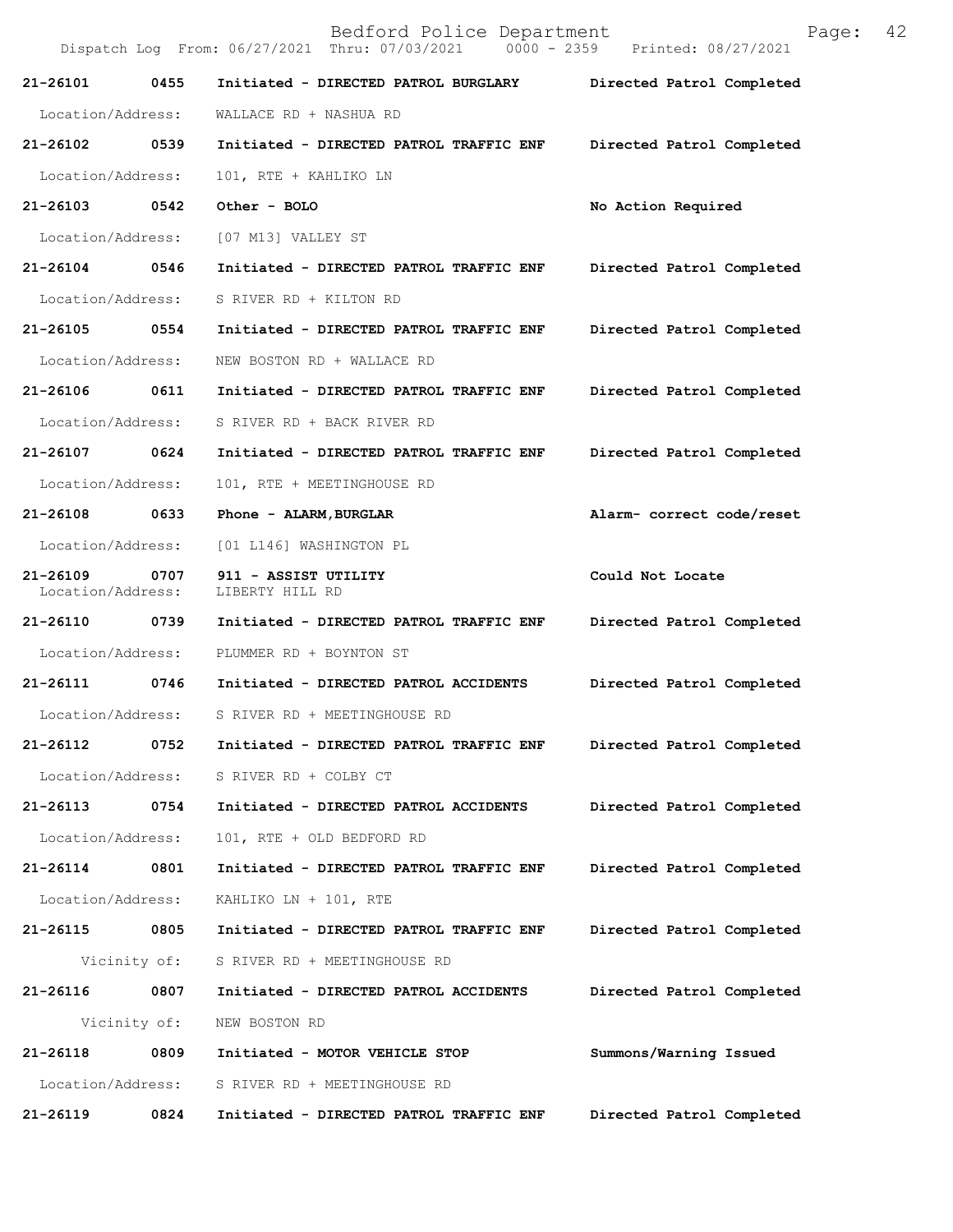|                               |                                                                     | Bedford Police Department<br>Dispatch Log From: 06/27/2021 Thru: 07/03/2021 0000 - 2359 Printed: 08/27/2021                                                                                                                                                                              | Page:                          | 43 |
|-------------------------------|---------------------------------------------------------------------|------------------------------------------------------------------------------------------------------------------------------------------------------------------------------------------------------------------------------------------------------------------------------------------|--------------------------------|----|
| Location/Address:             |                                                                     | EAST POINT DR + S RIVER RD                                                                                                                                                                                                                                                               |                                |    |
| 21-26120                      | 0824                                                                | Initiated - DIRECTED PATROL ACCIDENTS                                                                                                                                                                                                                                                    | Directed Patrol Completed      |    |
| Location/Address:             |                                                                     | 101, RTE + 114 RTE                                                                                                                                                                                                                                                                       |                                |    |
| 21-26117<br>Location/Address: | 0828                                                                | Phone - ASSIST CITIZEN<br>[01 919] CORPORATE DR                                                                                                                                                                                                                                          | Services Rendered              |    |
| 21-26121                      | 0852                                                                | Initiated - DIRECTED PATROL ACCIDENTS                                                                                                                                                                                                                                                    | Directed Patrol Completed      |    |
| Location/Address:             |                                                                     | 114 RTE + WHITE AVE                                                                                                                                                                                                                                                                      |                                |    |
| 21-26122                      | 0857                                                                | Initiated - MOTOR VEHICLE STOP                                                                                                                                                                                                                                                           | Summons/Warning Issued         |    |
| Location/Address:             |                                                                     | COLBY CT                                                                                                                                                                                                                                                                                 |                                |    |
| 21-26123<br>Location/Address: | 0900<br>Refer To Arrest:<br>Arrest:<br>Address:<br>Age:<br>Charges: | Initiated - MOTOR VEHICLE STOP<br>[01 L2471] S RIVER RD<br>$21 - 362 - AR$<br>HIGGINS, DENNIS M<br>PELHAM, NH<br>55<br>Breach of Bail<br>Mfg, Sell Official Insp/Reg Sticker<br>Driving Without Giving Proof<br>Drive after Rev/Sus - subsqt<br>Unregistered Vehicle<br>Misuse of Plates | Arrest(s) Made                 |    |
| 21-26124<br>Location/Address: | 0903<br>Refer To Incident:                                          | Initiated - COMMUNITY POLICING/SAFE SCHOOL Services Rendered<br>[01 463] NASHUA RD<br>$21 - 624 - OF$                                                                                                                                                                                    |                                |    |
| 21-26125                      | 0916                                                                | 911 - S-EMERGENCY MEDICAL CALL-DELTA                                                                                                                                                                                                                                                     | Transported to Elliot Hospital |    |
| Location/Address:             |                                                                     | [01 L1083] TOLFORD HILL RD                                                                                                                                                                                                                                                               |                                |    |
| 21-26126                      | 0916                                                                | Initiated - DIRECTED PATROL BURGLARY                                                                                                                                                                                                                                                     | Directed Patrol Completed      |    |
| Location/Address:             |                                                                     | LIBERTY HILL RD + COUNTY RD                                                                                                                                                                                                                                                              |                                |    |
| 21-26127                      | 0921                                                                | Initiated - DIRECTED PATROL BURGLARY                                                                                                                                                                                                                                                     | Directed Patrol Completed      |    |
| Location/Address:             |                                                                     | SOUTH HILLS DR + REGENCY DR                                                                                                                                                                                                                                                              |                                |    |
| 21-26128<br>Location/Address: | 1008                                                                | Phone - S-EMERGENCY MEDICAL CALL<br>[01 474] CONSTITUTION DR                                                                                                                                                                                                                             | <b>NO TRANSPORT</b>            |    |
| 21-26129                      | 1014                                                                | Initiated - DIRECTED PATROL BURGLARY                                                                                                                                                                                                                                                     | Directed Patrol Completed      |    |
| Location/Address:             |                                                                     | WALLACE RD + CAMBRIDGE RD                                                                                                                                                                                                                                                                |                                |    |
| 21-26130                      | 1015                                                                | Initiated - DIRECTED PATROL-CAR BREAK-INS                                                                                                                                                                                                                                                | Directed Patrol Completed      |    |
|                               | Vicinity of:                                                        | [01 L1804] S RIVER RD                                                                                                                                                                                                                                                                    |                                |    |
| 21-26131                      | 1024                                                                | Initiated - DIRECTED PATROL-CAR BREAK-INS                                                                                                                                                                                                                                                | Directed Patrol Completed      |    |
| Location/Address:             |                                                                     | [01 L0000553] 101, RTE                                                                                                                                                                                                                                                                   |                                |    |
| 21-26132<br>Location/Address: | 1029                                                                | Phone - HIGHWAY CONDITIONS<br>CHERRY LN                                                                                                                                                                                                                                                  | Services Rendered              |    |
| 21-26133<br>Location/Address: | 1101                                                                | 911 - 911 Abandoned<br>[01 749] WASHINGTON PL                                                                                                                                                                                                                                            | Services Rendered              |    |
| 21-26134                      | 1102                                                                | 911 - S-EMERGENCY MEDICAL CALL-CHARL                                                                                                                                                                                                                                                     | TRANSPORTED TO CMC HOSPITAL    |    |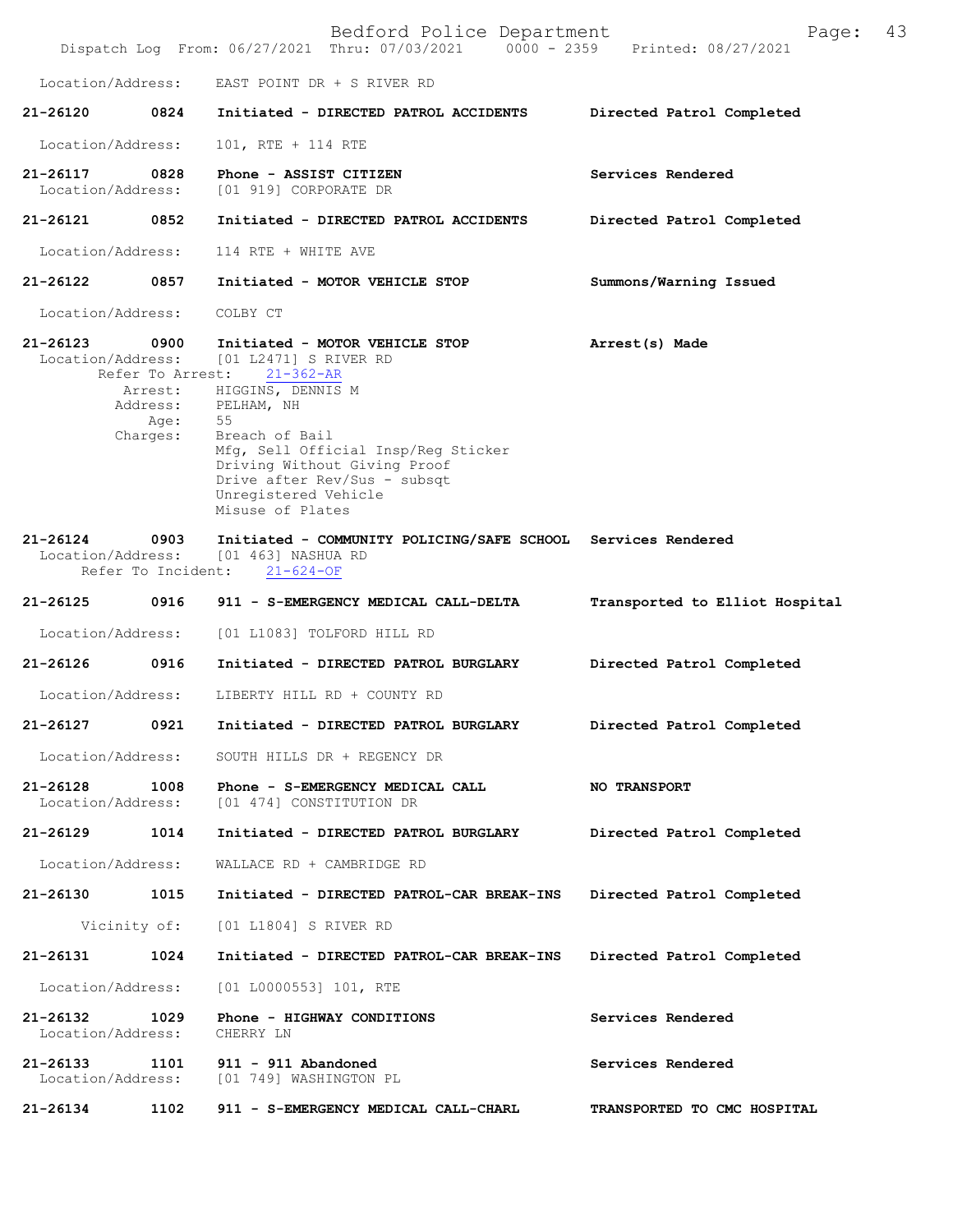|                                                     |      | Bedford Police Department<br>Dispatch Log From: 06/27/2021 Thru: 07/03/2021 0000 - 2359 Printed: 08/27/2021 | Page:                     | 44 |
|-----------------------------------------------------|------|-------------------------------------------------------------------------------------------------------------|---------------------------|----|
|                                                     |      | Location/Address: [01 749] WASHINGTON PL                                                                    |                           |    |
| 21-26135 1131                                       |      | Initiated - DIRECTED PATROL BURGLARY                                                                        | Directed Patrol Completed |    |
| Location/Address:                                   |      | BACK RIVER RD + CAMP RD                                                                                     |                           |    |
| 21-26136 1132                                       |      | Initiated - DIRECTED PATROL BURGLARY                                                                        | Directed Patrol Completed |    |
| Location/Address:                                   |      | NASHUA RD + WALLACE RD                                                                                      |                           |    |
| 21-26137 1132                                       |      | Initiated - DIRECTED PATROL BURGLARY                                                                        | Directed Patrol Completed |    |
| Location/Address:                                   |      | NEW BOSTON RD + CHESTERFIELD PL                                                                             |                           |    |
| 21-26138 1137                                       |      | Other - ASSIST OTHER AGENCY<br>Location/Address: [01 L2098] HAWTHORNE DR<br>Refer To Incident: 21-625-OF    | Investigated              |    |
| 21-26139 1144                                       |      | Other - ASSIST OTHER AGENCY                                                                                 | Merge: 21-26138 By: 00956 |    |
| Location/Address:                                   |      | [01 L2098] HAWTHORNE DR                                                                                     |                           |    |
| 21-26140 1152                                       |      | Initiated - DIRECTED PATROL TRAFFIC ENF                                                                     | Directed Patrol Completed |    |
| Location/Address:                                   |      | S RIVER RD + TECHNOLOGY DR                                                                                  |                           |    |
| 21-26141 1201<br>Location/Address:                  |      | Phone - IDENTITY THEFT<br>HITCHING POST LN                                                                  | Services Rendered         |    |
| 21-26142 1205                                       |      | Initiated - DIRECTED PATROL-CAR BREAK-INS                                                                   | Directed Patrol Completed |    |
| Location/Address:                                   |      | BEALS RD + JENKINS RD                                                                                       |                           |    |
| 21-26143 1222<br>Location/Address: N AMHERST RD     |      | 911 - MOTOR VEHICLE ACCIDENT                                                                                | Investigated              |    |
| Location/Address:                                   |      | 21-26144 1235 911 - 911 Abandoned<br>[01 248] RIDGEWOOD RD                                                  | Services Rendered         |    |
| 21-26145 1236                                       |      | Initiated - DIRECTED PATROL TRAFFIC ENF                                                                     | Directed Patrol Completed |    |
|                                                     |      | Location/Address: BACK RIVER RD + S RIVER RD                                                                |                           |    |
| 21-26147<br>Location/Address:                       | 1250 | Phone - FRAUD<br>[01 L1731] WALLACE RD                                                                      | Services Rendered         |    |
| 21-26146                                            | 1254 | Initiated - DIRECTED PATROL-CAR BREAK-INS                                                                   | Directed Patrol Completed |    |
| Location/Address:                                   |      | [01 L1803] S RIVER RD                                                                                       |                           |    |
| 21-26148                                            | 1303 | Initiated - MOTOR VEHICLE STOP                                                                              | Summons/Warning Issued    |    |
| Location/Address:                                   |      | 101, RTE + PLUMMER ROAD OVERPASS                                                                            |                           |    |
| 21-26149                                            | 1355 | Initiated - MOTOR VEHICLE STOP                                                                              | Summons/Warning Issued    |    |
| Location/Address:                                   |      | [01 L1562] KILTON RD                                                                                        |                           |    |
| 21-26150<br>Location/Address:<br>Refer To Incident: | 1357 | Walk-In - VANDALISM<br>[01 162] HORIZON DR<br>$21 - 626 - OF$                                               | Investigated              |    |
| 21-26151<br>Location/Address:                       | 1450 | 911 - MOTOR VEHICLE ACC-SPECIAL CIR.<br>NEW BOSTON RD + BARR FARM RD                                        | Investigated              |    |
| 21-26152                                            | 1502 | Initiated - DIRECTED PATROL ACCIDENTS                                                                       | Directed Patrol Completed |    |
| Vicinity of:                                        |      | S RIVER RD + BACK RIVER RD                                                                                  |                           |    |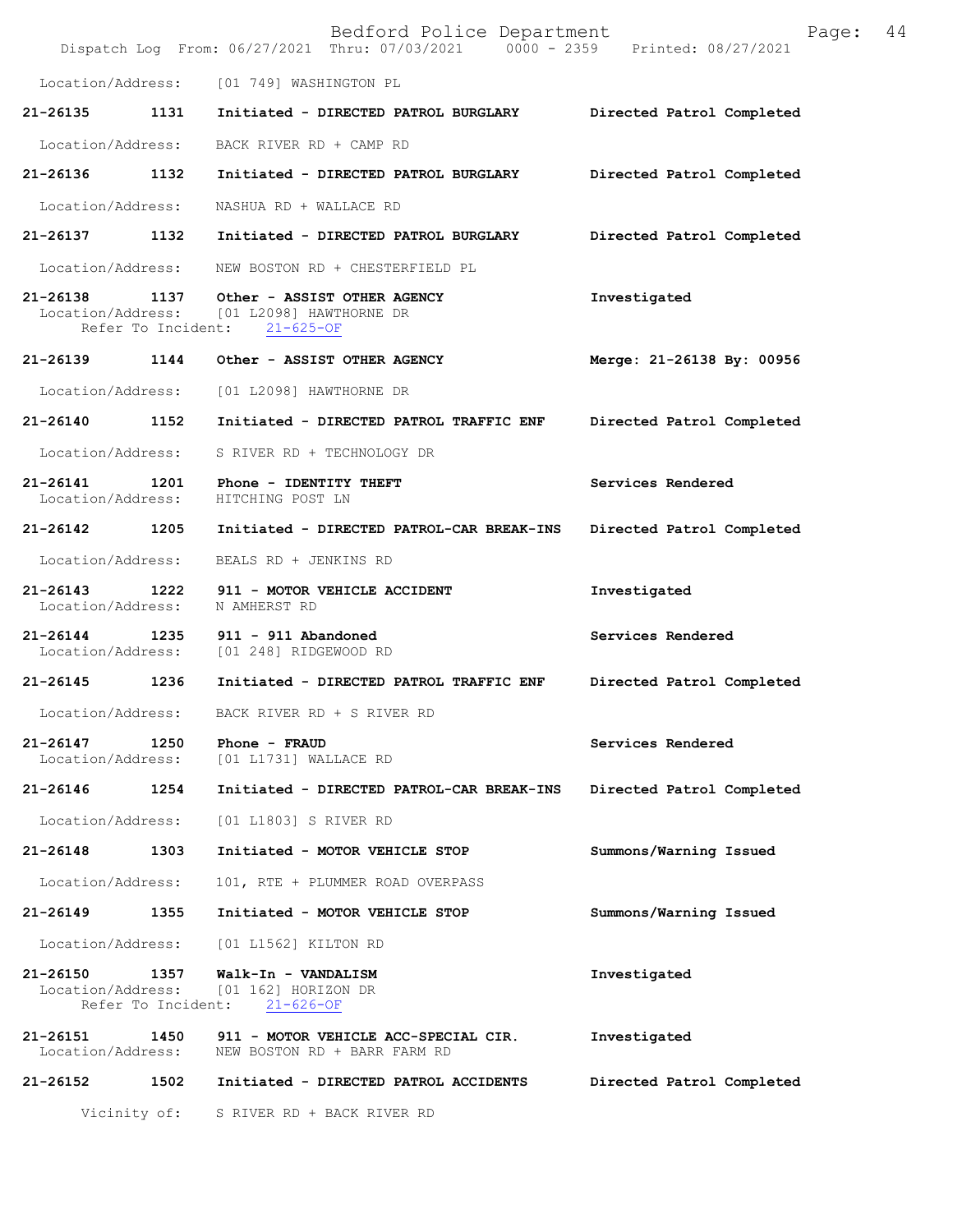Bedford Police Department Page: 45 Dispatch Log From: 06/27/2021 Thru: 07/03/2021 **21-26153 1508 Initiated - DIRECTED PATROL ACCIDENTS Directed Patrol Completed**  Location/Address: S RIVER RD + KILTON RD **21-26154 1513 Initiated - DIRECTED PATROL ACCIDENTS Directed Patrol Completed**  Location/Address: S RIVER RD + MEETINGHOUSE RD **21-26155 1516 Initiated - DIRECTED PATROL ACCIDENTS Directed Patrol Completed**  Location/Address: 101, RTE + MEETINGHOUSE RD **21-26156 1542 Initiated - MOTOR VEHICLE STOP Summons/Warning Issued**  Location/Address: S RIVER RD + HAWTHORNE DR **21-26157 1545 Initiated - DIRECTED PATROL ACCIDENTS Directed Patrol Completed**  Location/Address: S RIVER RD + PALOMINO LN **21-26158 1559 Initiated - DIRECTED PATROL ACCIDENTS Directed Patrol Completed**  Vicinity of: S RIVER RD + TECHNOLOGY DR **21-26159 1559 Initiated - DIRECTED PATROL ACCIDENTS Directed Patrol Completed**  Location/Address: S RIVER RD + RIDGEWOOD RD **21-26160 1603 Initiated - DIRECTED PATROL TRAFFIC ENF Directed Patrol Completed**  Location/Address: 101, RTE + KAHLIKO LN **21-26161 1627 Initiated - DIRECTED PATROL TRAFFIC ENF Directed Patrol Completed**  Vicinity of: BACK RIVER RD + CAMP RD **21-26162 1650 Initiated - DIRECTED PATROL TRAFFIC ENF Directed Patrol Completed**  Location/Address: 101, RTE + JENKINS RD **21-26163** 1659 Phone - ALARM, BURGLAR **Alarm - False Alarm - False Location/Address:** [01 1502] JOPPA HILL RD [01 1502] JOPPA HILL RD **21-26164 1700 Initiated - DIRECTED PATROL ACCIDENTS Directed Patrol Completed**  Location/Address: S RIVER RD + COLBY CT **21-26165 1701 Initiated - DIRECTED PATROL TRAFFIC ENF Directed Patrol Completed**  Vicinity of: S RIVER RD + MOORES CROSSING RD **21-26166 1702 Initiated - MOTOR VEHICLE STOP Summons/Warning Issued**  Location/Address: S RIVER RD + SUNSET LN **21-26167 1706 Initiated - DIRECTED PATROL TRAFFIC ENF Directed Patrol Completed**  Location/Address: MOORES CROSSING RD + S RIVER RD **21-26168 1709 Initiated - MOTOR VEHICLE STOP Summons/Warning Issued**  Location/Address: S RIVER RD + TECHNOLOGY DR **21-26169 1726 Initiated - DIRECTED PATROL ACCIDENTS Directed Patrol Completed**  Location/Address: 101, RTE + 114 RTE **21-26170 1728 Initiated - DIRECTED PATROL ACCIDENTS Directed Patrol Completed**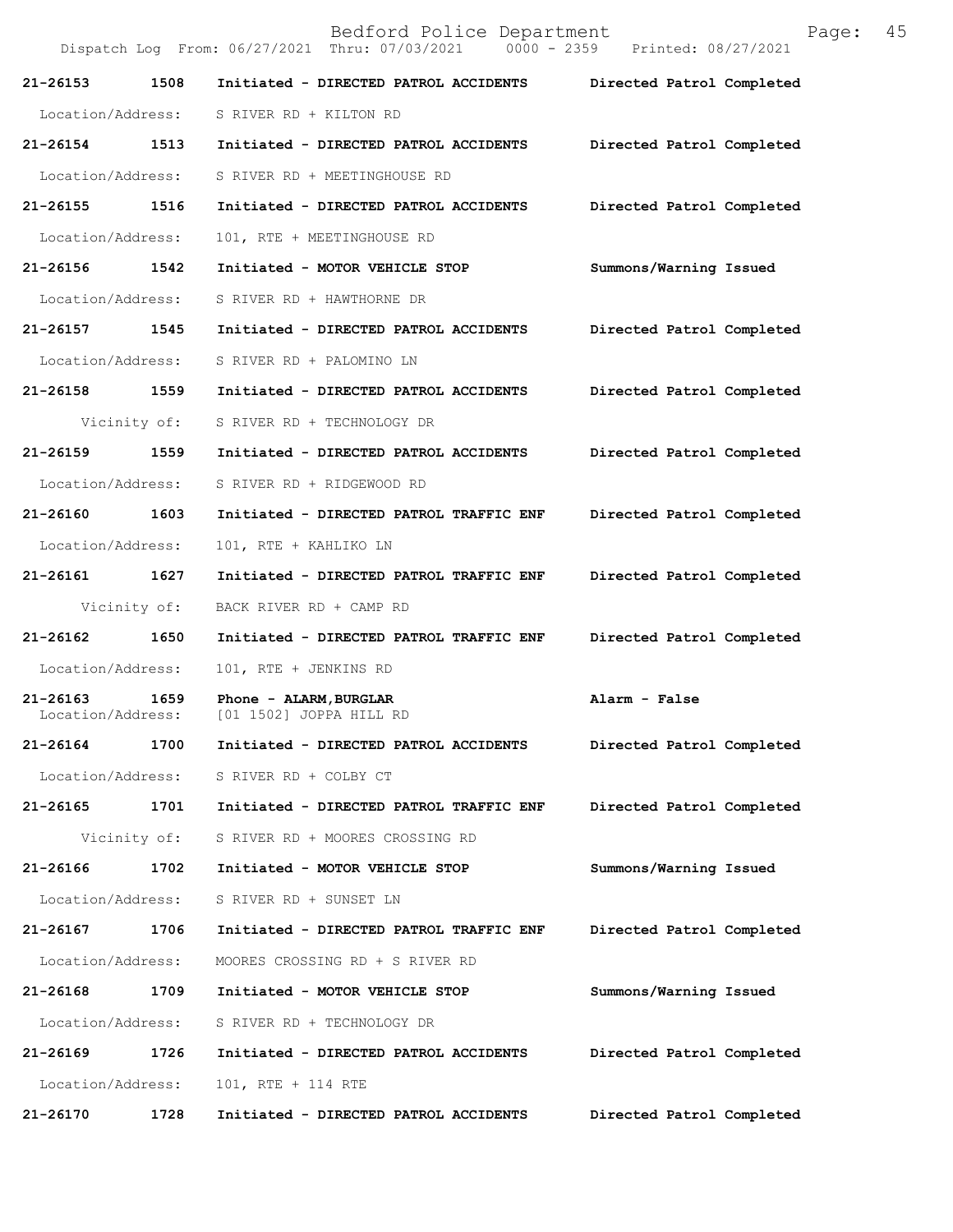|                                   |      | Bedford Police Department<br>Dispatch Log From: 06/27/2021 Thru: 07/03/2021 0000 - 2359 Printed: 08/27/2021 | 46<br>Page:                    |
|-----------------------------------|------|-------------------------------------------------------------------------------------------------------------|--------------------------------|
|                                   |      | Vicinity of: S RIVER RD + EAST POINT DR                                                                     |                                |
| 21-26171                          | 1732 | 911 - S-EMERGENCY MEDICAL CALL-DELTA                                                                        | Transported to Elliot Hospital |
| Location/Address:                 |      | [01 L2098] HAWTHORNE DR                                                                                     |                                |
| 21-26172                          | 1733 | Initiated - DIRECTED PATROL ACCIDENTS                                                                       | Directed Patrol Completed      |
| Location/Address:                 |      | S RIVER RD + COMMERCE PARK NORTH                                                                            |                                |
| 21-26173<br>Location/Address:     | 1733 | Phone - HIGHWAY CONDITIONS<br>S RIVER RD + KILTON RD                                                        | Services Rendered              |
| 21-26174 1735                     |      | Initiated - MOTOR VEHICLE STOP                                                                              | Summons/Warning Issued         |
| Location/Address:                 |      | JENKINS RD + QUINCY DR                                                                                      |                                |
| 21-26175                          | 1742 | Initiated - DIRECTED PATROL-CAR BREAK-INS                                                                   | Directed Patrol Completed      |
| Location/Address:                 |      | [01 1263] JENKINS RD                                                                                        |                                |
| 21-26176<br>Location/Address:     | 1758 | Initiated - DIRECTED PATROL-CAR BREAK-INS<br>[01 1235] S RIVER RD                                           | Alarm - False                  |
| 21-26177                          | 1800 | Initiated - DIRECTED PATROL ACCIDENTS                                                                       | Directed Patrol Completed      |
| Location/Address:                 |      | 114 RTE + DONALD ST                                                                                         |                                |
| 21-26178                          | 1807 | Initiated - DIRECTED PATROL-CAR BREAK-INS                                                                   | Directed Patrol Completed      |
| Location/Address:                 |      | [01 L2041] S RIVER RD                                                                                       |                                |
| 21-26179                          | 1810 | Initiated - DIRECTED PATROL-CAR BREAK-INS                                                                   | Directed Patrol Completed      |
| Location/Address:                 |      | [01 L1804] S RIVER RD                                                                                       |                                |
| 21-26180                          | 1812 | Initiated - MOTOR VEHICLE STOP                                                                              | Summons/Warning Issued         |
| Location/Address:                 |      | DONALD ST + SANDSTONE DR                                                                                    |                                |
| 21-26181                          | 1831 | Initiated - MOTOR VEHICLE STOP                                                                              | Summons/Warning Issued         |
| Location/Address:                 |      | 101, RTE + 114 RTE                                                                                          |                                |
| 21-26182                          | 1841 | Initiated - DIRECTED PATROL-CAR BREAK-INS                                                                   | Directed Patrol Completed      |
| Location/Address:                 |      | [01 927] BELL HILL RD                                                                                       |                                |
| 21-26183                          | 1846 | Phone - S-MUTUAL AID-MEDICAL                                                                                | TRANSPORTED TO CMC HOSPITAL    |
| Location/Address:                 |      | [03] SHORE DR                                                                                               |                                |
| 21-26184                          | 1859 | Initiated - DIRECTED PATROL TRAFFIC ENF                                                                     | Directed Patrol Completed      |
| Vicinity of:                      |      | S RIVER RD + BACK RIVER RD                                                                                  |                                |
| $21 - 26185$<br>Location/Address: | 1927 | 911 - S-PROPANE/NATURAL GAS EMERG<br>CHURCH RD                                                              | Services Rendered              |
| 21-26186                          | 1929 | Initiated - DIRECTED PATROL-CAR BREAK-INS                                                                   | Directed Patrol Completed      |
| Location/Address:                 |      | [01 1033] COUNTY RD                                                                                         |                                |
| 21-26187                          | 1942 | Initiated - DIRECTED PATROL-CAR BREAK-INS                                                                   | Directed Patrol Completed      |
| Location/Address:                 |      | [01 1235] S RIVER RD                                                                                        |                                |
| 21-26188                          | 1943 | Initiated - DIRECTED PATROL-CAR BREAK-INS                                                                   | Directed Patrol Completed      |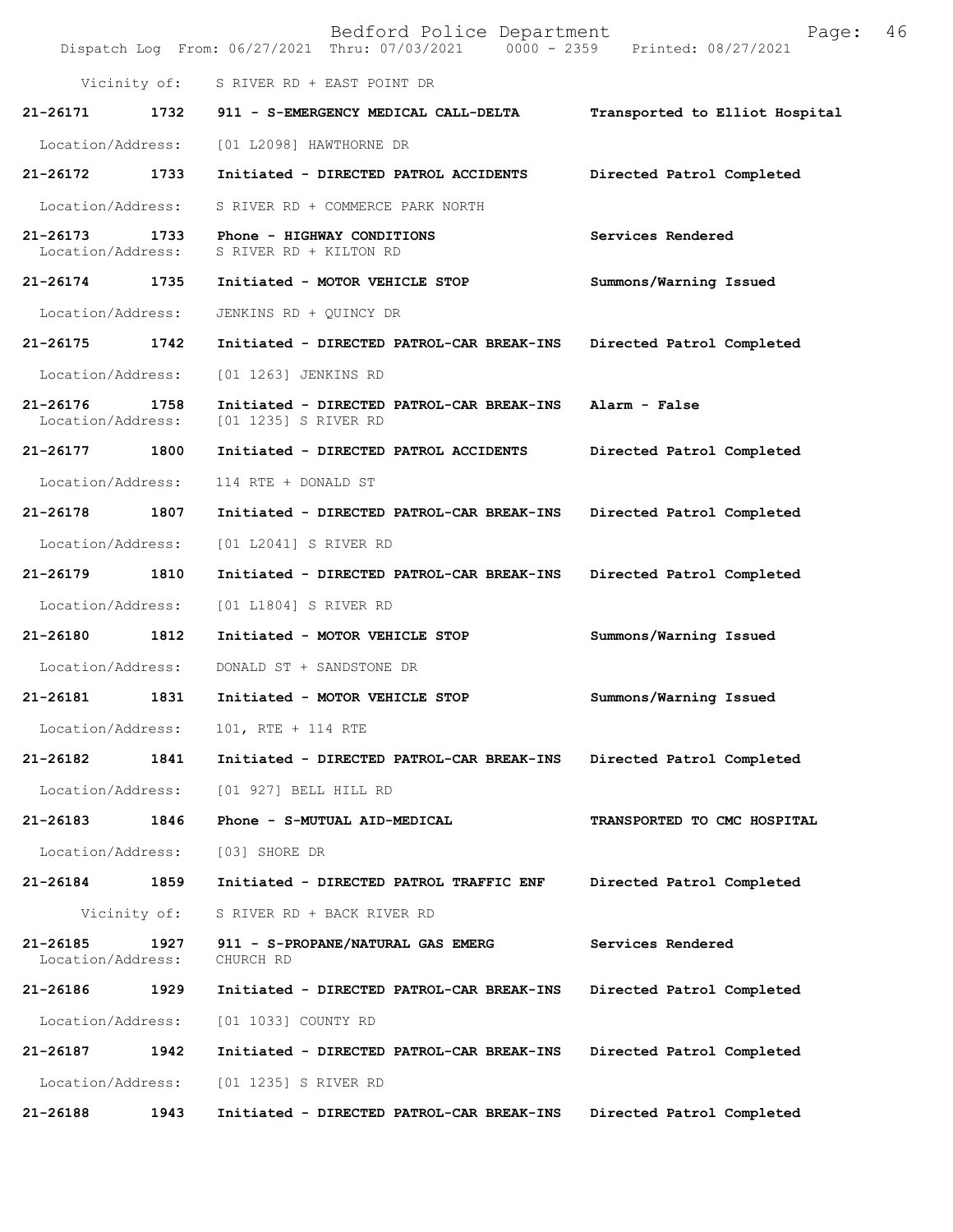|                                    |      | Bedford Police Department<br>Dispatch Log From: 06/27/2021 Thru: 07/03/2021 0000 - 2359 Printed: 08/27/2021 | 47<br>Page:               |  |
|------------------------------------|------|-------------------------------------------------------------------------------------------------------------|---------------------------|--|
|                                    |      | Location/Address: [01 308] COLBY CT                                                                         |                           |  |
|                                    |      | 21-26189 1950 Initiated - DIRECTED PATROL BURGLARY                                                          | Directed Patrol Completed |  |
| Vicinity of:                       |      | HARVEY RD                                                                                                   |                           |  |
| 21-26190<br>Location/Address:      | 2004 | Phone - SUSP ACTIVITIES<br>[01 L1767] BILL'S WAY                                                            | Could Not Locate          |  |
| 21-26191 2021                      |      | Initiated - DIRECTED PATROL-CAR BREAK-INS                                                                   | Directed Patrol Completed |  |
| Location/Address:                  |      | IRON HORSE DR                                                                                               |                           |  |
| 21-26192                           | 2027 | Initiated - DIRECTED PATROL BURGLARY                                                                        | Directed Patrol Completed |  |
| Location/Address:                  |      | BACK RIVER RD + COUNTY RD                                                                                   |                           |  |
| 21-26193 2031                      |      | Initiated - DIRECTED PATROL-CAR BREAK-INS                                                                   | Directed Patrol Completed |  |
| Location/Address:                  |      | PLUMMER RD + PALOMINO LN                                                                                    |                           |  |
| 21-26194 2047                      |      | Initiated - DIRECTED PATROL DWI                                                                             | Directed Patrol Completed |  |
| Location/Address:                  |      | 101, RTE + WALLACE RD                                                                                       |                           |  |
| 21-26195                           | 2056 | Phone - SEX OFFENSES<br>Location/Address: [01 138] S RIVER RD<br>Refer To Incident: 21-627-OF               | Investigated              |  |
|                                    |      | 21-26196 2100 Initiated - DIRECTED PATROL DWI                                                               | Directed Patrol Completed |  |
|                                    |      | Vicinity of: S RIVER RD + HAWTHORNE DR                                                                      |                           |  |
| 21-26197 2107<br>Location/Address: |      | Phone - SEX OFFENSES<br>[01 138] S RIVER RD                                                                 | Services Rendered         |  |
| 21-26198 2123                      |      | Initiated - DIRECTED PATROL DWI                                                                             | Directed Patrol Completed |  |
|                                    |      | Location/Address: S RIVER RD + HAWTHORNE DR                                                                 |                           |  |
| 21-26199                           | 2127 | Initiated - DIRECTED PATROL DWI                                                                             | Directed Patrol Completed |  |
| Location/Address:                  |      | S RIVER RD + PALOMINO LN                                                                                    |                           |  |
| 21-26200                           | 2130 | Initiated - MOTOR VEHICLE STOP                                                                              | Summons/Warning Issued    |  |
| Location/Address:                  |      | S RIVER RD + BACK RIVER RD                                                                                  |                           |  |
| 21-26201                           | 2138 | Initiated - DIRECTED PATROL TRAFFIC ENF                                                                     | Directed Patrol Completed |  |
| Location/Address:                  |      | 101, RTE + KAHLIKO LN                                                                                       |                           |  |
| 21-26202<br>Location/Address:      | 2200 | Phone - CHECK THE WELFARE<br>STEPHANIE DR                                                                   | Services Rendered         |  |
| 21-26203<br>Location/Address:      | 2252 | Phone - FIREWORKS<br>[01 1367] CAMBRIDGE RD                                                                 | Services Rendered         |  |
| 21-26204<br>Location/Address:      | 2305 | 911 - G-SMOKE IN THE BUILDING<br>KALMIA WAY                                                                 | Services Rendered         |  |
| 21-26205                           | 2318 | Initiated - DIRECTED PATROL DWI                                                                             | Directed Patrol Completed |  |
| Location/Address:                  |      | 101, RTE + KILTON ROAD RAMP                                                                                 |                           |  |
| 21-26206<br>Location/Address:      | 2329 | 911 - ANIMAL COMPLAINT<br>SMITH RD                                                                          | Could Not Locate          |  |
| 21-26207                           | 2349 | Initiated - DIRECTED PATROL DWI                                                                             | Directed Patrol Completed |  |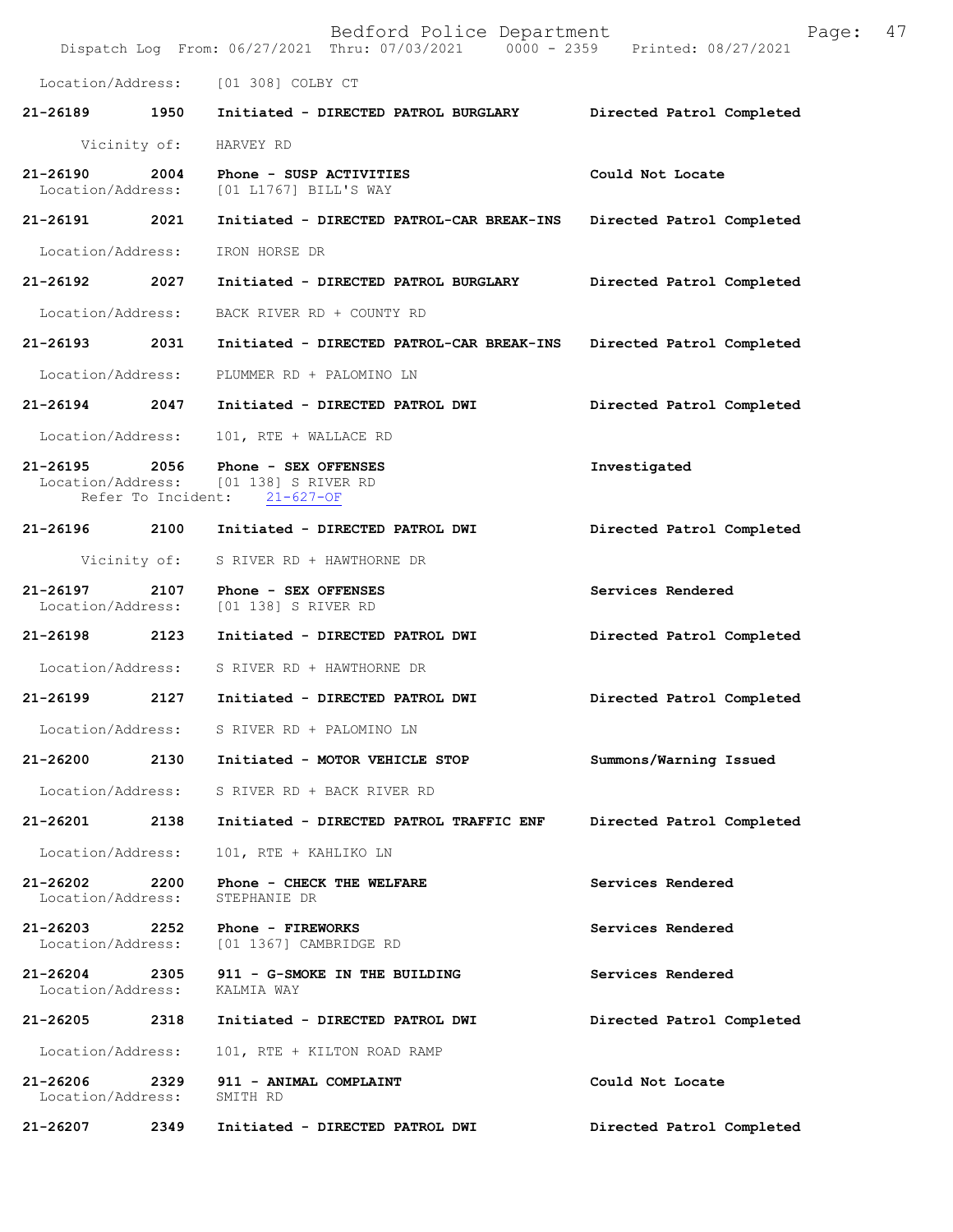|                   |      | Location/Address: 101, RTE + 114 RTE      |                           |  |
|-------------------|------|-------------------------------------------|---------------------------|--|
| 21-26208          | 2349 | Initiated - DIRECTED PATROL DWI           | Directed Patrol Completed |  |
|                   |      | Location/Address: 101, RTE + COVENANT WAY |                           |  |
| $21 - 26209$      | 2350 | Initiated - DIRECTED PATROL DWI           | Directed Patrol Completed |  |
| Location/Address: |      | S RIVER RD + MEETINGHOUSE RD              |                           |  |

## **For Date: 07/03/2021 - Saturday**

| 21-26210          | 0016              | Initiated - MOTOR VEHICLE STOP                      | Summons/Warning Issued    |
|-------------------|-------------------|-----------------------------------------------------|---------------------------|
| Location/Address: |                   | 101, RTE + HARDY RD                                 |                           |
| 21-26211          | 0027<br>Location: | 911 - SUSP ACTIVITIES<br>[01 138] MILLENIUM CABARET | Services Rendered         |
| 21-26212 0042     |                   | Initiated - DIRECTED PATROL DWI                     | Directed Patrol Completed |
| Location/Address: |                   | 101, RTE + MEETINGHOUSE RD OFF RAMP                 |                           |
| 21-26213 0046     |                   | Initiated - DIRECTED PATROL DWI                     | Directed Patrol Completed |
| Location/Address: |                   | 101, RTE + GREY ROCK RD                             |                           |
| 21-26214 0103     |                   | Initiated - DIRECTED PATROL DWI                     | Directed Patrol Completed |
| Location/Address: |                   | S RIVER RD + HAWTHORNE DR                           |                           |
| 21-26215 0104     |                   | Initiated - MOTOR VEHICLE STOP                      | Summons/Warning Issued    |
| Location/Address: |                   | 114 RTE + OLD BEDFORD ROAD OVERPASS                 |                           |
| 21-26216 0117     |                   | Initiated - DIRECTED PATROL DWI                     | Directed Patrol Completed |
| Location/Address: |                   | 101, RTE + MEETINGHOUSE RD                          |                           |
| 21-26217 0124     |                   | Initiated - DIRECTED PATROL DWI                     | Directed Patrol Completed |
| Location/Address: |                   | 101, RTE + NASHUA RD                                |                           |
| 21-26218 0132     |                   | Initiated - DIRECTED PATROL DWI                     | Directed Patrol Completed |
| Location/Address: |                   | S RIVER RD + BACK RIVER RD                          |                           |
| 21-26219 0135     |                   | Initiated - MOTOR VEHICLE STOP                      | Summons/Warning Issued    |
| Location/Address: |                   | 101, RTE + CHESTNUT DR                              |                           |
| 21-26220 0154     |                   | Initiated - BUILDING CHECK                          | Building Checked/Secured  |
|                   |                   | Location/Address: [01 L0000587] 101, RTE            |                           |
| 21-26221          | 0156              | Initiated - MOTOR VEHICLE STOP                      | Summons/Warning Issued    |
| Location/Address: |                   | S RIVER RD + UPJOHN ST                              |                           |
| 21-26222          | 0159              | Initiated - DIRECTED PATROL DWI                     | Directed Patrol Completed |
| Location/Address: |                   | DONALD ST                                           |                           |
| 21-26223          | 0208              | Initiated - MOTOR VEHICLE STOP                      | Summons/Warning Issued    |
| Location/Address: |                   | MARKET ST                                           |                           |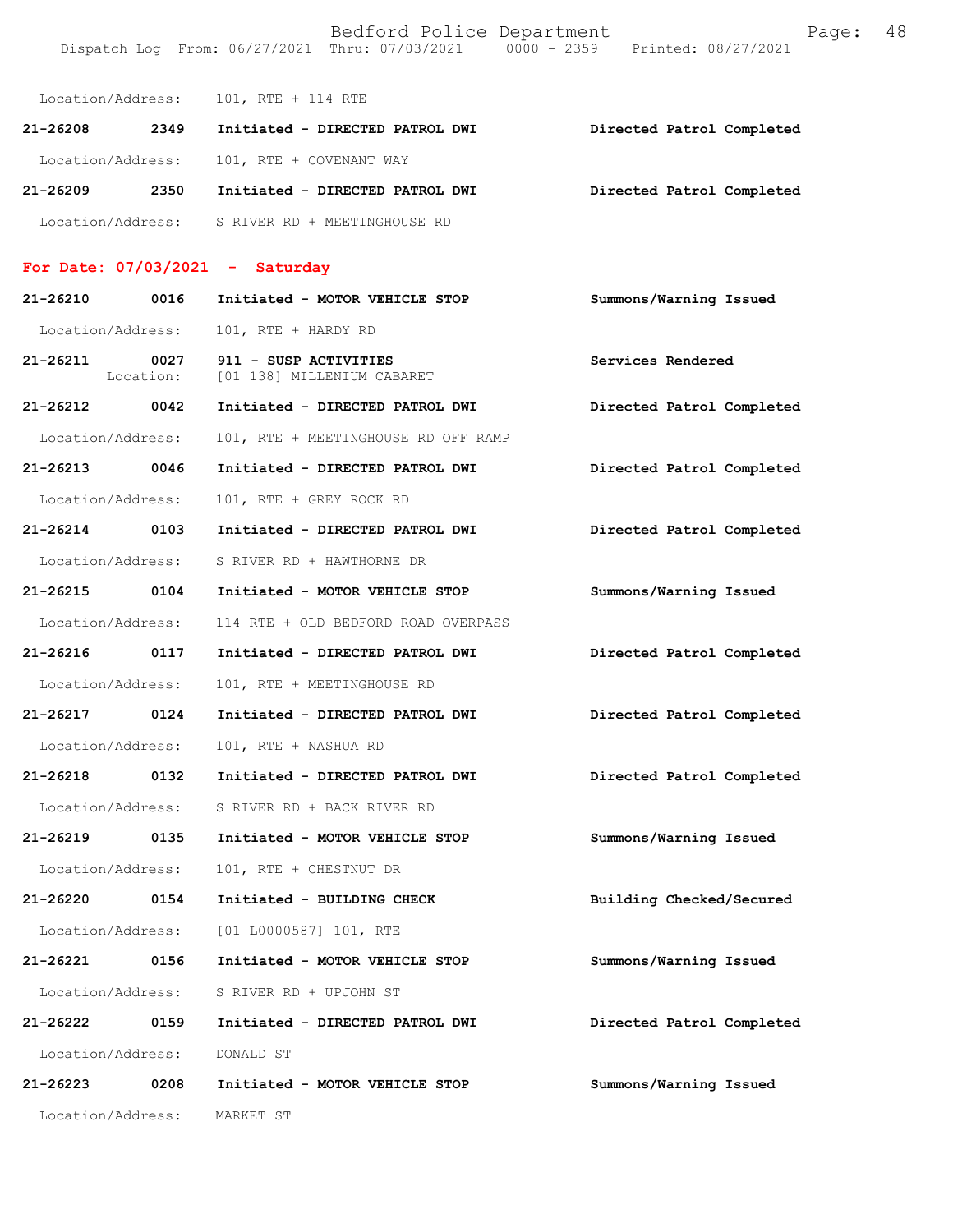|                               |           | Bedford Police Department<br>Dispatch Log From: 06/27/2021 Thru: 07/03/2021 0000 - 2359 Printed: 08/27/2021 | Page:                          | 49 |
|-------------------------------|-----------|-------------------------------------------------------------------------------------------------------------|--------------------------------|----|
| 21-26224                      | 0212      | Initiated - DIRECTED PATROL BURGLARY                                                                        | Directed Patrol Completed      |    |
| Location/Address:             |           | HARDY RD + SOUTH HILLS DR                                                                                   |                                |    |
| 21-26225 0214                 |           | Initiated - MOTOR VEHICLE STOP                                                                              | Summons/Warning Issued         |    |
| Location/Address:             |           | S RIVER RD + EXECUTIVE PARK DR                                                                              |                                |    |
| 21-26226                      | 0225      | Initiated - BUILDING CHECK                                                                                  | Building Checked/Secured       |    |
| Location/Address:             |           | [01 L357] WHITE AVE                                                                                         |                                |    |
| 21-26227                      | 0236      | Initiated - DIRECTED PATROL BURGLARY                                                                        | Directed Patrol Completed      |    |
| Location/Address:             |           | NASHUA RD + HAMILTON WAY                                                                                    |                                |    |
| 21-26228 0243                 |           | 911 - S-EMERGENCY MEDICAL CALL-DELTA                                                                        | Transported to Elliot Hospital |    |
| Location/Address:             |           | [01 1704] SANDY POND PKWY                                                                                   |                                |    |
| 21-26229                      | 0249      | Initiated - DIRECTED PATROL BURGLARY                                                                        | Directed Patrol Completed      |    |
| Location/Address:             |           | MARSTON DR                                                                                                  |                                |    |
| 21-26230<br>Location/Address: | 0307      | Initiated - SUSP ACTIVITIES<br>[01 192] NEW BOSTON RD                                                       | Services Rendered              |    |
| 21-26231 0349                 |           | Initiated - BUILDING CHECK                                                                                  | Building Checked/Secured       |    |
| Location/Address:             |           | [01 284] N AMHERST RD                                                                                       |                                |    |
| 21-26232                      | 0400      | Initiated - BUILDING CHECK                                                                                  | Directed Patrol Completed      |    |
| Location/Address:             |           | [01 308] COLBY CT                                                                                           |                                |    |
| 21-26233                      | 0402      | Initiated - DIRECTED PATROL BURGLARY                                                                        | Directed Patrol Completed      |    |
| Location/Address:             |           | BRICK MILL RD + BARTLETT DR                                                                                 |                                |    |
| 21-26234 0405                 |           | Initiated - DIRECTED PATROL-CAR BREAK-INS                                                                   | Directed Patrol Completed      |    |
| Location/Address:             |           | N AMHERST RD + CAMPBELL RD                                                                                  |                                |    |
| 21-26235                      | 0419      | Initiated - BUILDING CHECK                                                                                  | Building Checked/Secured       |    |
| Location/Address:             |           | [01 1235] S RIVER RD                                                                                        |                                |    |
| 21-26236                      | 0427      | Initiated - DIRECTED PATROL BURGLARY                                                                        | Directed Patrol Completed      |    |
| Location/Address:             |           | JENKINS RD + BEALS RD                                                                                       |                                |    |
| 21-26237                      | 0451      | Initiated - BUILDING CHECK                                                                                  | Directed Patrol Completed      |    |
| Location/Address:             |           | [01 L0000792] S RIVER RD                                                                                    |                                |    |
| 21-26238                      | 0523      | Other - BOLO                                                                                                | No Action Required             |    |
|                               | Location: | [03] GOFFSTOWN POLICE                                                                                       |                                |    |
| 21-26239                      | 0529      | Initiated - DIRECTED PATROL TRAFFIC ENF                                                                     | Directed Patrol Completed      |    |
| Location/Address:             |           | 101, RTE + HITCHING POST LN                                                                                 |                                |    |
| 21-26240                      | 0530      | Initiated - DIRECTED PATROL TRAFFIC ENF                                                                     | Directed Patrol Completed      |    |
| Location/Address:             |           | 101, RTE + MEETINGHOUSE RD                                                                                  |                                |    |
| 21-26241                      | 0541      | Initiated - MOTOR VEHICLE STOP                                                                              | Summons/Warning Issued         |    |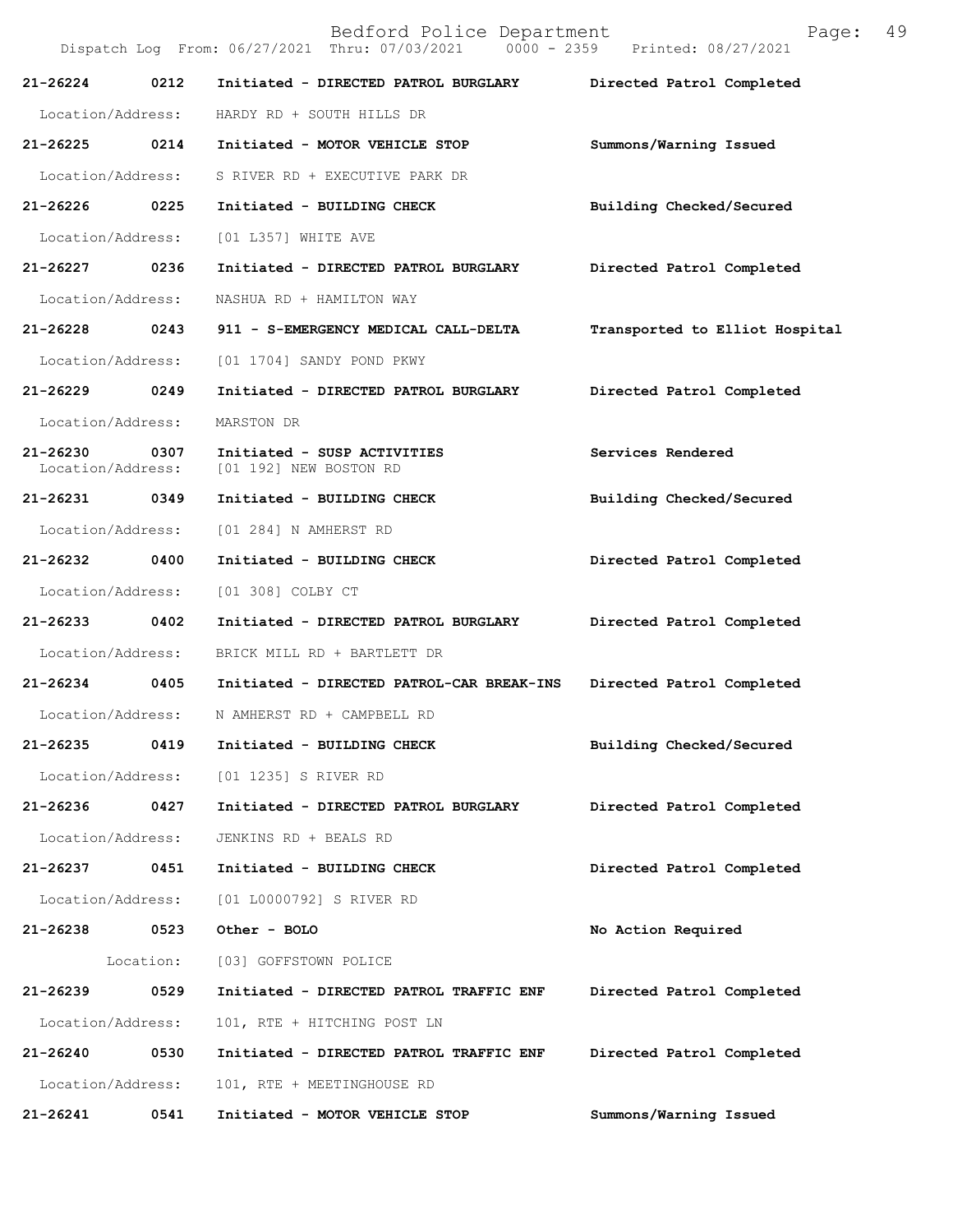|                                   |                            | Bedford Police Department<br>Dispatch Log From: 06/27/2021 Thru: 07/03/2021 0000 - 2359 Printed: 08/27/2021 | Page:                       | 50 |
|-----------------------------------|----------------------------|-------------------------------------------------------------------------------------------------------------|-----------------------------|----|
| Location/Address:                 |                            | 101, RTE + WALLACE RD                                                                                       |                             |    |
| 21-26242                          | 0542                       | Initiated - DIRECTED PATROL-CAR BREAK-INS                                                                   | Directed Patrol Completed   |    |
| Location/Address:                 |                            | [01 L2271] S RIVER RD                                                                                       |                             |    |
| 21-26243<br>Location/Address:     | 0545                       | Initiated - SUSP ACTIVITIES<br>[01 L2271] S RIVER RD                                                        | Services Rendered           |    |
| $21 - 26244$<br>Location/Address: | 0611                       | Initiated - MOTOR VEHICLE ACCIDENT<br>WALLACE RD + MCALLISTER RD                                            | Services Rendered           |    |
| 21-26245                          | 0628                       | Initiated - DIRECTED PATROL TRAFFIC ENF                                                                     | Directed Patrol Completed   |    |
| Location/Address:                 |                            | BOYNTON ST + DAVIES ST                                                                                      |                             |    |
| 21-26246                          | 0808                       | 911 - S-EMERGENCY MEDICAL CALL-CHARL                                                                        | TRANSPORTED TO CMC HOSPITAL |    |
| Location/Address:                 |                            | $[01 17]$ DONALD ST                                                                                         |                             |    |
| 21-26249                          | 0847                       | Initiated - DIRECTED PATROL TRAFFIC ENF                                                                     | Directed Patrol Completed   |    |
|                                   | Vicinity of:               | S RIVER RD + PALOMINO LN                                                                                    |                             |    |
| 21-26247                          | 0854                       | 911 - S-EMERGENCY MEDICAL CALL-CHARL                                                                        | TRANSPORTED TO CMC HOSPITAL |    |
| Location/Address:                 |                            | [01 335] COLBY CT                                                                                           |                             |    |
| 21-26248                          | 0855                       | Initiated - DIRECTED PATROL TRAFFIC ENF                                                                     | Directed Patrol Completed   |    |
| Location/Address:                 |                            | 101, RTE + WALLACE RD                                                                                       |                             |    |
| 21-26250<br>Location/Address:     | 0903                       | Walk-In - FINGERPRINTS<br>[01 474] CONSTITUTION DR                                                          | Services Rendered           |    |
| 21-26251                          | 0905                       | Initiated - DIRECTED PATROL ACCIDENTS                                                                       | Directed Patrol Completed   |    |
| Location/Address:                 |                            | S RIVER RD + MEETINGHOUSE RD                                                                                |                             |    |
| $21 - 26252$<br>Location/Address: | 0911                       | 911 - MOTOR VEHICLE ACCIDENT<br>S RIVER RD                                                                  | Services Rendered           |    |
| 21-26253                          | 0923                       | Initiated - MOTOR VEHICLE STOP                                                                              | Summons/Warning Issued      |    |
| Location/Address:                 |                            | MEETINGHOUSE RD + S RIVER RD                                                                                |                             |    |
| 21-26254                          | 0924                       | Initiated - MOTOR VEHICLE STOP                                                                              | Summons/Warning Issued      |    |
| Location/Address:                 |                            | 101, RTE + JOPPA HILL RD                                                                                    |                             |    |
| $21 - 26255$<br>Location/Address: | 0930<br>Refer To Incident: | Walk-In - HARRASSMENT<br>[01 521] HAWTHORNE DR<br>$21 - 628 - OF$                                           | Investigated                |    |
| 21-26256                          | 0933                       | Other - ASSIST CITIZEN                                                                                      | No Action Required          |    |
| Location/Address:                 |                            | HITCHING POST LN                                                                                            |                             |    |
| $21 - 26257$<br>Location/Address: | 0937                       | Walk-In - FINGERPRINTS<br>[01 474] CONSTITUTION DR                                                          | Services Rendered           |    |
| 21-26258                          | 0943                       | Initiated - MOTOR VEHICLE STOP                                                                              | Summons/Warning Issued      |    |
| Location/Address:                 |                            | F.E. EVERETT SOUTH TPKE                                                                                     |                             |    |
| $21 - 26259$                      | 1016                       | Initiated - DIRECTED PATROL-CAR BREAK-INS                                                                   | Directed Patrol Completed   |    |
| Location/Address:                 |                            | [01 1235] S RIVER RD                                                                                        |                             |    |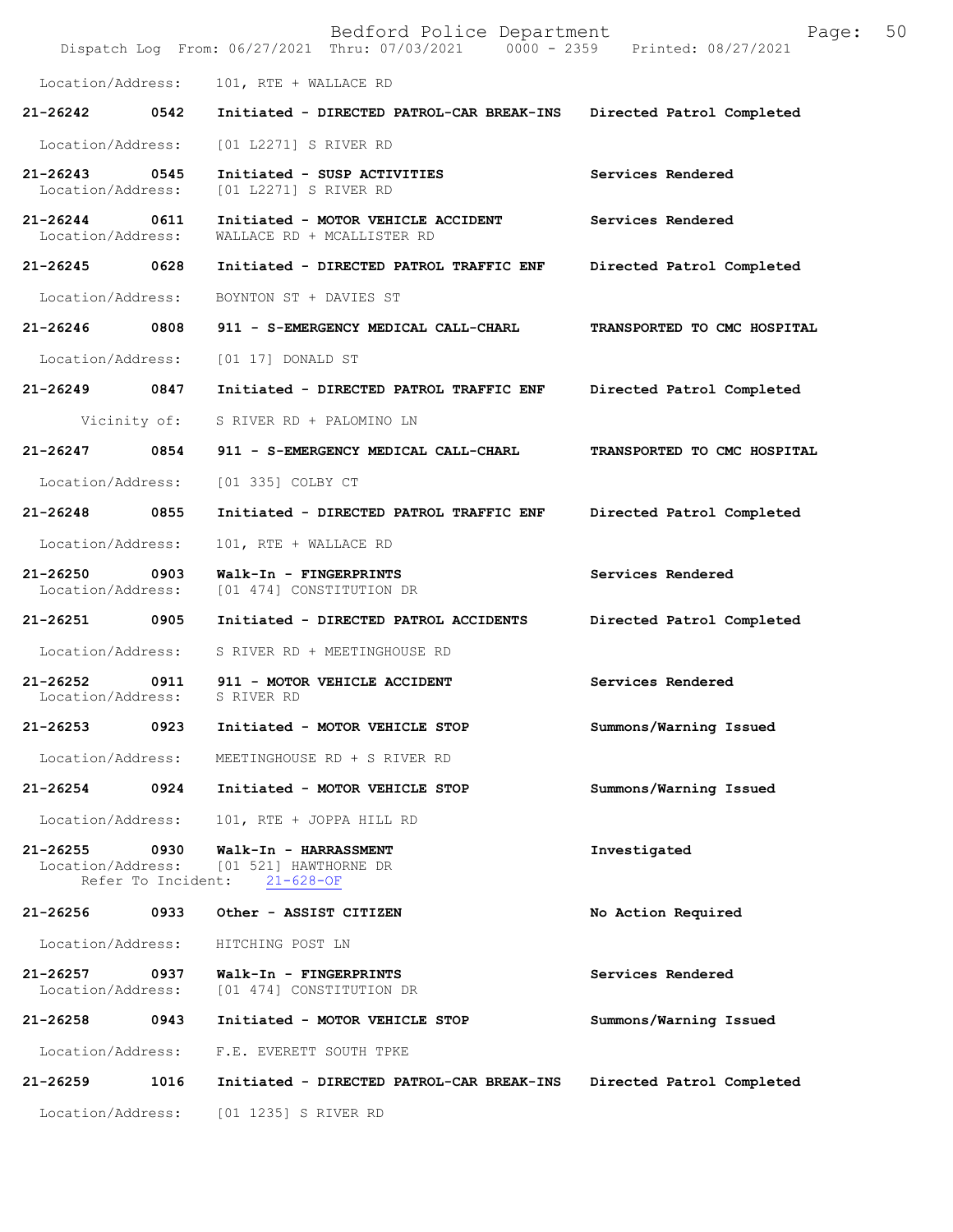Bedford Police Department Page: 51 Dispatch Log From: 06/27/2021 Thru: 07/03/2021 **21-26260 1018 Initiated - DIRECTED PATROL TRAFFIC ENF Directed Patrol Completed**  Location/Address: 101, RTE + HITCHING POST LN **21-26261 1045 Phone - HIGHWAY CONDITIONS Services Rendered**  Location/Address: S RIVER RD + KILTON RD **21-26262 1052 Phone - LOST PROPERTY Services Rendered**  Location/Address: [01 1613] MAIN ST **21-26263 1112 Walk-In - FINGERPRINTS Services Rendered**  Location/Address: [01 474] CONSTITUTION DR **21-26264 1252 Initiated - DIRECTED PATROL-CAR BREAK-INS Directed Patrol Completed**  Location/Address: BLANFORD PL + ELK DR **21-26265 1315 Initiated - ASSIST UTILITY Services Rendered**  Location/Address: S RIVER RD + KILTON RD **21-26266 1325 Initiated - DIRECTED PATROL-CAR BREAK-INS Directed Patrol Completed**  Location/Address: [01 L1804] S RIVER RD **21-26267 1336 Initiated - DIRECTED PATROL TRAFFIC ENF Directed Patrol Completed**  Location/Address: S RIVER RD + UPJOHN ST **21-26268 1352 Phone - ALARM,BURGLAR Alarm - False**  Location/Address: [01 L737] MIDDLETON DR **21-26269 1358 Initiated - DIRECTED PATROL TRAFFIC ENF Directed Patrol Completed**  Location/Address: S RIVER RD + SOMERVILLE DR **21-26270 1401 Initiated - MOTOR VEHICLE STOP Summons/Warning Issued**  Location/Address: EAST POINT DR **21-26271 1424 Initiated - MOTOR VEHICLE STOP Summons/Warning Issued**  Location/Address: [01 L0000553] 101, RTE **21-26272 1517 911 - S-EMERGENCY MEDICAL CALL-CHARL Transported to Elliot Hospital** Location/Address: [01 335] COLBY CT **21-26273 1545 Initiated - DIRECTED PATROL TRAFFIC ENF Directed Patrol Completed**  Location/Address: 114 RTE + 101, RTE **21-26274 1545 Initiated - DIRECTED PATROL TRAFFIC ENF Directed Patrol Completed**  Location/Address: 101, RTE + KAHLIKO LN **21-26275 1548 911 - S-EMERGENCY MEDICAL CALL-DELTA Transported to Elliot Hospital** Location/Address: [01 435] HAWTHORNE DR **21-26276 1549 Initiated - DIRECTED PATROL TRAFFIC ENF Directed Patrol Completed**  Vicinity of: S RIVER RD + KILTON RD **21-26277 1552 911 - S-EMERGENCY MEDICAL CALL-ALPHA TRANSPORTED TO CMC HOSPITAL**  Location/Address: [01 248] RIDGEWOOD RD

**21-26278 1553 Initiated - MOTOR VEHICLE STOP Summons/Warning Issued**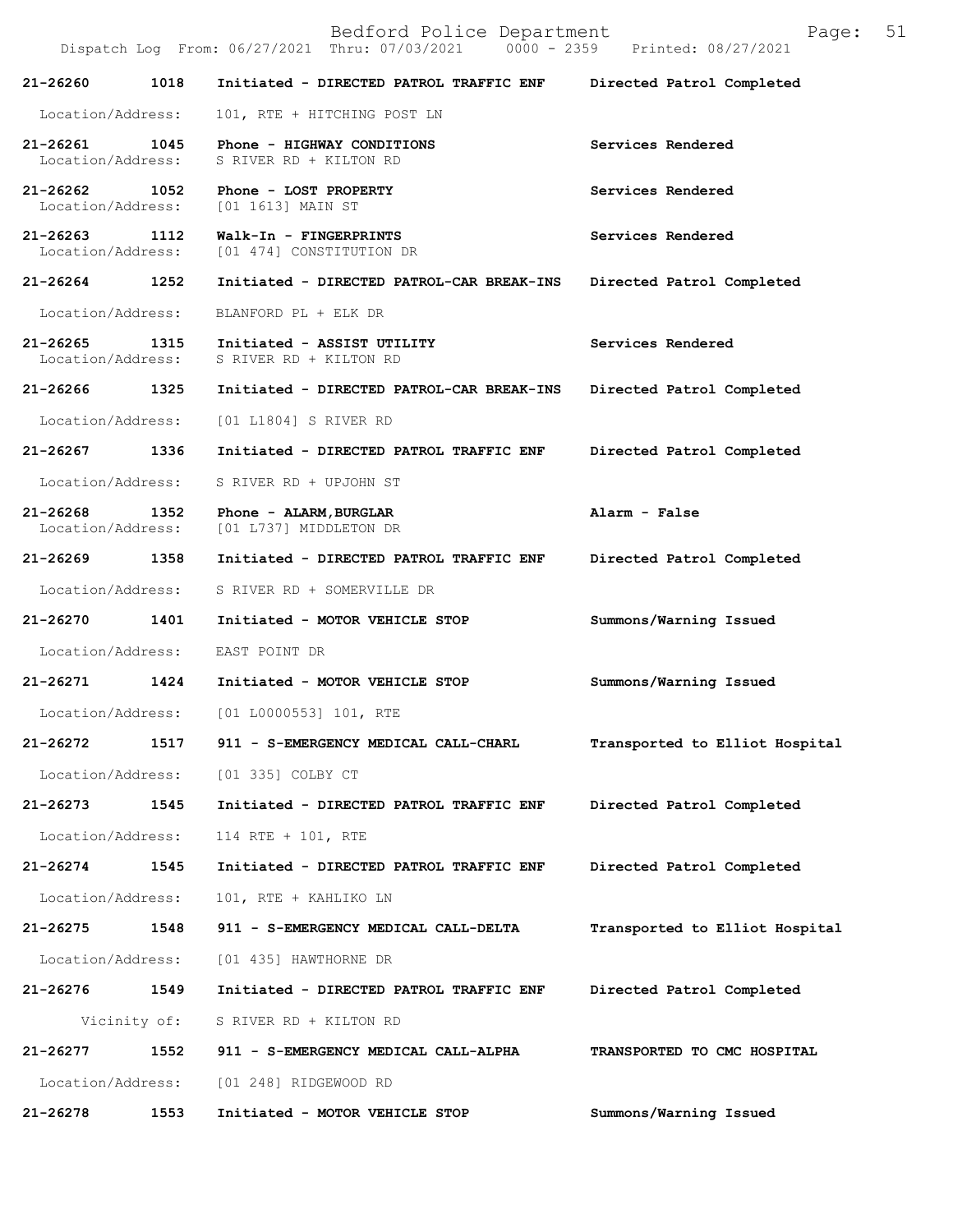|                                   |                             | Bedford Police Department<br>Dispatch Log From: 06/27/2021 Thru: 07/03/2021 0000 - 2359 Printed: 08/27/2021 | 52<br>Page:               |
|-----------------------------------|-----------------------------|-------------------------------------------------------------------------------------------------------------|---------------------------|
| Location/Address:                 |                             | 101, RTE + HARDY RD                                                                                         |                           |
| 21-26279                          | 1554                        | Initiated - DIRECTED PATROL TRAFFIC ENF                                                                     | Directed Patrol Completed |
| Location/Address:                 |                             | S RIVER RD + TECHNOLOGY DR                                                                                  |                           |
| 21-26280                          | 1556                        | Radio - MOTOR VEHICLE STOP                                                                                  | Summons/Warning Issued    |
| Location/Address:                 |                             | 101, RTE + HARDY RD                                                                                         |                           |
| $21 - 26281$                      | 1615                        | Phone - ALARM, BURGLAR                                                                                      | Alarm- correct code/reset |
| Location/Address:                 |                             | [01 L1216] CAMPBELL RD                                                                                      |                           |
| 21-26282                          | 1617                        | Initiated - DIRECTED PATROL TRAFFIC ENF                                                                     | Directed Patrol Completed |
| Location/Address:                 |                             | 101, RTE + COVENANT WAY                                                                                     |                           |
| 21-26283                          | 1618                        | Initiated - DIRECTED PATROL TRAFFIC ENF                                                                     | Directed Patrol Completed |
|                                   | Vicinity of:                | S RIVER RD + PARK DR                                                                                        |                           |
| 21-26284                          | 1627                        | Initiated - DIRECTED PATROL TRAFFIC ENF                                                                     | Directed Patrol Completed |
| Location/Address:                 |                             | 101, RTE + MEETINGHOUSE RD                                                                                  |                           |
| 21-26285                          | 1637                        | Initiated - DIRECTED PATROL TRAFFIC ENF                                                                     | Directed Patrol Completed |
| Location/Address:                 |                             | S RIVER RD + IRON HORSE DR                                                                                  |                           |
| 21-26286                          | 1639                        | Initiated - MOTOR VEHICLE STOP                                                                              | Summons/Warning Issued    |
| Location/Address:                 |                             | WALLACE RD + $101$ , RTE                                                                                    |                           |
| 21-26287<br>Location/Address:     | 1643                        | 911 - DISORDERLY CONDUCT-IN PROGRESS<br>[01 L55] COLBY CT                                                   | Could Not Locate          |
| 21-26288                          | 1646                        | Initiated - DIRECTED PATROL TRAFFIC ENF                                                                     | Directed Patrol Completed |
| Location/Address:                 |                             | [01 L2447] 101, RTE                                                                                         |                           |
| 21-26289<br>Location/Address:     | 1649                        | Phone - ALARM, BURGLAR<br>[01 1881] POWDER HILL RD                                                          | Alarm - False             |
| $21 - 26290$<br>Location/Address: | 1658                        | 911 - CHECK THE WELFARE<br>FOREST DR                                                                        | Services Rendered         |
| 21-26291<br>Location/Address:     | 1706<br>Refer To Arrest:    | Initiated - MOTOR VEHICLE STOP<br>[07] SECOND ST<br>$21 - 363 - AR$                                         | Arrest(s) Made            |
|                                   | Arrest:<br>Address:<br>Age: | MEKKELSEN-WEEKS, KAREN RUTH<br>MANCHESTER, NH<br>36                                                         |                           |
|                                   | Charges:                    | Drive after Rev/Sus - subsqt<br>Suspension of Vehicle Registration<br>Arrest on Warrant                     |                           |
| 21-26292                          | 1710                        | Initiated - MOTOR VEHICLE STOP                                                                              | Summons/Warning Issued    |
| Location/Address:                 |                             | NASHUA RD + 101, RTE                                                                                        |                           |
| 21-26293                          | 1725                        | Initiated - MOTOR VEHICLE STOP                                                                              | Summons/Warning Issued    |
| Location/Address:                 |                             | 101, RTE + WALLACE RD                                                                                       |                           |
| 21-26294<br>Location/Address:     | 1725                        | Phone - SUSP ACTIVITIES<br>[01 L1474] BARRINGTON DR                                                         | Services Rendered         |
| 21-26295                          | 1734                        | Initiated - MOTOR VEHICLE STOP                                                                              | Summons/Warning Issued    |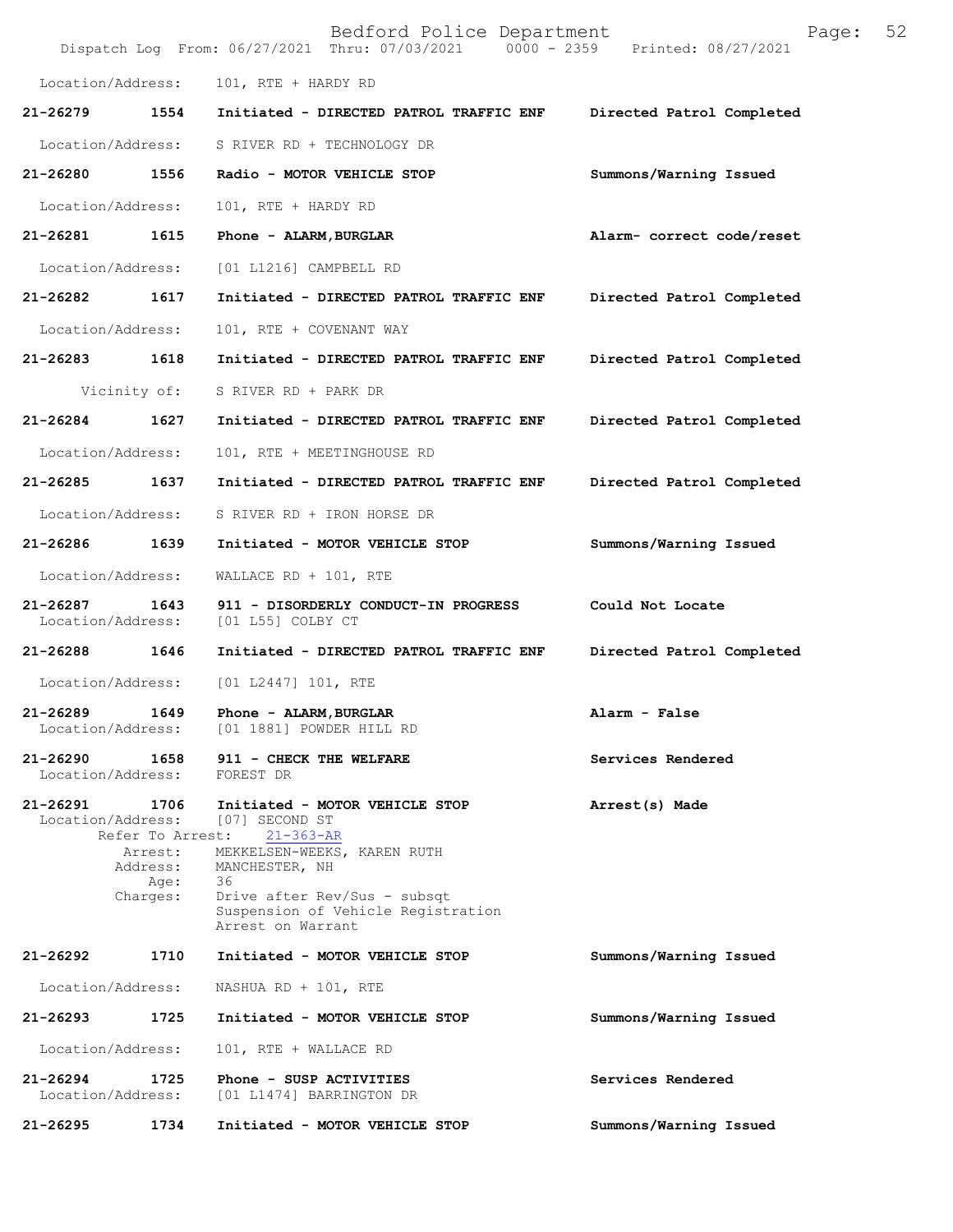| Location/Address:                 |      | 101, RTE                                                                                |                           |
|-----------------------------------|------|-----------------------------------------------------------------------------------------|---------------------------|
| 21-26296<br>Refer To Incident:    | 1757 | Phone - DOG COMPLAINT<br>Location/Address: [01 L1943] BUCKINGHAM WAY<br>$21 - 629 - OF$ | Could Not Locate          |
| 21-26297<br>Location/Address:     | 1827 | $911 - 911$ Abandoned<br>[01 L0000792] S RIVER RD                                       | Unfounded                 |
| 21-26298                          | 1841 | Initiated - DIRECTED PATROL-CAR BREAK-INS                                               | Directed Patrol Completed |
| Location/Address:                 |      | [01 L1804] S RIVER RD                                                                   |                           |
| 21-26299 1844                     |      | Initiated - DIRECTED PATROL-CAR BREAK-INS                                               | Directed Patrol Completed |
| Location/Address:                 |      | [01 L2252] JENKINS RD                                                                   |                           |
| 21-26300                          | 1902 | Initiated - DIRECTED PATROL-CAR BREAK-INS                                               | Directed Patrol Completed |
| Location/Address:                 |      | COMMERCE PARK NORTH                                                                     |                           |
| 21-26301<br>Location/Address:     | 1905 | Walk-In - INVESTIGATION-FOLLOW UP<br>[01 474] CONSTITUTION DR                           | Investigated              |
| 21-26302 1914                     |      | Initiated - DIRECTED PATROL-CAR BREAK-INS                                               | Directed Patrol Completed |
| Location/Address:                 |      | 101, RTE + WALLACE RD                                                                   |                           |
| 21-26303 1929                     |      | Initiated - DIRECTED PATROL ACCIDENTS                                                   | Directed Patrol Completed |
| Location/Address:                 |      | 101, RTE + NASHUA RD                                                                    |                           |
| 21-26304                          | 1941 | Initiated - DIRECTED PATROL-CAR BREAK-INS                                               | Directed Patrol Completed |
| Location/Address:                 |      | [01 1235] S RIVER RD                                                                    |                           |
| 21-26305 1948                     |      | Initiated - DIRECTED PATROL TRAFFIC ENF                                                 | Directed Patrol Completed |
| Location/Address:                 |      | S RIVER RD + BACK RIVER RD                                                              |                           |
| 21-26306                          | 2005 | Initiated - DIRECTED PATROL BURGLARY                                                    | Directed Patrol Completed |
| Location/Address:                 |      | JENKINS RD + BEALS RD                                                                   |                           |
| $21 - 26307$                      | 2011 | Initiated - DIRECTED PATROL TRAFFIC ENF                                                 | Directed Patrol Completed |
| Vicinity of:                      |      | S RIVER RD + COLBY CT                                                                   |                           |
| 21-26308                          | 2017 | Initiated - DIRECTED PATROL BURGLARY                                                    | Directed Patrol Completed |
| Location/Address:                 |      | SOUTHGATE DR                                                                            |                           |
| $21 - 26309$<br>Location/Address: | 2030 | Initiated - INVESTIGATION-FOLLOW UP<br>[01 L1943] BUCKINGHAM WAY                        | Could Not Locate          |
| 21-26311                          | 2043 | Initiated - DIRECTED PATROL-CAR BREAK-INS                                               | Directed Patrol Completed |
| Location/Address:                 |      | [01 L1094] S RIVER RD                                                                   |                           |
| 21-26310                          | 2048 | Initiated - DIRECTED PATROL-CAR BREAK-INS                                               | Directed Patrol Completed |
| Location/Address:                 |      | [01 L1562] KILTON RD                                                                    |                           |
| 21-26312                          | 2051 | Initiated - DIRECTED PATROL-CAR BREAK-INS                                               | Directed Patrol Completed |
| Location/Address:                 |      | N AMHERST RD + WALLACE RD                                                               |                           |
| 21-26313                          | 2051 | Initiated - DIRECTED PATROL-CAR BREAK-INS                                               | Directed Patrol Completed |